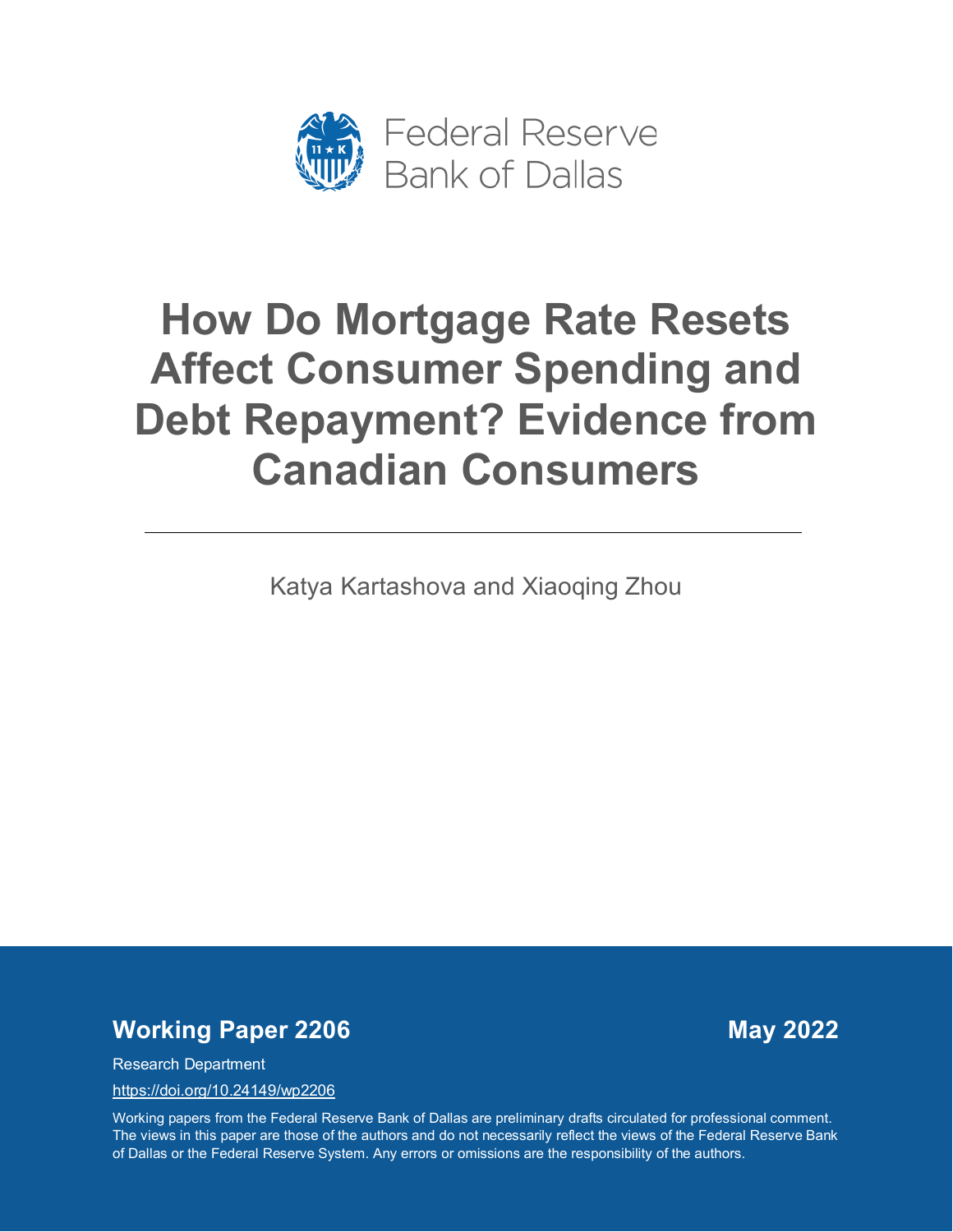# **How Do Mortgage Rate Resets Affect Consumer Spending and Debt Repayment? Evidence from Canadian Consumers[\\*](#page-1-0)**

Katya Kartashova† and Xiaoqing Zhou‡

April 2022

# **Abstract**

One of the most important channels through which monetary policy affects the real economy is changes in mortgage rates. This paper studies the effects of mortgage rate changes resulting from monetary policy shifts on homeowners' spending, debt repayment and defaults. The Canadian institutional setting facilitates the design of identification strategies for causal inference, since the vast majority of mortgages in the country experience predetermined, periodic, and automatic contract renewals with the mortgage rate reset based on the prevailing market rate. This allows us to exploit quasi-random variation in the timing of the rate reset and present causal evidence for both rate declines and increases, with the help of detailed, representative consumer credit panel data. We find asymmetric effects of rate changes on spending, debt repayment and defaults. Our results can be rationalized by the conventional cash-flow effect in conjunction with changes in consumer expectations about future interest rates upon the reset. Given the pervasiveness of Canadian-type mortgages in many other OECD countries, our findings have broader implications for the transmission of monetary policy to the household sector.

**Keywords:** Mortgage rate, monetary policy, consumption, consumer expectations, household finance.

**JEL Codes**: D12, D14, E43, E52, G21, R31.

Declarations of interest: None.

<span id="page-1-0"></span><sup>\*</sup> We thank Jason Allen, James Cloyne, Scott Frame, Kris Gerardi, Lutz Kilian, Jonathan Parker, Tomasz Piskorski, Luigi Pistaferri and Joseph Vavra for helpful comments and discussions. We also thank the editor and two anonymous reviewers for their constructive comments. Maria teNyenhuis provided excellent research assistance. The views in this paper are solely the responsibility of the authors and should not be interpreted as reflecting the views of the Bank of Canada, the Federal Reserve Bank of Dallas, or the Federal Reserve System.

<sup>&</sup>lt;sup>†</sup>Katva Kartashova, Bank of Canada, 234 Wellington Street, Ottawa, ON K1A 0G9, Canada, Email: [kartashova.katya@gmail.com.](mailto:kartashova.katya@gmail.com) 

<sup>‡</sup> Xiaoqing Zhou, Federal Reserve Bank of Dallas, 2200 N. Pearl St., Dallas, TX 75201, USA. Email: [xqzhou3@gmail.com.](mailto:xqzhou3@gmail.com)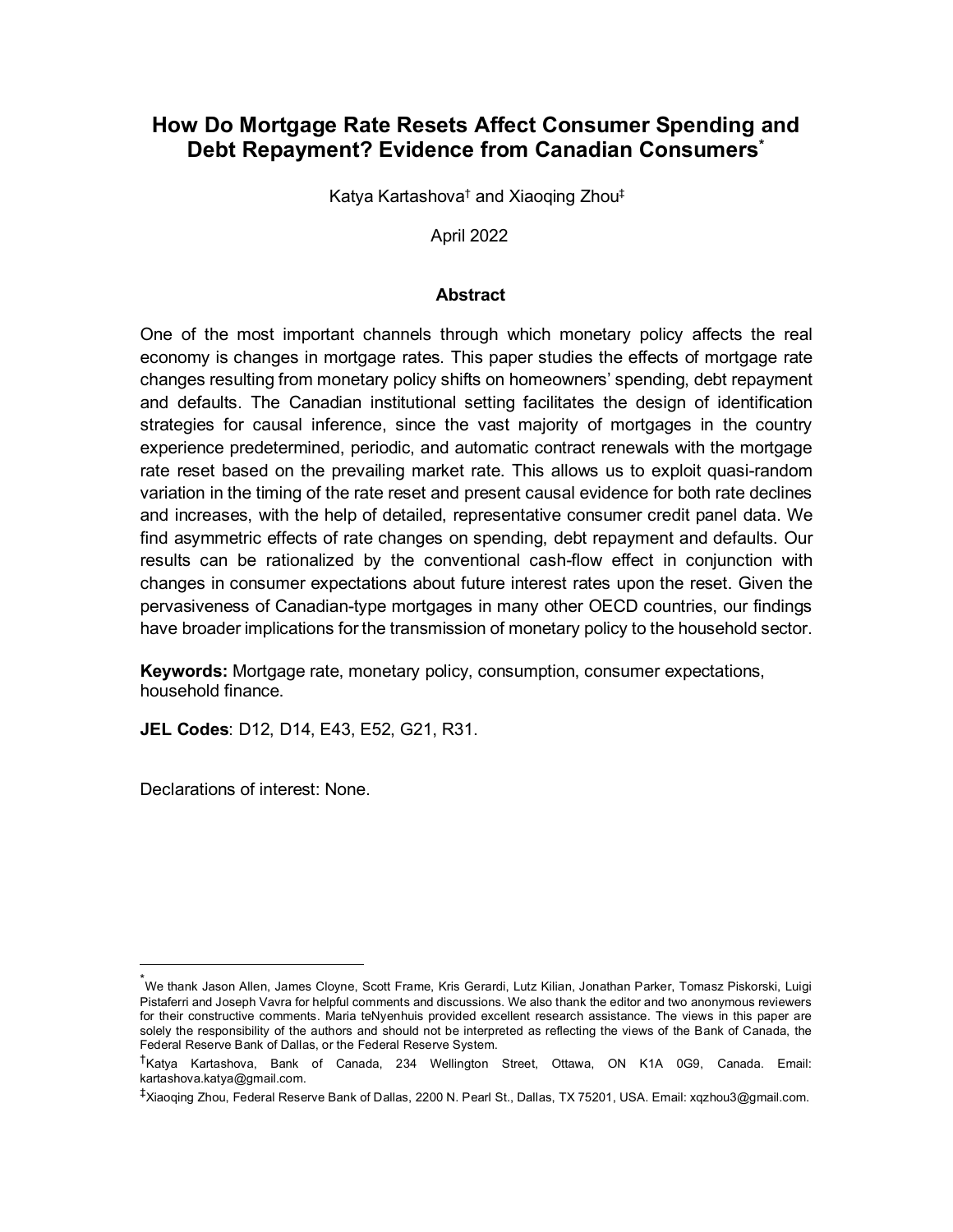# **1 Introduction**

One of the most important channels through which monetary policy affects the real economy is changes in mortgage rates. Lower mortgages rates, for example, reduce long-term borrowing costs and debt service expenses, increase borrowers' cash flows, and stimulate consumer spending in economic downturns. A persistent challenge in evaluating the mortgage-rate channel has been the identification of exogenous mortgage rate changes and their effects on consumer spending and savings. Given the difficulty of using time series analysis to isolate the mortgage-rate channel from all other channels through which monetary policy affects aggregate spending and savings, a growing number of studies have turned to micro data and cross-sectional empirical strategies.

The work by [Di Maggio et al.](#page-34-0) [\(2017\)](#page-34-0), for example, focuses on U.S. adjustable-rate mortgage (ARM) borrowers over a declining interest rate period. Their strategy, however, cannot be applied to studying the causal effects of mortgage rate increases on consumer behavior in the U.S., because creditworthy consumers can always refinance their ARMs to avoid adjusting to higher rates, creating a selection problem in the estimation. Empirical strategies used by other related studies have relied on comparing ARM borrowers with fixed-rate mortgage (FRM) borrowers (e.g., [Jappelli and Scognamiglio](#page-35-0) [\(2018\)](#page-35-0); [La Cava et al.](#page-35-1) [\(2016\)](#page-35-1); [Floden et al.](#page-34-1) [\(2021\)](#page-34-1)), or comparing mortgage borrowers with outright homeowners (e.g. [Agarwal et al.](#page-33-0) [\(2022\)](#page-33-0)), which is prone to the selection-into-treatment concern. In addition, most studies have focused on a single episode around the global financial crisis when major central banks slashed their policy rates.<sup>1</sup> The reversal of the low policy rate environment since late 2021 in major economies has created interest in the corresponding effects of a monetary tightening.

These challenges motivate us to explore a different institutional setting, the Canadian mortgage market, using detailed, representative consumer credit panel data. Canada is an interesting case to consider, because the institutional setting of the mortgage market permits a clean identification design. The vast majority (about 80%) of mortgages in Canada are "short-term" FRMs that are subject to predetermined, periodic and automatic contract renewals. Specifically, the interest rates on these mortgages are fixed within a term (typically 2-5 years) and have to be reset at the end of the term based on the prevailing market rate, while the balance is automatically rolled over.

<sup>1</sup>The only other study that provides evidence for a monetary tightening is [Agarwal et al.](#page-33-0) [\(2022\)](#page-33-0). Unlike the strategy used by [Agarwal et al.](#page-33-0) [\(2022\)](#page-33-0) that compares mortgage borrowers with outright homeowners, our comparison is between similar mortgage borrowers that only differ in the timing of the contract renewal. Moreover, our sample is nationally and geographically representative of mortgage borrowers, whereas the sample in [Agarwal et al.](#page-33-0) [\(2022\)](#page-33-0) is representative of credit card holders.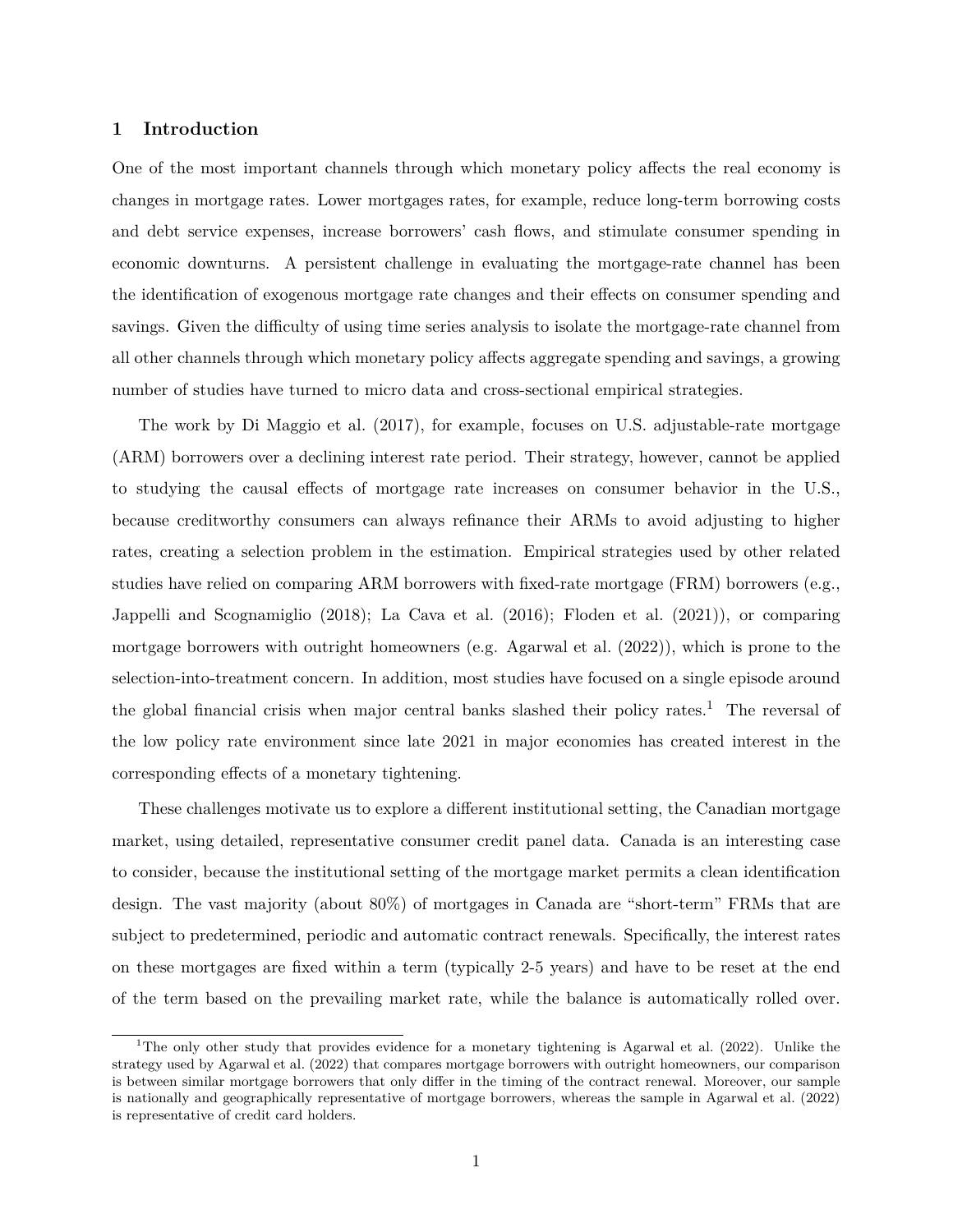Borrowers usually renew their contracts with their current lenders, in which case, their credit scores, loan-to-value (LTV) ratios and debt-to-income (DTI) ratios are not reassessed, unlike when originating a new mortgage. Moreover, due to large prepayment penalties, most borrowers renew their contracts and reset their rates as scheduled.

These institutional features imply that the timing of the mortgage rate reset is determined by past contract choices, and that the change in the mortgage rate upon the reset results from the change in the prevailing market rate over the contract period, rather than being driven by the borrower's financial condition, creditworthiness, or spending decisions. Intuitively, we can compare the responses of two borrowers that are similar in every aspect except that one borrower resets the mortgage rate earlier than the other borrower. Our identification strategy, therefore, exploits quasi-random variation in the timing of the rate reset in the Canadian mortgage-market setting.

Using this strategy, we provide evidence for two recent monetary policy episodes in Canada that correspond to major policy shifts during our sample period (Figure [1\)](#page-37-0): the expansionary episode of 2015m1-2017m1 and the contractionary episode of 2017m7-2019m6. We start by showing that these policy changes were passed through to mortgage rates when borrowers renewed their contracts, with the magnitude of the pass-through depending on the length of the contract term before the reset. In the expansionary episode, the rate reduction ranged from 16 basis points (bps) to 113 bps, with the largest reductions experienced by borrowers who had relatively long terms (e.g., four and five years) prior to the reset. In the contractionary episode, renewing borrowers saw rate increases of 32-85 bps, with the smallest increases experienced by borrowers who had relatively long terms before the reset. Changes in rates translate to changes in interest payments. We estimate that the required mortgage payments fell (rose) by \$14-\$92 (\$34-\$83) per month in the expansionary (contractionary) episode, or by \$2,907-\$20,891 (\$7,072-\$19,165) over the remaining life of the loan, if the borrower uses the same length of time to pay it off.

Given the changes in mortgage rates and payments upon the reset, we examine their effects on consumer spending using two measures available in our data. One is newly originated auto loans that capture spending on automobiles. The other is newly originated installment loans (excluding student loans), which are often used by Canadian consumers to cover large, one-time expenses such as home improvements and purchases of durable goods (e.g., furniture and consumer electronics). Standard consumption theory predicts that consumers increase (decrease) their spending when mortgage payments fall (rise), and that liquidity-constrained borrowers are more responsive to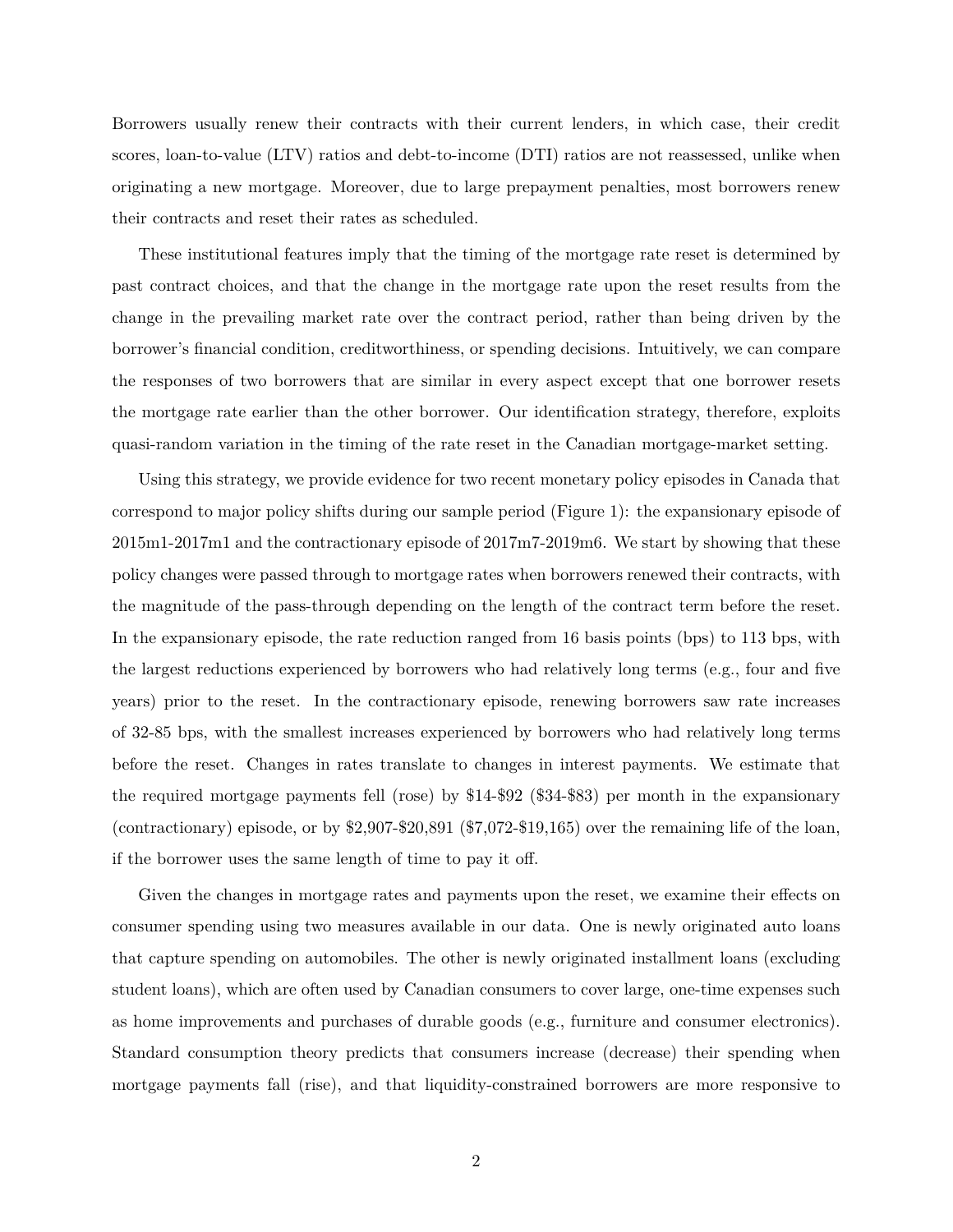these cash-flow shocks (e.g., [Carroll](#page-34-2) [\(1997\)](#page-34-2), [Deaton](#page-34-3) [\(1991\)](#page-34-3), and [Kaplan and Violante](#page-35-2) [\(2014\)](#page-35-2)).

Our results for the expansionary episode are in line with this theory: Borrowers receiving the largest cash flows increased spending on automobiles by 16% and spending financed by installment loans by 18%. Young borrowers and borrowers with higher credit scores are more responsive to these shocks. In the contractionary episode, however, the types of spending measured in our data did not change significantly, suggesting that consumers are willing to smooth their consumption to a larger extent in response to negative cash flows. The asymmetric consumption responses to income shocks have been documented in other contexts. For example, the work by [Baugh et al.](#page-34-4) [\(2021\)](#page-34-4) shows that consumers increase their consumption when receiving tax refunds, but these same consumers do not cut their spending when making tax payments, regardless of whether these payments are expected or unexpected.

Another important aspect of household responses to mortgage rate changes is the balance-sheet adjustment. If lower mortgage rates cause households to deleverage on their debt because of positive cash flows, for example, the resulting strengthened balance sheets will support future consumption. We therefore examine debt-repayment responses to rate resets, distinguishing between mortgage prepayment and the paydown of revolving consumer credit, i.e., credit cards and lines of credit (LOCs). Again, we find asymmetric patterns. Borrowers renewing their contracts in the expansionary episode paid down their mortgage principal faster, by scheduling higher monthly payments than the required amount for the new term, whereas borrowers in the contractionary episode did not deviate from their required payments, implying no acceleration in the amortization. For consumer revolving debt, while we do not find a change in the overall balance in the expansionary episode, we document across-the-board repayments of this type of debt during the contractionary episode. Taken together, these results imply that consumers deleveraged on their debt in both episodes.

The asymmetric debt-repayment responses we document are new to the literature. Our findings suggest that rate resets affect consumers not only through changes in cash flows, as stressed in the previous literature, but also through other channels. Otherwise, negative cash flows in the contractionary episode would drive consumers to accumulate more debt to smooth consumption. We evaluate a number of potential explanations and provide evidence that changes in consumer expectations about future interest rates help rationalize our findings.

The third aspect of household responses we examine is the change in the likelihood of being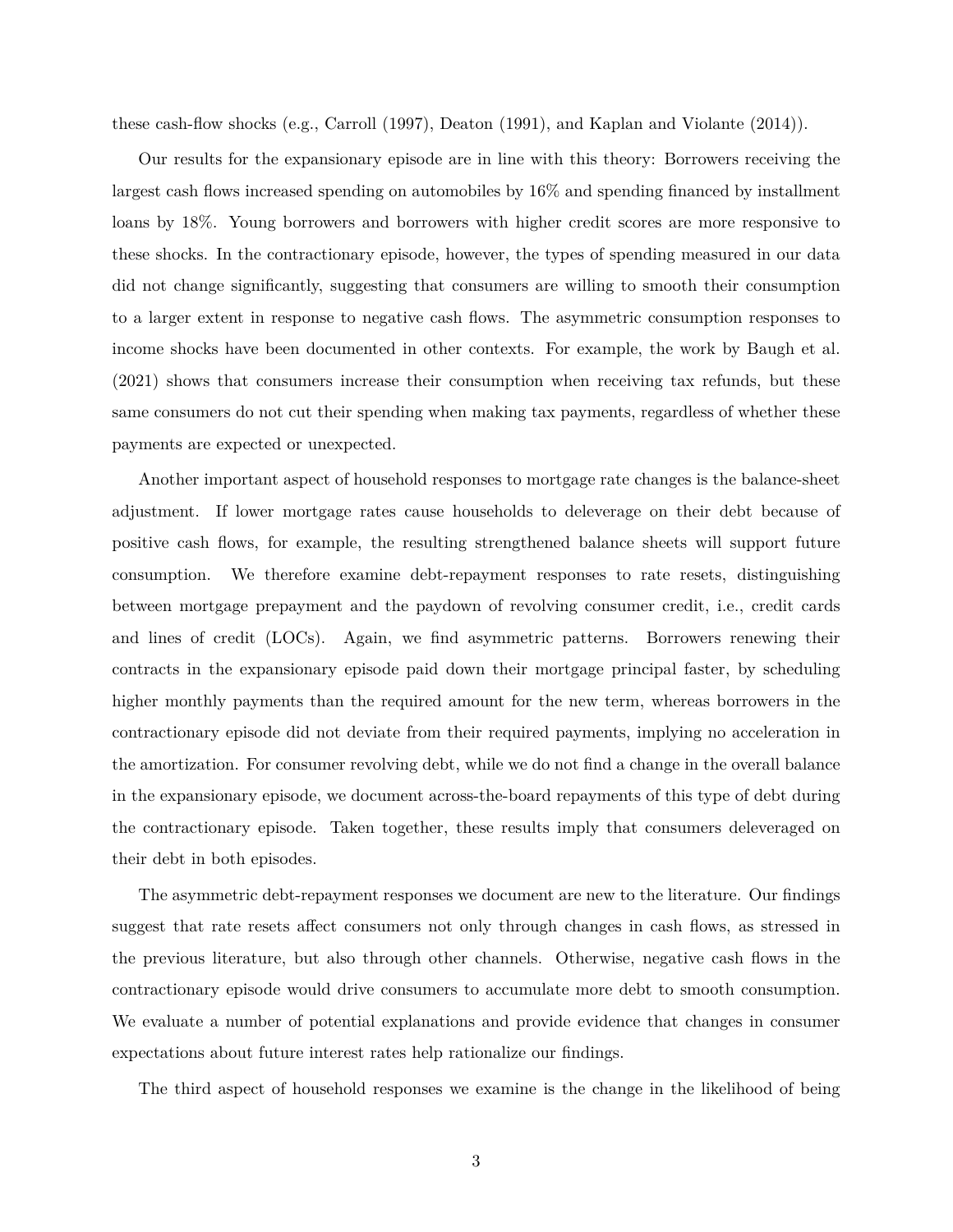delinquent on payments. In line with previous studies (e.g., [Fuster and Willen](#page-34-5) [\(2017\)](#page-34-5)), we find lower delinquency rates on mortgages and consumer credit products as borrowers reset to lower rates in the expansionary episode. In the contractionary episode, however, there is no evidence for rising delinquencies, which may be explained by high expected costs of default and strict lending standards in Canadian mortgage and consumer credit markets that ensure borrowers' resilience to negative cash flows.

Lastly, given our micro-level analysis, we expect rate resets to generate sizable effects on aggregate spending when borrowers reset their rates to lower levels, and to contribute to aggregate savings when borrowers experience rate increases. Since our sample is representative of Canadian borrowers, we are able to provide estimates of the aggregate effects. Our estimates show that, between 2015m1 and 2017m1, additional auto spending caused by mortgage rate resets amounted to \$2.02 billion, or 1.53% of aggregate new auto sales, while additional durable consumption financed by installment loans amounted to \$1.38 billion, or 0.42% of aggregate durable consumption. In the contractionary episode between 2017m7 and 2019m6, deleveraging on revolving debt upon the rate reset raised aggregate savings by \$693 million, or 1.72% of the aggregate saving.

**Relation to the literature.** The importance of understanding the transmission of monetary policy to households has given rise to a large number of studies on the effects of mortgage rate changes on consumption, balance sheets and defaults (e.g., [Di Maggio et al.](#page-34-0) [\(2017\)](#page-34-0), [Agarwal et al.](#page-33-0) [\(2022\)](#page-33-0), [Jappelli and Scognamiglio](#page-35-0) [\(2018\)](#page-35-0), [La Cava et al.](#page-35-1) [\(2016\)](#page-35-1), [Floden et al.](#page-34-1) [\(2021\)](#page-34-1), [Tracy and](#page-36-0) [Wright](#page-36-0) [\(2016\)](#page-36-0), [Fuster and Willen](#page-34-5) [\(2017\)](#page-34-5), [Ganong and Noel](#page-35-3) [\(2020\)](#page-35-3), [Agarwal et al.](#page-33-1) [\(2017\)](#page-33-1), [Ehrlich](#page-34-6) [and Perry](#page-34-6) [\(2017\)](#page-34-6), [Karamon et al.](#page-35-4) [\(2017\)](#page-35-4) and [Abel and Fuster](#page-33-2) [\(2021\)](#page-33-2)). Our paper falls into this literature.

Among these studies, our paper is most closely related to [Di Maggio et al.](#page-34-0) [\(2017\)](#page-34-0) with three major differences. First, as discussed earlier, the Canadian setting allows us to provide causal estimates not only for the effects of declining mortgage rates, as in [Di Maggio et al.](#page-34-0) [\(2017\)](#page-34-0), but also for the effects of rate increases during a monetary tightening period. Second, our results are based on a nationally and geographically representative sample of Canadian mortgage borrowers, whereas the sample underlying the main results of [Di Maggio et al.](#page-34-0) [\(2017\)](#page-34-0) is not representative of the vast majority of mortgages or borrowers in the U.S., as shown in Appendix A. Specifically, the jumbo prime interest-only ARMs in their study accounted for only 1.8% of the total U.S. mortgage origination in 2005-2007, and almost half of this type of mortgages were originated in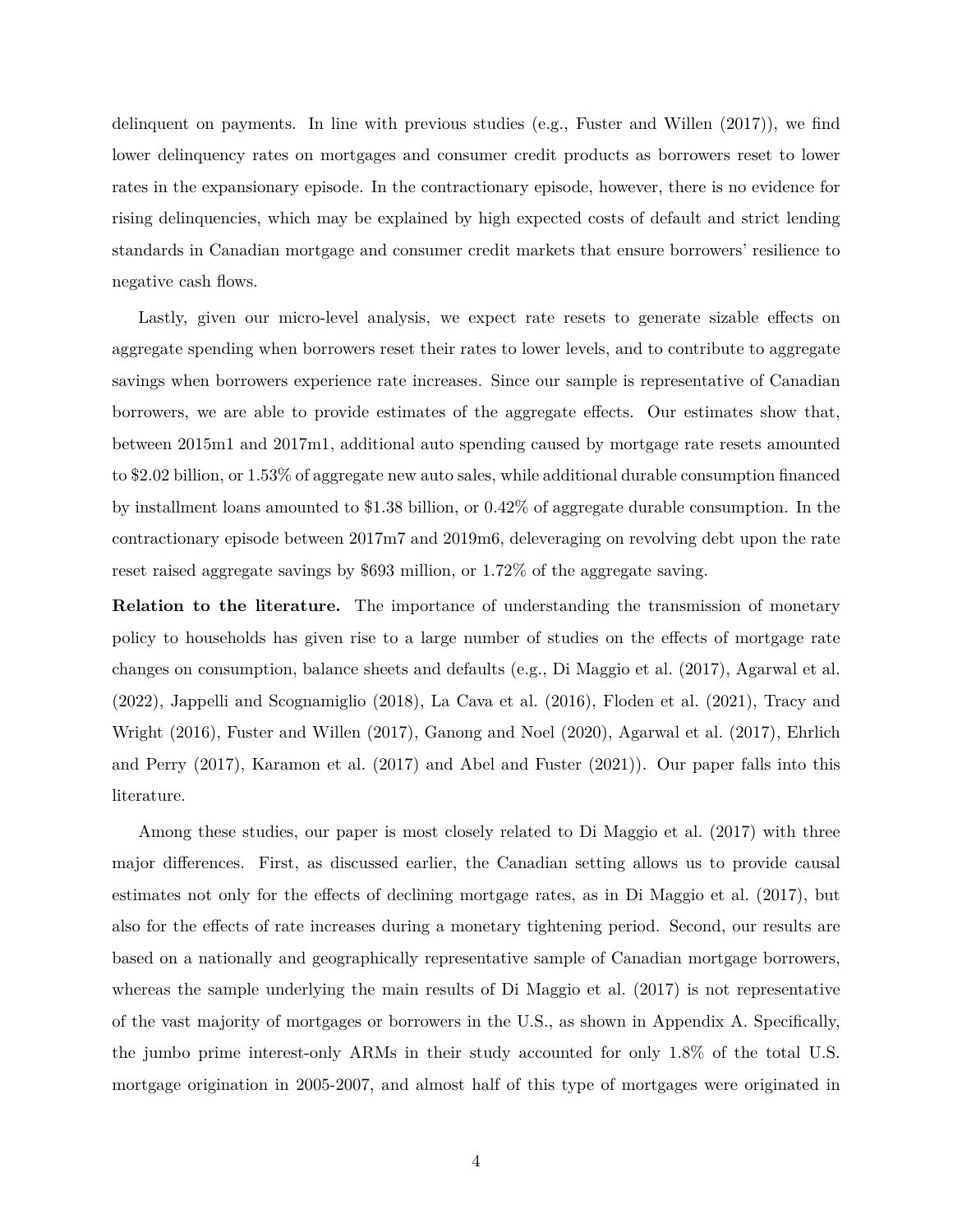California alone. Whether the consumption and payment responses of these ARM borrowers can be generalized to a typical American consumer who is likely to hold a 30-year FRM is unclear. Third, as in other related studies, [Di Maggio et al.](#page-34-0) [\(2017\)](#page-34-0) interpret rate resets as cash-flow shocks, whereas our paper suggests that rate resets also affect consumer responses through expectations of future interest rates.

More broadly, our work is related to the literature on consumption and saving responses to income shocks (e.g., [Baugh et al.](#page-34-4) [\(2021\)](#page-34-4), [Agarwal and Qian](#page-33-3) [\(2014\)](#page-33-3), [Agarwal et al.](#page-33-4) [\(2007\)](#page-33-4), [Johnson](#page-35-5) [et al.](#page-35-5) [\(2006\)](#page-35-5), [Parker et al.](#page-35-6) [\(2013\)](#page-35-6), and [Kaplan and Violante](#page-35-2) [\(2014\)](#page-35-2)), and the literature on the transmission of monetary policy shocks to households through housing and mortgage markets and various other channels (e.g., [Kaplan et al.](#page-35-7) [\(2018\)](#page-35-7), [Cloyne et al.](#page-34-7) [\(2020\)](#page-34-7), [Beraja et al.](#page-34-8) [\(2019\)](#page-34-8), [DeFusco](#page-34-9) [and Mondragon](#page-34-9) [\(2020\)](#page-34-9), [Wong](#page-36-1) [\(2021\)](#page-36-1), [Greenwald](#page-35-8) [\(2017\)](#page-35-8), [Chen et al.](#page-34-10) [\(2020\)](#page-34-10), [Hurst and Stafford](#page-35-9) [\(2004\)](#page-35-9), [Bhutta and Keys](#page-34-11) [\(2016\)](#page-34-11) and [Zhou](#page-36-2) [\(2022\)](#page-36-2)). We discuss in more detail the relation between our work and these studies in subsequent sections.

The remainder of the paper is organized as follows. Section 2 discusses key institutional features of the Canadian mortgage market, an overview of the Canadian consumer credit market, and the credit panel data used in our analysis. Section 3 describes the empirical strategy. Section 4 examines the effects of rate resets on mortgage loan-level outcomes. Section 5 examines the effects on consumer-level outcomes, discusses and evaluates the channels through which resets affect consumers, and provides evidence from expectations survey data that supports the expectations channel. Section 6 presents estimates for the aggregate effects of rate resets on spending and debt repayment. Section 7 provides further evidence and robustness checks. Section 8 concludes.

# **2 Institutional Setting and Data**

#### **2.1 Canadian Mortgage Market**

The Canadian mortgage market has several important institutional features that facilitate our identification design. First, unlike the U.S. mortgage market where long-term FRMs are dominant, the vast majority of Canadian mortgages have short terms (2-5 years) and long amortization periods  $(25-30 \text{ years})$ .<sup>2</sup> The amortization period is the length of time it takes to pay off a mortgage, whereas the term is the length of time the contract, especially the mortgage rate, is in effect. Having a

<sup>&</sup>lt;sup>2</sup>Our credit panel data show that 95% of FRMs in Canada have a term of 2, 3, 4 or 5 years. Since FRMs account for 80% of the market, the four products, 2-, 3-, 4- and 5-year FRMs, together account for 76% of the entire Canadian mortgage market, with 5-year FRMs most popular (accounting for 60% of FRMs). The Bank of Canada-OSFI Mortgage Origination Dataset confirms the high presence of these four products (73% of total originations since 2014).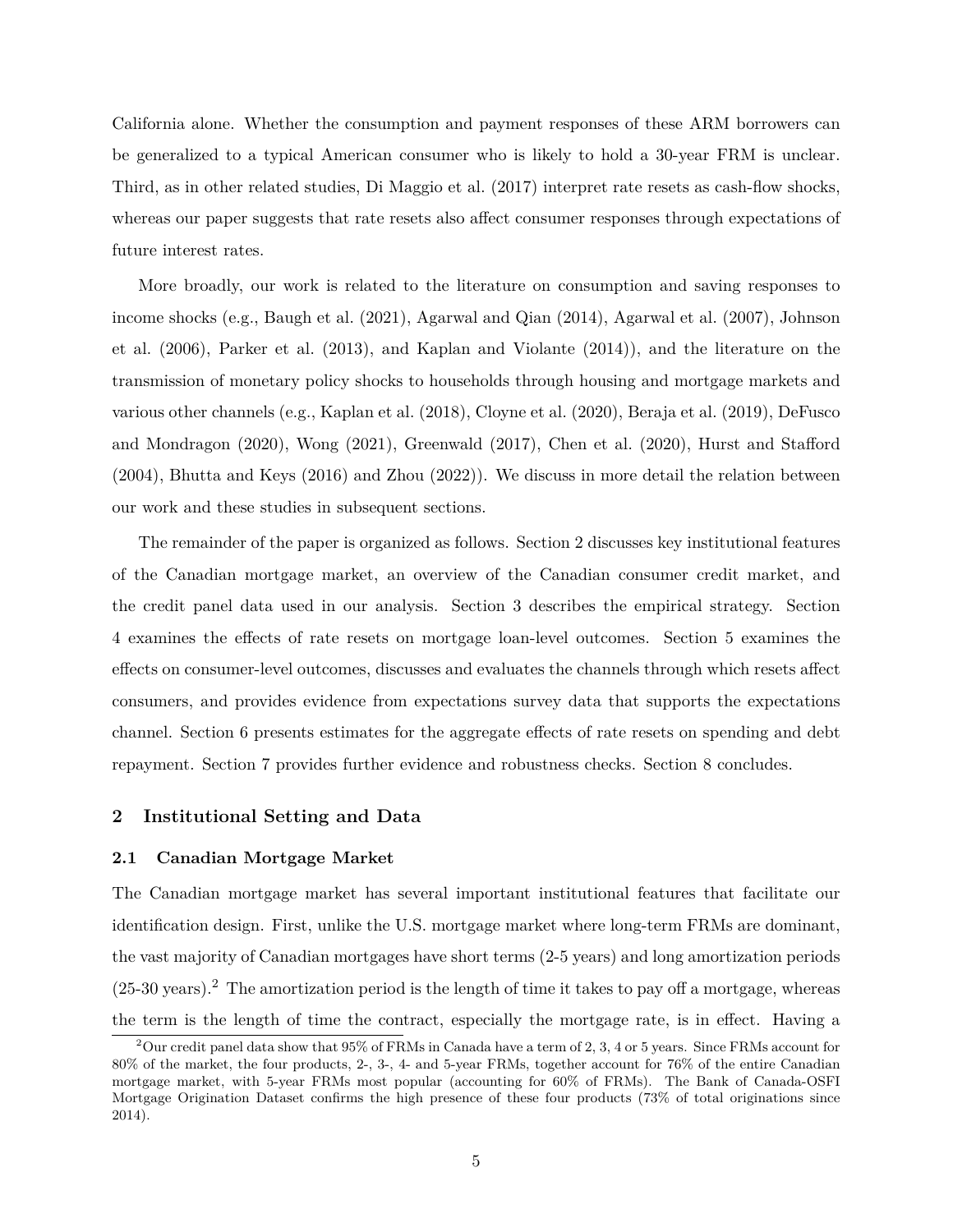mortgage term that is shorter than the amortization period requires the borrower to renew the contract by the end of the term. Upon the renewal, the remaining balance is rolled over and the mortgage rate is reset based on the prevailing market rate.<sup>3</sup> Typically, by the end of the amortization, a mortgage contract would have been renewed several times.

Consumers are allowed to change the length of the term in the renewal process. In our data, consumers holding the most common contracts, i.e., 2- and 5-year FRMs, tend to keep their previous contract length at renewal (see Appendix Table [D1\)](#page-58-0). For example, 65% of 2-year FRM borrowers and 68% of 5-year FRM borrowers who renewed their contracts between 2015 and 2017 chose the same term length as in the previous term. Other borrowers, such as those holding a 3- or 4-year contract, either maintained their previous term length or switched to a more common term, 2 or 5 years, that is closer to their previous term length. We defer the discussion of how the switching of contract terms can potentially affect our empirical results to Section 7.

Second, most borrowers renew their mortgage contracts with their current lender. We estimate that among borrowers who eventually renewed their mortgages between 2015 and 2017, 98% did so with their current lender. This share fell slightly to  $97\%$  in  $2017$ -2019.<sup>4</sup> When a mortgage is renewed with the current lender, the lender in general does not reassess the borrower's risk measures, such as the credit score and LTV and DTI ratios. Thus, both rate increases and decreases are passed on to the borrower automatically. This feature differs from mortgage refinancing in the U.S. that almost always requires reassessing the underwriting criteria.

Third, the existence of prepayment penalties ensures that borrowers renew their mortgage contracts as scheduled. Although the penalty varies from lender to lender, it is usually the higher of (i) three months' interest on the remaining balance, and (ii) the interest differential based on the contract rate and the current market rate for a term of the same length as the remaining time left on the current term. When the mortgage rate declines, the interest-differential penalty captures all financial gains from prepaying the mortgage in full and originating a new mortgage at a lower rate. In practice, borrowers may renew their contract slightly earlier than scheduled without paying a penalty, provided that their current lender allows them to do so. As shown in Figure [2,](#page-37-1) more than

<sup>&</sup>lt;sup>3</sup>Mortgage rates at the borrower level may vary slightly with the borrower's bargaining power [\(Allen et al.](#page-33-5) [\(2014,](#page-33-5) [2019\)](#page-33-6)). In our analysis, we control for borrower fixed effects and a set of borrower characteristics, which help remove the sources of variation in bargaining power.

<sup>&</sup>lt;sup>4</sup>These shares are computed using information in Appendix Table [D2.](#page-59-0) In the expansionary episode, for example, the probability of renewing the contract with the current lender conditional on the event that the consumer eventually renewed her contract is  $(0.72+0.28*0.1*0.38)/(0.72+0.28*0.1)=0.98$ . Likewise, this probability is 0.97 in the contractionary episode.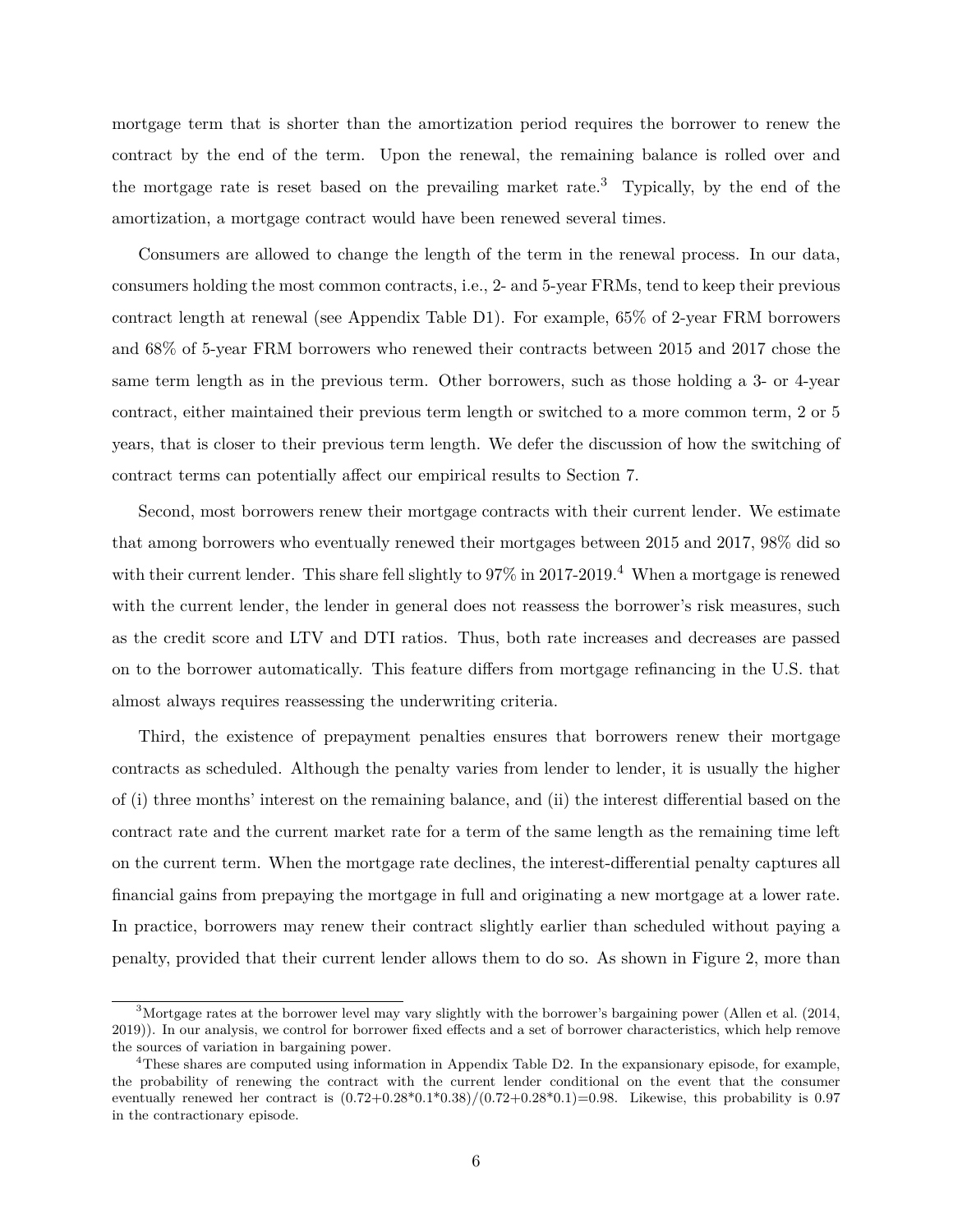98% of renewals in our data occurred in the six months leading up to the scheduled dates, with on-time renewals accounting for 50%.<sup>5</sup>

The existence of prepayment penalties also reduces the incentive of Canadian consumers to extract their home equity through cash-out refinancing, a process that involves paying off the current balance and originating a new loan secured by the same property with a higher balance. Cash-out refinancing is most likely to happen when a consumer approaches her scheduled renewal date and when prepayment penalties do not apply. Using our data, we identify cash-out refinancing activity for loans terminated before the scheduled renewal (see Table [D2\)](#page-59-0), and then estimate the annual cash-out refinancing propensity to gauge the quantitative importance of this activity. We estimate this propensity to be 3% in Canada between 2015 and 2017, which is much smaller than the 7%-11% propensity in the U.S. during the early-2000s refinancing boom, according to [Bhutta and](#page-34-11) [Keys](#page-34-11)  $(2016)$ .<sup>6</sup> Compared to cash-out refinancing, taking out home equity lines of credit (HELOCs) is not subject to prepayment penalties and is more flexible in the amount that consumers can borrow, hence more prevalent in Canada [\(Ho et al.](#page-35-10) [\(2019\)](#page-35-10)). We study the effect of rate resets on HELOC balances in Section 5.

#### **2.2 Canadian Consumer Credit Market**

A central part of our analysis is the effects of mortgage rate resets on the balances and payments of consumer credit that includes revolving debt, such as credit cards and LOCs, and non-revolving debt, such as auto, installment and student  $\alpha$ .<sup>7</sup> As in many countries, consumer credit constitutes an important part of household debt in Canada, provides indicators for changes in consumer spending and savings, and is closely watched by policymakers assessing financial risks.

The Canadian consumer credit market shares some common features with the US market. First, it accounts for a significant share of outstanding household debt in both countries, about 34% in Canada (according to Statistics Canada) and 24% in the U.S. (according to the Federal Reserve Board) since 2015. The difference is partially driven by the statistical agencies' treatment of HELOC debt, which is classified as consumer credit in Canada but as mortgage debt in the U.S.

<sup>&</sup>lt;sup>5</sup>While not fully prepayable, Canadian mortgage contracts allow for an annual prepayment of up to 20% of the initial balance on top of the scheduled amortization without penalty. This partial prepayment, however, is not associated with a change in the mortgage rate, and hence does not affect our identification.

 $6$ We estimate the Canadian cash-out refinancing propensity as follows. According to Table [D2,](#page-59-0) among borrowers scheduled to renew their mortgages, the share of cash-out refinancing borrowers is  $13\%$  (=28%\*46%). In the population, the share of borrowers scheduled to renew their contracts among all FRM borrowers is 25% in a year. Taking these facts together, we estimate the annual cash-out refinancing propensity to be  $3\%$  (=25%\*13%) over the 2015-2017 period. This propensity is slightly lower in the 2017-2019 period (2.6%), when interest rates moved up.

<sup>&</sup>lt;sup>7</sup>For the purpose of our study, we exclude student loans, which represent 5% of the overall consumer credit balance between 2015 and 2019 and are even less important among homeowners.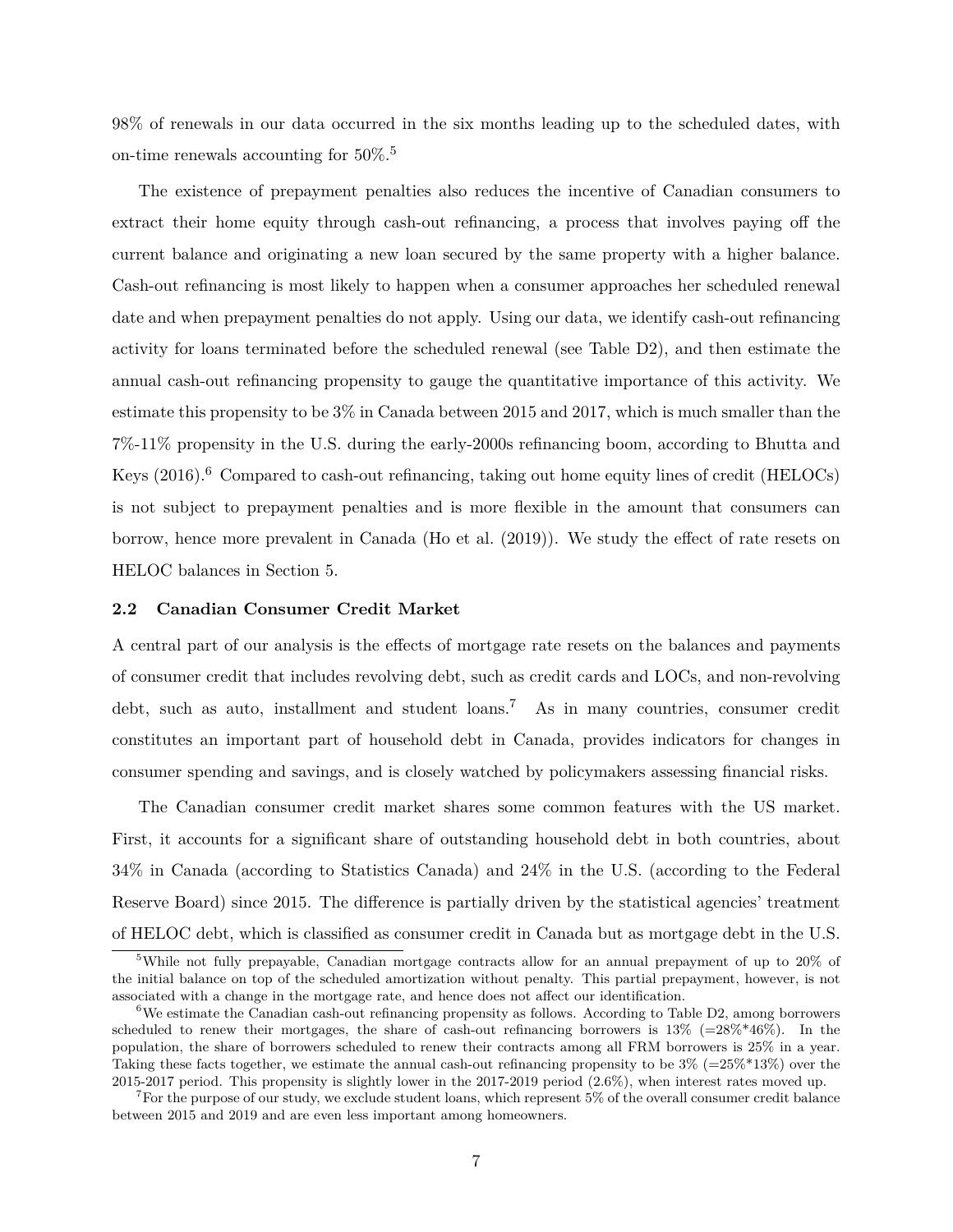Excluding HELOC debt, consumer credit accounts for 22% of Canadian household debt, much closer to the US share. Second, the per capita balances and credit utilization rates on comparable debt instruments, such as auto loans and credit cards, are similar in the two countries, after accounting for the exchange rate (by comparing the TransUnion Canada data and the New York Fed Consumer Credit Panel Reports). These features suggest broad applicability of our estimates to economies with similar consumer credit markets.

On the other hand, there are some differences between the two markets. First, apart from the classification of HELOCs, the importance of HELOC debt in overall household debt differs substantially. Whereas HELOC balances accounted for less than 4% of US household debt after 2015, it captured almost 12% of Canadian household debt over the same period. This is likely explained by the less prevalent use of cash-out refinancing as a tool for home equity extraction in Canada as discussed earlier. The second difference is the lower delinquency rates in Canada compared to the U.S. The percentage of balances delinquent for more than 90 days in the U.S., across different consumer credit products, was about four to eleven times as high as the corresponding percentage in Canada over the period we study. This is likely explained by the tight lending standards in Canadian mortgage and consumer credit markets, as well as the high expected costs of default in Canada. As we show in Section 5.5, even in the contractionary episode, delinquencies did not rise for borrowers who resett their mortgage rates to higher levels.

# **2.3 Data**

We use granular account-level (or trade-line-level) data provided by TransUnion Canada, one of the two credit reporting agencies in Canada, which collects information on 35 million individuals and covers nearly every consumer in the country that has had a credit report. The data are available from 2009 onwards at the monthly frequency.<sup>8</sup> For each consumer, we merge mortgage loan-level information with consumer-level information on non-mortgage debt that is compiled by ourselves using account-level data on auto loans, installment loans, credit cards and LOCs. This bottom-up approach allows us to precisely identify the timing and the amount of a purchase that is financed by an auto loan or an installment loan.

The mortgage loan-level data have information on the origination date, initial amount, insurance

<sup>&</sup>lt;sup>8</sup>The data collected by TransUnion Canada are reported in accordance with the Metro 2 format of the Canadian credit reporting guidelines, which specify the variables for reporting. To protect the privacy of Canadians, no personal information was provided by TransUnion. The TransUnion dataset was "anonymized," meaning that it does not include information that identifies individual Canadians, such as names, social insurance numbers or addresses. In addition, the dataset has a panel structure, which uses fictitious account and consumer numbers assigned by TransUnion.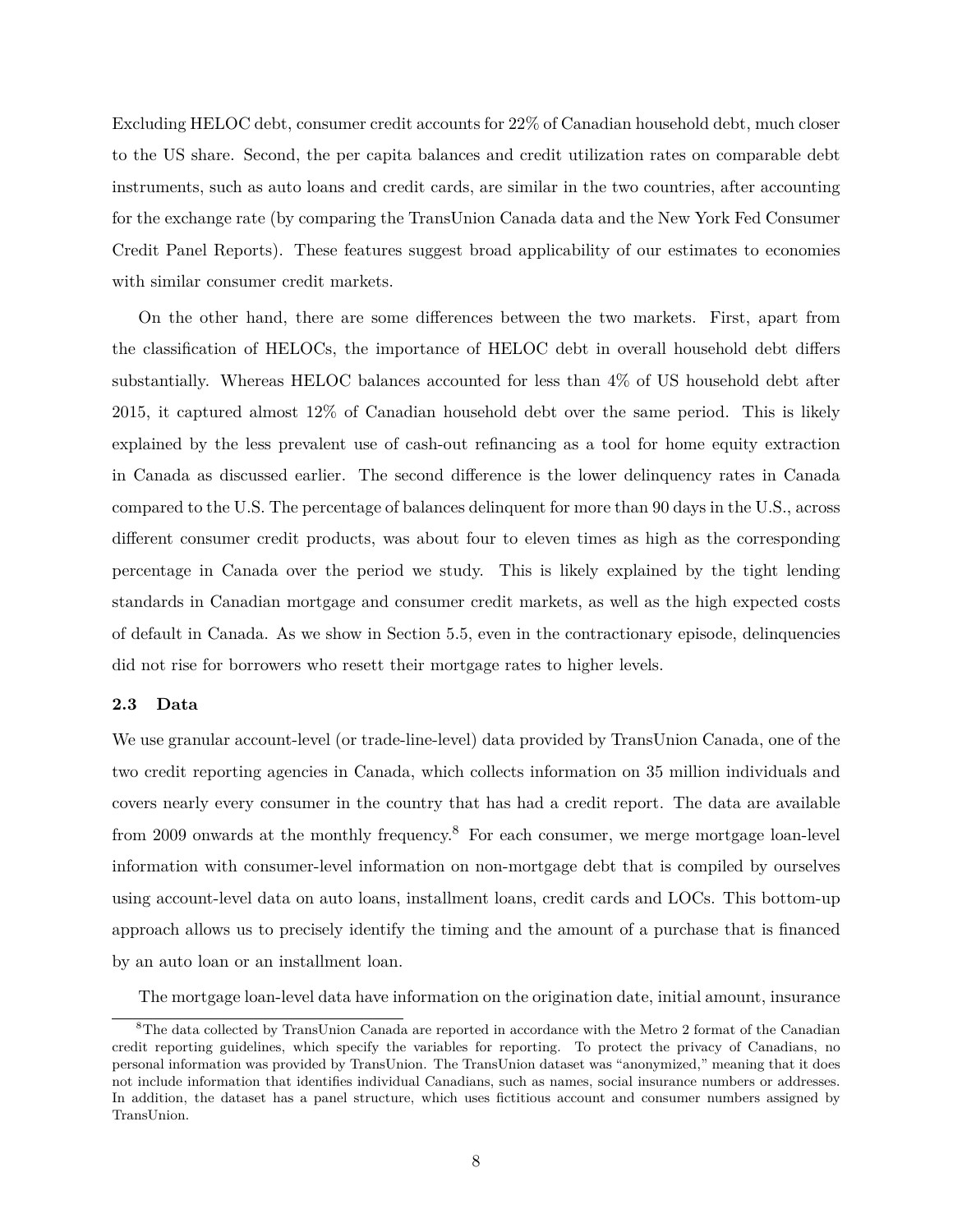status, whether the loan is taken out jointly, and whether the borrower is the primary holder of the loan, as well as other origination information. The data also include monthly updates on the current balance, scheduled payment, term duration, delinquency status and whether the loan is terminated. Information on non-mortgage debt follows a similar data structure. Moreover, the data provide information about a borrower's age, credit score, and forward sortation area (FSA, corresponding to the first three digits of a postal code).

For the purpose of our study, knowing the exact timing of a rate reset is crucial. Not all mortgages in the dataset can be associated with their renewal dates, however, because some lenders do not report the term duration information, making it impossible to infer the renewal dates of their mortgages. For this reason, we use mortgages issued by one of the largest commercial banks and their corresponding consumers as our sample. This bank is the only major bank that reports the term duration information.

Our sample is representative of the mortgages and borrowers in Canada. First, mortgages originated by the bank have very similar characteristics to those originated by other federally regulated lenders (see Table [1\)](#page-41-0). Second, the bank's share in Canadian mortgage originations and in the aggregate stock of Canadian mortgages are both close to 20%. Third, the bank operates in all regions of the country and has a market share of about 20% in each Canadian province, suggesting the geographic representativeness of our sample.

#### **2.4 Construction of Key Variables**

**Mortgage rates.** Our analysis requires information on the mortgage rate type (i.e., fixed or variable) and the mortgage rate, which is not provided by the TransUnion data. To identify the mortgage rate type, we classify a loan as fixed-rate in a term if the scheduled monthly payment does not change during that term.<sup>9</sup> We then design a procedure to recover the rates associated with these FRMs. In Appendix B, we describe in detail how these rates are constructed and how we use two alternative datasets that contain information on actual mortgage rates to validate our procedure. We show that the distribution of the imputed rate based on this procedure closely matches that in the two alternative datasets.

**Required monthly payments.** Given the new mortgage rate upon the reset, we construct a payment schedule that is not observed in our data but measures the automatic adjustment of the monthly payment implied by the rate reset. In constructing this variable, we assume the same

<sup>9</sup>Although some lenders in Canada offer fixed-payment schedules for variable-rate mortgages, the lender in our sample typically does not.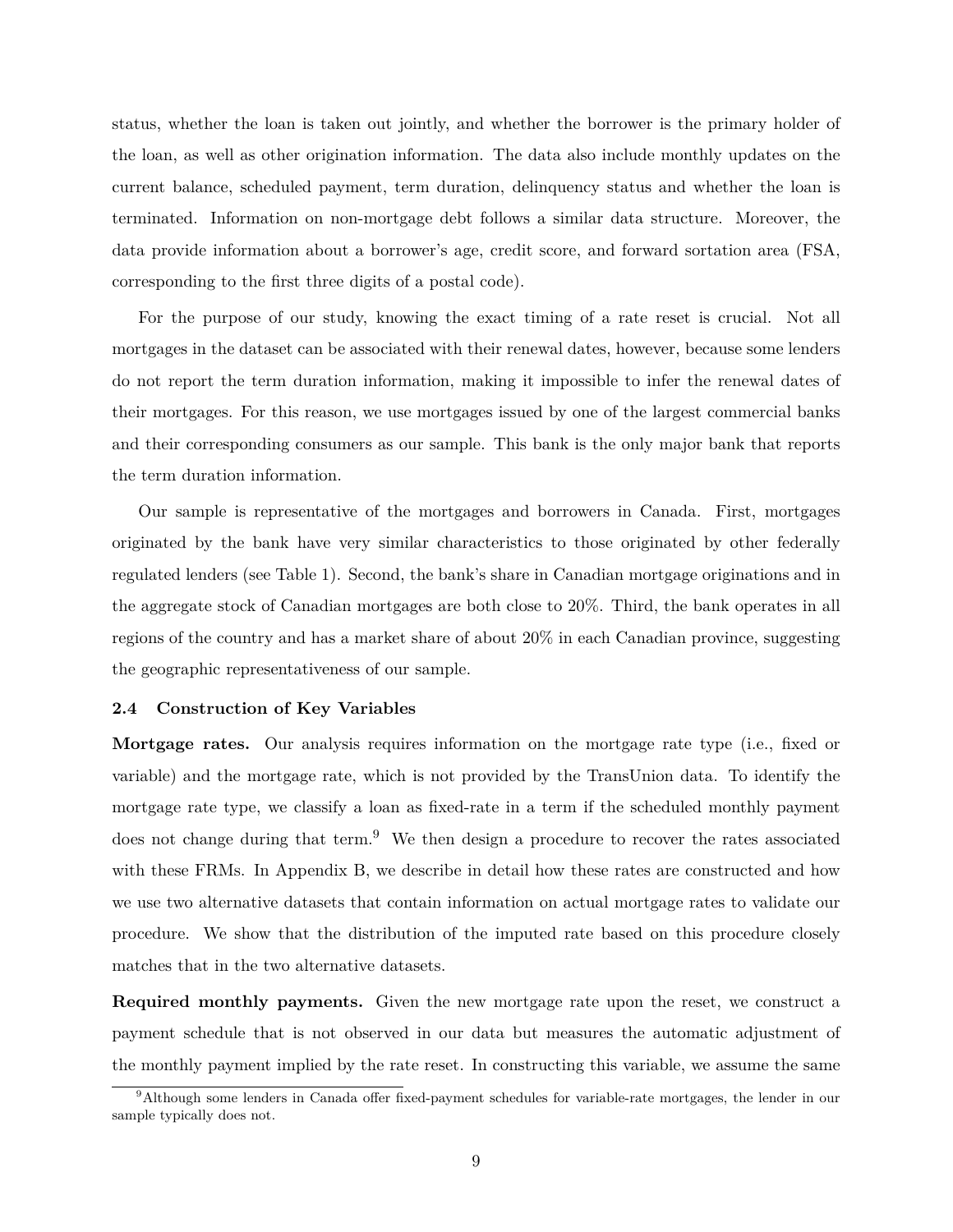remaining amortization period and the same outstanding balance as in the month prior to the reset. Comparing the change in this required payment to the change in the scheduled payment set by the borrower allows us to examine the choice between mortgage prepayment and cash withdrawal upon the reset.

**Remaining amortization.** If a borrower sets a higher monthly payment than the required amount, the remaining amortization period shortens. For each renewed mortgage, we first use the pre-renewal rate, balance and monthly payment to infer the remaining amortization had the mortgage not been renewed. We then use the post-renewal rate and monthly payment and the pre-renewal balance to infer the amortization after the reset.

**Spending measures.** We construct two measures for durable spending. First, we use newly originated auto loans as proxies for spending on automobiles.<sup>10</sup> Since we work directly with loan-level data, we can precisely identify the timing and the amount of a vehicle purchase that is financed by an auto loan. Second, we use newly originated installment loans (excluding student loans) to measure broader types of durable spending. In Canada, these loans are designed to cover large one-time expenses and are typically used for home improvements and purchases of furniture or other durable goods.

**Classifying HELOCs.** The original account-level data do not distinguish between HELOCs, which are secured by borrowers' homes, and unsecured LOCs. While both types of LOCs are revolving debt products, the former have lower rates and provide a more important source for homeowners to smooth their consumption.<sup>11</sup> Hence, we are particularly interested in understanding changes in HELOC balances upon the rate reset. We follow the industry practice in classifying HELOCs as LOCs that have initial credit limits of at least \$50,000. Our empirical results are robust to changing this threshold.

**Delinquency measures.** Given loan-level information on the delinquency status, we create consumer-level measures of delinquency on each type of debt as follows. First, we create an indicator at the loan level that takes the value of one if the loan in the current month approaches a certain level of delinquency (60 or 90 days). We then count the number of newly delinquent accounts for each type of debt. Finally, we convert the number of newly delinquent accounts into a dummy

<sup>&</sup>lt;sup>10</sup> According to [Watts](#page-36-3) [\(2016\)](#page-36-3), as of 2016, 83% of new motor vehicles in Canada were obtained with financing, and the trend of financed vehicle sales has closely tracked that of total sales. In addition, historical data show that the average LTV ratio of motor vehicles in Canada is close to 100%.

<sup>&</sup>lt;sup>11</sup>[Bailliu et al.](#page-34-12) [\(2012\)](#page-34-12) estimate that  $40\%$ -50% of the funds extracted from home equity is used for consumption and home improvement in Canada.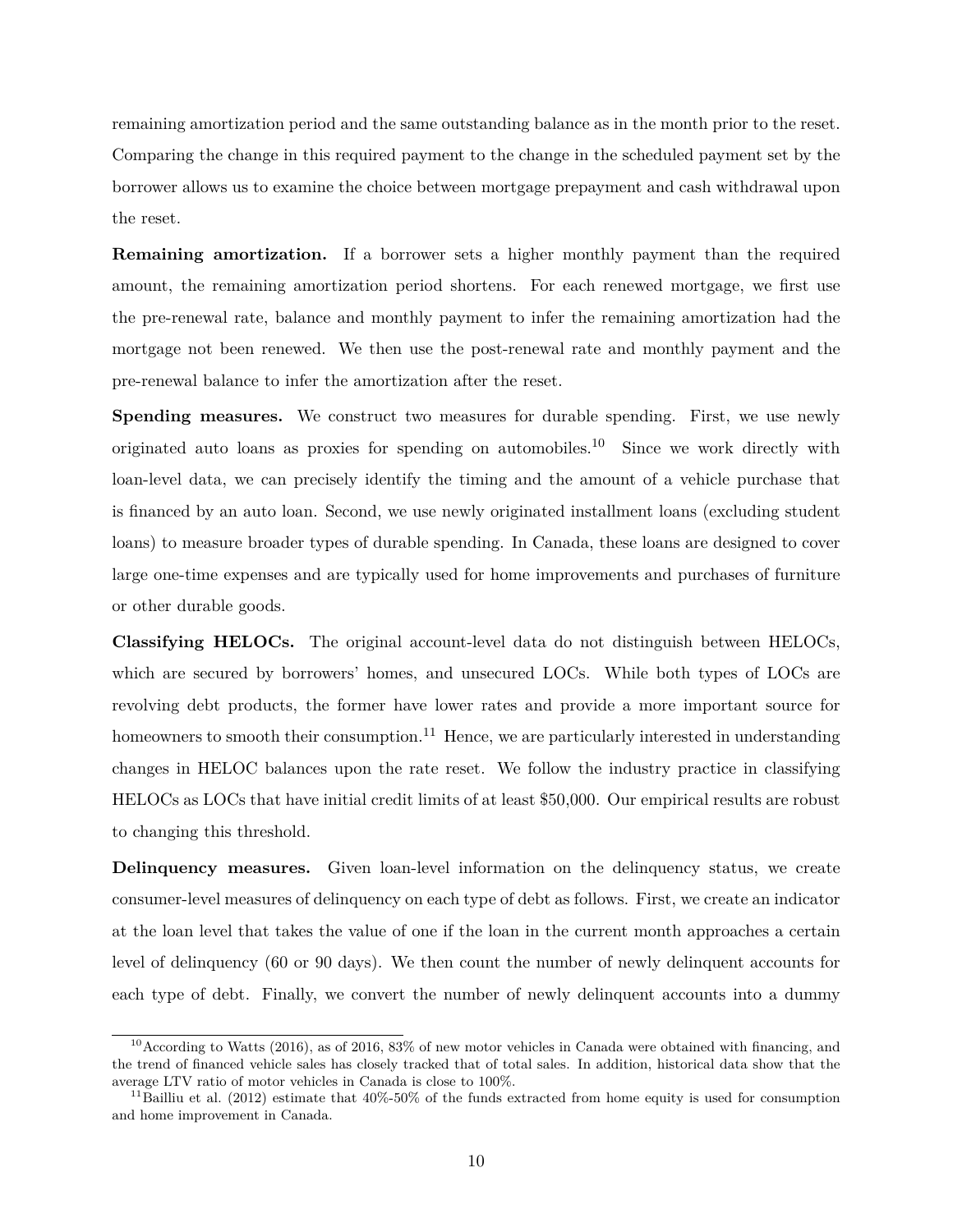variable that indicates new delinquency on at least one account of a given debt category.

**Constructing LTV ratios.** Since the credit panel data do not provide borrower-level information on house prices, we instead construct the FSA-level LTV ratio and include its lag as a control variable in our regressions. Specifically, we use the FSA-level median house price in 2014Q1 (from the Bank of Canada-OSFI mortgage originations dataset) multiplied by the growth rate of the Teranet quarterly FSA-level house price index to obtain the FSA's current-quarter house price. We then divide the median mortgage balance of the FSA's consumers by the imputed current-quarter house price of the FSA to obtain the LTV ratio.

# **2.5 Summary Statistics**

Table [2](#page-42-0) shows the summary statistics of key variables at the mortgage loan level and at the consumer level.<sup>12</sup> We perform the analysis on loans renewed in 2015m1-2017m1 for the expansionary episode, and on loans renewed in 2017m7-2019m6 for the contractionary episode. For tractability, we restrict our analysis to FRMs that have (pre-renewal) terms of 2, 3, 4 or 5 years, which jointly account for 95% of the FRM market. Summary statistics are presented for each term separately. Our analysis is restricted to primary mortgage holders. Borrowers that have more than one mortgages at the same time are excluded. In total, we have 88,328 loans renewed during the expansionary episode and 85,376 loans renewed during the contractionary episode.

# **3 Empirical Strategy**

Our empirical strategy is designed to exploit variation in the predetermined timing of mortgage rate resets in the two episodes. In essence, we compare the responses of two borrowers who are similar in every aspect except that one borrower resets her mortgage rate earlier than the other borrower. Our analysis is carried out separately for each mortgage term in each episode, so we can focus on borrowers with similar contracts and avoid the potential concern of selection into specific terms.

The panel structure of our data allows us to include a set of borrower-level characteristics, borrower fixed effects, and month-of the-sample fixed effects that may confound the effects of rate resets. Our baseline specification is

<span id="page-12-0"></span>
$$
y_{j,t} = \gamma_j + \delta_t + \alpha_1 PostRenew_{j,t} + \alpha_2 \mathbf{x}_{j,t} + \varepsilon_{j,t},\tag{1}
$$

where  $y_{j,t}$  is an outcome of borrower (or loan) *j* in month *t*.  $PostRemove_{j,t}$  is the indicator for

<sup>&</sup>lt;sup>12</sup>To limit the effect of outliers in our data, we eliminate the top  $1\%$  observations for balance and payment variables. Our empirical results are robust to using alternative thresholds such as the top 0.5%, 2.5% and 5%.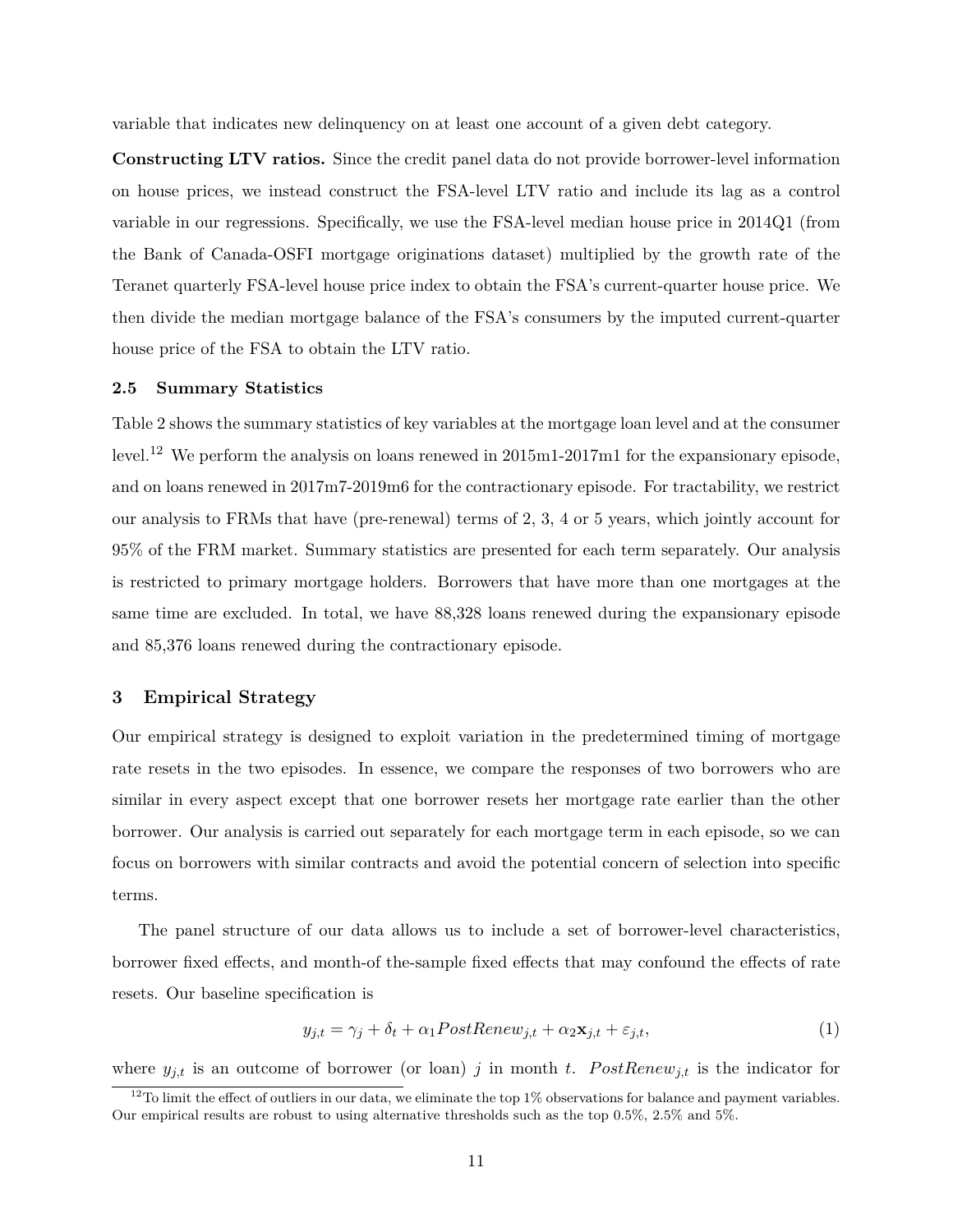the months after borrower *j*'s contract renewal.  $\mathbf{x}_{j,t}$  is a vector of the borrower's characteristics, including the lagged credit score, age and the previous-quarter FSA-level LTV ratio.  $\gamma_i$  is the borrower fixed effect that absorbs unobserved heterogeneity potentially correlated with the borrower's choices.  $\delta_t$  is the month-of-the-sample fixed effect designed to capture the trend in the aggregate economy and to control for the confounding effects of aggregate shocks.  $\alpha_1$  is the key parameter of interest that captures the effect of the rate reset. The standard errors are clustered at the borrower level.<sup>13</sup>

Economy theory suggests that consumers may respond differently to the same mortgage rate shocks due to heterogeneity in their wealth and access to credit markets. We consider three empirical measures to quantify these heterogeneous responses. First, we use the average credit score over the preceding 12 months as a proxy for the borrower's access to new credit. Second, we use the average utilization rate of revolving credit over the preceding 12 months as a proxy for constraints on existing, available credit. Third, we use ages under 45 or above 65 as a proxy for low liquidity levels compared to middle-aged consumers. This choice is consistent with the prediction of standard life-cycle theory and the patterns in household survey data (e.g., the Survey of Consumer Finances and Panel Study of Income Dynamics). We interact each of these empirical measures with the post-renewal indicator,  $PostRemove_{j,t}$ , for the estimation of heterogeneous effects.

Consumers may change their spending and savings before the reset in anticipation of a rate change upon the reset. To evaluate the importance of this anticipation effect, we estimate the dynamic version of equation [\(1\)](#page-12-0) that includes a set of quarterly dummies to replace the post-renewal indicator. Specifically, we estimate the  $\alpha_1^q$  $_1^q$ 's from

<span id="page-13-0"></span>
$$
y_{j,t} = \gamma_j + \delta_t + \sum_{q \in Q} \alpha_1^q \mathbf{1}_j(t \in q) + \alpha_2 \mathbf{x}_{j,t} + \varepsilon_{j,t},\tag{2}
$$

where  $\mathbf{1}_j(t \in q)$  is an indicator equal to one if month *t* is in the *q*th quarter since the mortgage renewal. We set the quarter before the renewal as quarter zero and estimate the responses in the three quarters before and five quarters after the renewal relative to quarter zero.

One potential concern with our baseline strategy is its inability to account for the mortgage-age effect. For example, consumers may be less likely to buy a car at the time when they buy a house, perhaps because they have used up their savings to make the mortgage down payment, or because

<sup>&</sup>lt;sup>13</sup>Our results are robust to including the province-by-quarter fixed effects or the cohort-by-quarter fixed effects. The first set of fixed effects controls for region-specific time trends. For example, the effect of oil price shocks may vary substantially across regions, as the oil sector is geographically concentrated in Canada (see [Kilian and Zhou](#page-35-11) [\(2020\)](#page-35-11)). The second set of fixed effects controls for unobserved heterogeneity across cohorts.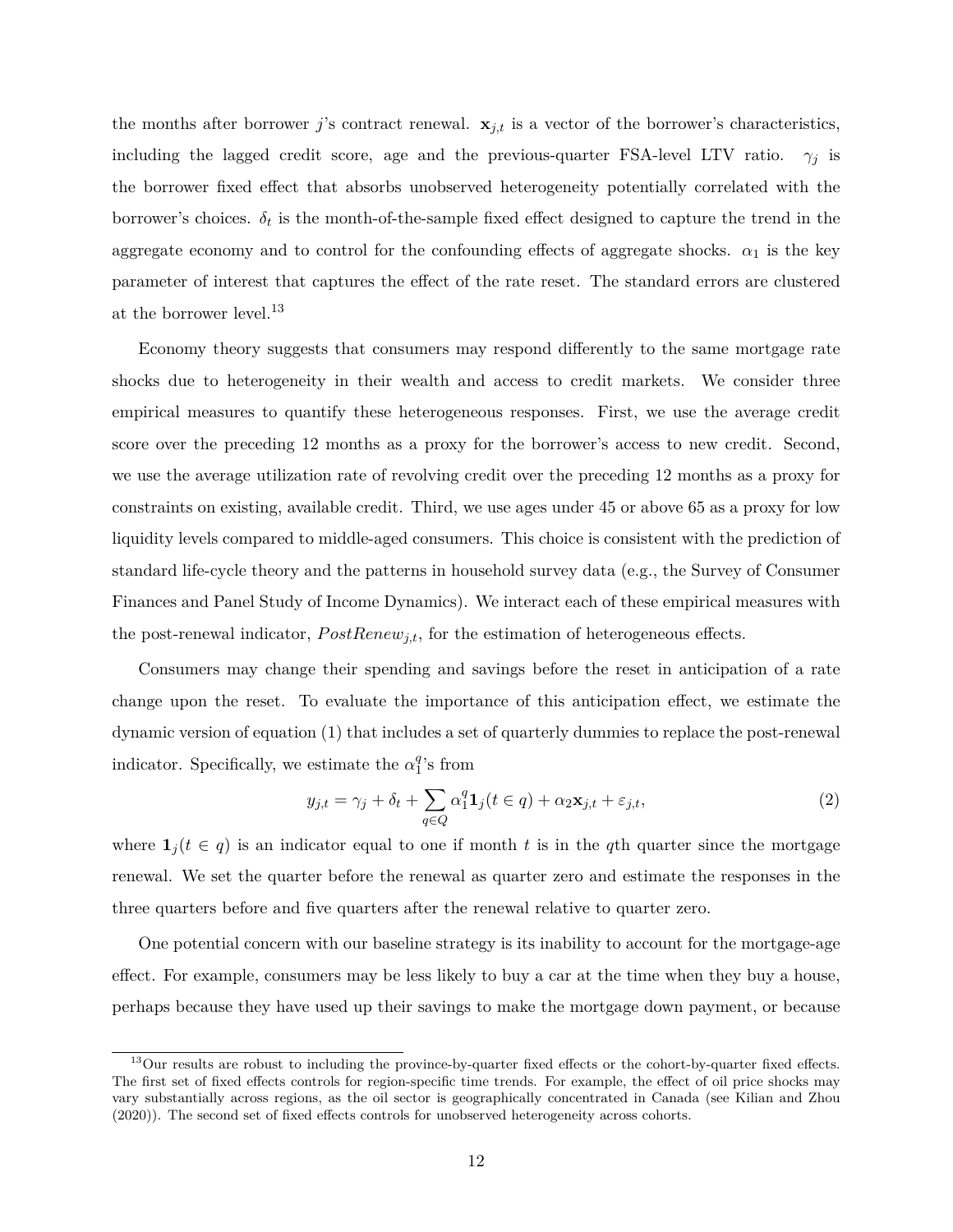they are too leveraged to be qualified for a new auto loan. As consumers accumulate savings after the home purchase, they are more likely to buy a car. This means that consumers' auto spending increases with the age of their mortgage. The existence of this mortgage-age effect threatens our identification, because we might attribute the increase in auto spending to the effect of the rate reset. Ideally, we would include a set of dummy variables indicating the age of the mortgage. These variables would be collinear with the post-renewal indicator, so we cannot control for them.

We therefore implement two alternative difference-in-difference (DID) strategies for robustness. First, we consider a design that introduces FRMs with long terms (7 or 10 years) as the control group. These mortgages were previously renewed at the same time as mortgages in our sample. Essentially, this strategy compares two mortgages that were both previously renewed in, say, 2010m1. One was renewed again in 2015m1, while the other had to wait for another two years. In the second design, we introduce as the control group mortgages having the same terms as the treatment group but not renewed in the episode. For example, in the expansionary episode, we use 5-year FRMs previously renewed in 2012m1-2013m1 (hence not renewed in the expansionary episode) as the control group for 5-year FRMs renewed in this episode. This approach mitigates the selection concern arising from comparing different types of mortgage contracts.

Both designs can be implemented by estimating the following specification:

<span id="page-14-0"></span>
$$
y_{j,t} = \gamma_j + \delta_t + \beta_1 \text{Renew}_j \times \text{PostRenew}_{j,t} + \beta_2 \mathbf{x}_{j,t} + \varepsilon_{j,t},\tag{3}
$$

where  $Renew<sub>i</sub>$  is the indicator for loan *j* to be renewed in an episode. Other variables are similarly defined as in equation [\(1\)](#page-12-0). The parameter of interest is  $\beta_1$ , which captures the DID effect. As we discuss in Section 7, the estimates using the baseline strategy are similar to these DID estimates.

# **4 Mortgage Loan-Level Adjustments**

We start by estimating the changes in the mortgage rate and required monthly payment upon the reset, and then turn to the change in the monthly payment scheduled by the borrower. The latter reflects the borrower's choice of whether to pay down the mortgage principal faster by deviating from the required payment. Heterogeneity in this choice across borrowers shows support for the prediction of standard consumption theory.

#### **4.1 Changes in Mortgage Rate and Required Payment**

Column (1) of Table [3](#page-43-0) shows the change in the mortgage rate for each term. In the expansionary episode, borrowers renewing their mortgages experienced substantial downward adjustment in the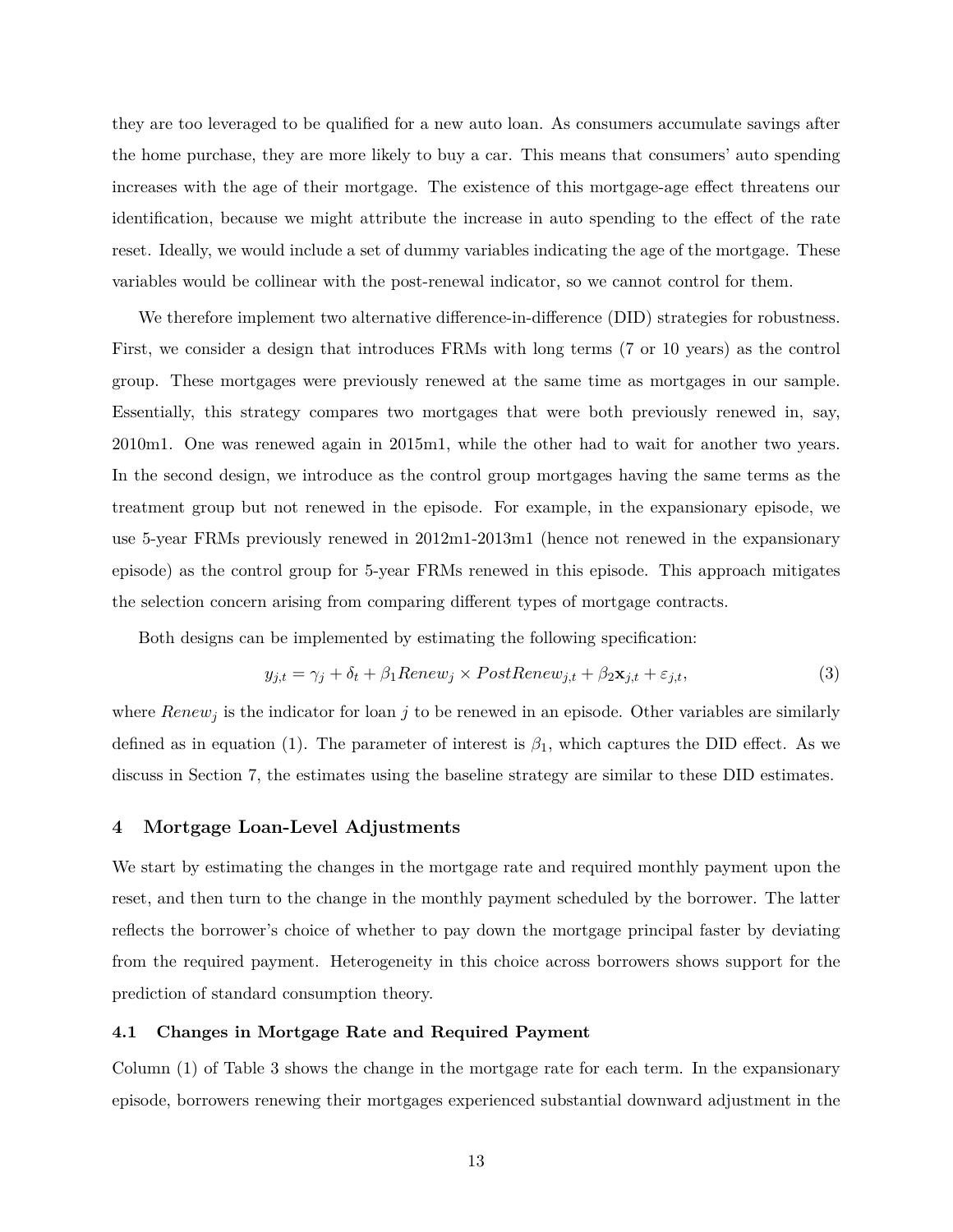rate. The magnitude, however, depends on the term prior to the reset. Mortgages with relatively longer terms had larger declines in rates. For example, the average decline was 113 bps for 5-year FRMs, but 16 bps for 2-year FRMs. This difference is due to the fact that the prevailing market rate had already been declining before the episode started, leading to larger cumulative changes for mortgages with longer terms.

Lower mortgage rates imply savings on required interest payments. In column  $(2)$ , we estimate the change in the required monthly payment, which quantifies the maximum payment reduction per month the borrower can realize in the new term. Consistent with the rate-change pattern, 5-year FRM borrowers had the largest reduction in the new required payment, \$92 per month on average, whereas the reduction for 2-year FRM borrowers was only \$15 per month. Given the remaining amortization for each type of mortgage, we estimate the total interest savings upon the reset, assuming that the amortization and mortgage rate do not change. This ranged from a modest amount of \$2,907 to a substantial amount of \$20,891, depending on the pre-renewal term (see Table [4\)](#page-44-0). As we show in Section 4.2, borrowers also shortened their amortization upon the reset, implying further interest savings.

In the contractionary episode, borrowers renewing their mortgages experienced rate increases. The magnitude decreases with the term prior to the reset, due to the reversal of the declining rate trend. Borrowers with 2-year FRMs, for example, experienced the largest rate increase of 85 bps, whereas borrowers having 5-year FRMs encountered a 32-bp rate increase on average. We estimate that the monthly required payment increased by \$34-\$83, depending on the pre-renewal term. Assuming the amortization and current rate unchanged, the total increase in interest payments upon the reset in this episode ranged from \$7,072 for 5-year FRM borrowers to \$19,165 for 2-year FRM borrowers.

These estimates represent the average changes experienced by borrowers who renewed their mortgages in an episode. At the individual level, however, the changes may differ depending on the timing of the renewal. In the contractionary episode, for example, the prevailing market rate increased gradually following the policy rate movements (Figure [1\)](#page-37-0), implying that borrowers renewing their mortgages early in the episode experienced smaller increases in rates and payments than borrowers renewing their mortgages later, even though they held the same type of contract. Our estimates put more weight on mortgages renewed early in an episode (due to more observations of these loans in the post-renewal period), which could cause us to underestimate the true average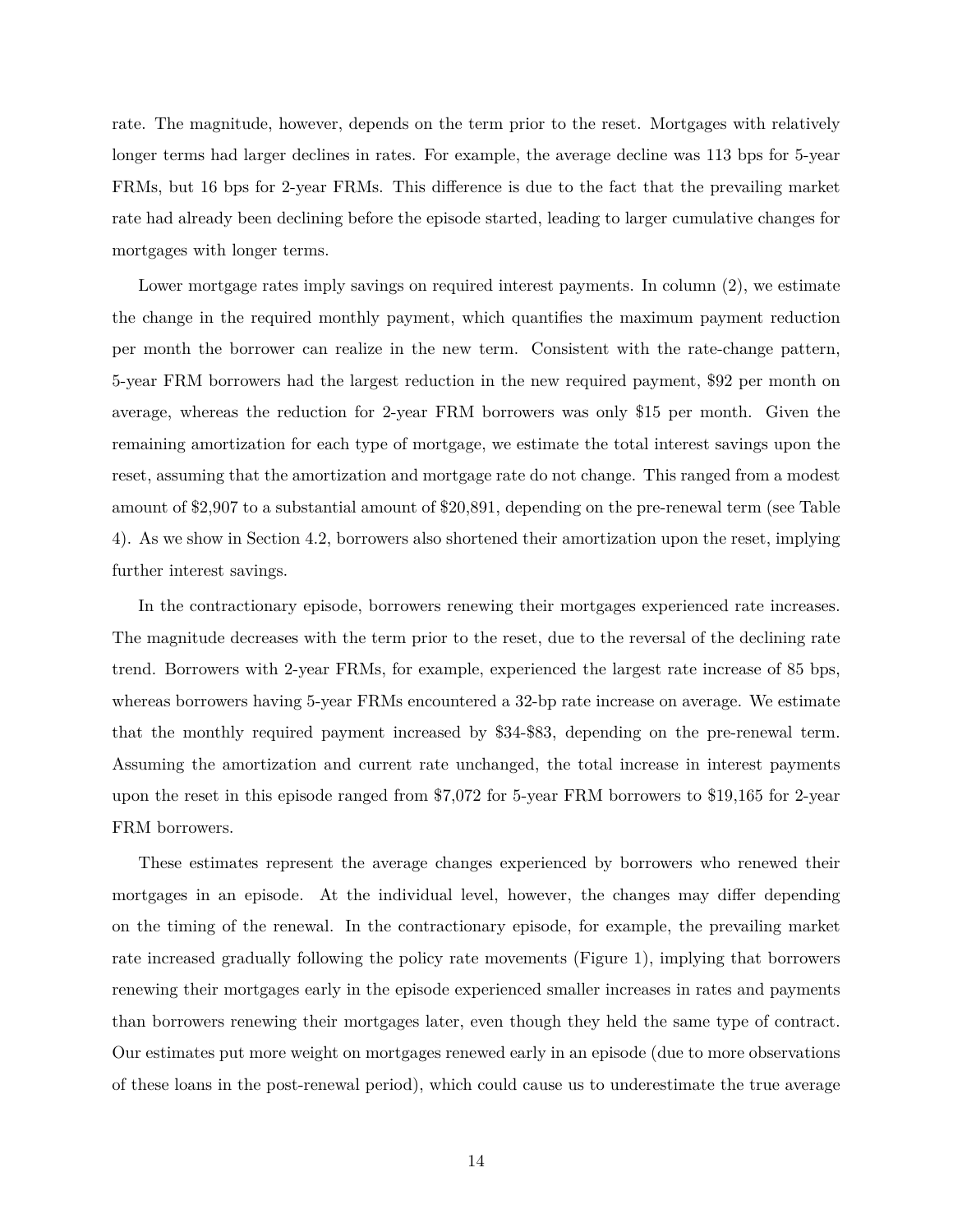increases in rates and payments.

To address this concern, we provide estimates using the sample that restricts the post-renewal observations to be within four quarters for each loan. The results are shown in Appendix Table [D4.](#page-61-0) For the contractionary episode, the average increases in rates and payments are indeed larger than the baseline estimates, with differences of 20 bps in rates and \$20 in required payments. For the expansionary episode, the average decreases in rates and payments are smaller than the baseline estimates. These loan-level differences, however, do not affect much our borrower-level outcomes, i.e., durable consumption and debt repayment, as shown in Section 5.

#### **4.2 Changes in Scheduled Payment and Amortization**

When renewing the mortgage contract, a borrower, given the new rate, may choose a different monthly payment from the required amount. In principle, the payment chosen by the borrower must not fall below the required level. Scheduling a higher monthly payment than the required amount allows the borrower to pay down the mortgage principal faster and to shorten the amortization. Comparing the change in the required payment to the change in the scheduled payment, therefore, allows us to infer the borrower's decisions on mortgage prepayment and liquidity withdrawal.

In the expansionary episode, we find that, indeed, borrowers did not set their new payments to the low levels required by lenders (Table [3,](#page-43-0) column 3). For example, 5-year FRM borrowers on average only lowered their monthly payments by \$46, despite the maximum possible reduction of \$92 per month. A similar pattern is found for other types of renewing mortgages. This implies that only part of the interest savings were realized, and that the rest were used to pay down the principal faster. How much faster? We estimate the change in the remaining amortization in column (4) of Table [3.](#page-43-0) Depending on the term, the amortization period was shortened by 4-14 months. Taking this into account, we estimate that total interest savings upon the reset ranged from \$4,830 to \$23,925 for renewing borrowers (Table [4\)](#page-44-0).

In the contractionary episode, we find that borrowers set their new monthly payments to the levels required by the lenders, leaving the amortization essentially unchanged. The asymmetric responses of scheduled payments are not surprising, given that lenders in general do not allow borrowers to schedule a payment lower than required, nor do they permit extensions of the amortization.

Another way of paying down the mortgage principal is to make a large, one-time payment at the point of the renewal. The data, however, do not seem to support the prevalence of such large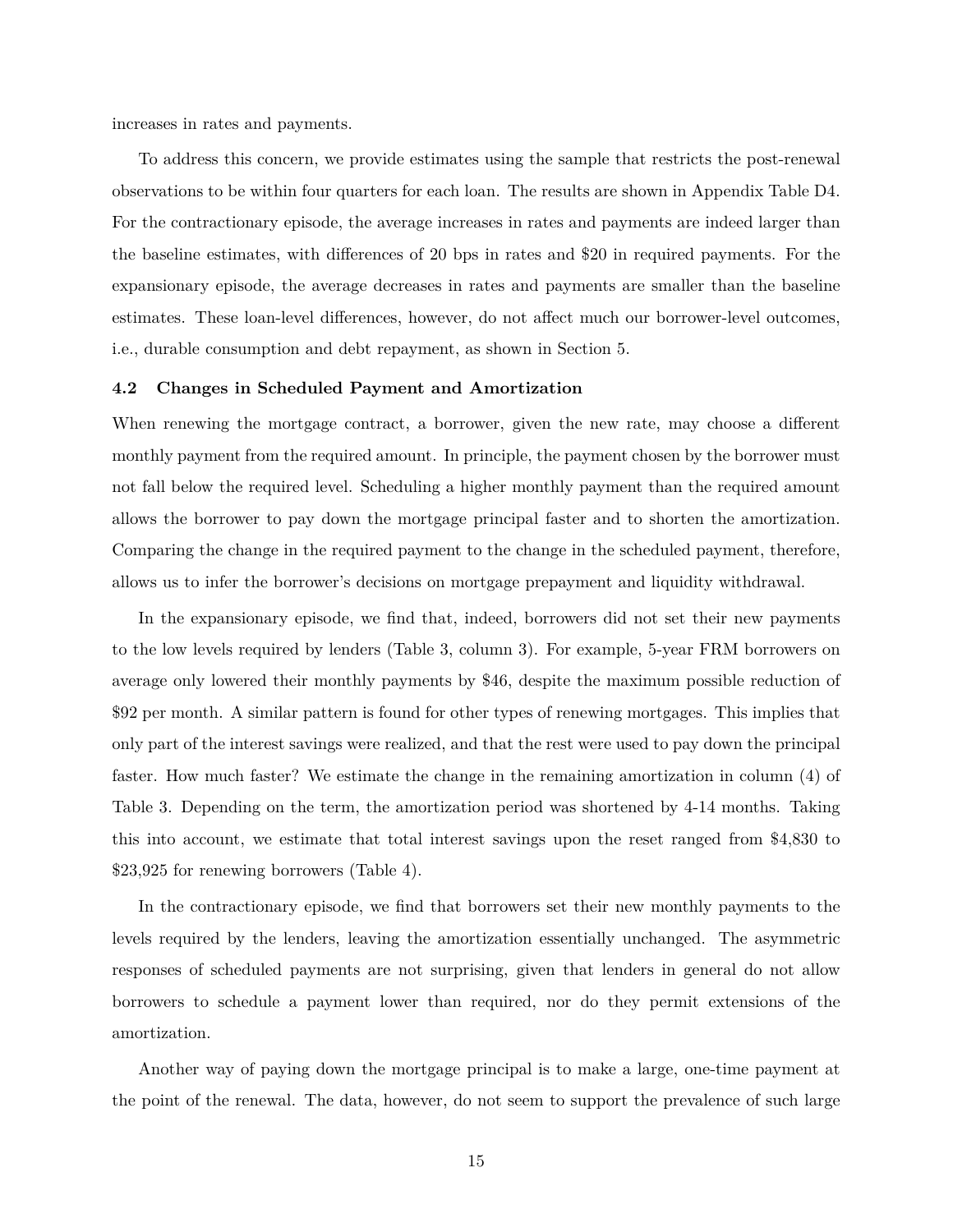prepayments upon the reset. We find that, only 3.7% of borrowers reduced their balances by more than 5% upon the reset in the expansionary episode, and that this fraction dropped to 3.2% in the contractionary episode. In addition, the fraction of borrowers who reduced their balances by more than 20% is at most 1% in each episode.

# **4.3 Heterogeneity in Mortgage Payment Choices**

We showed that, in the expansionary episode, borrowers used part of their interest savings from the reset to pay down their mortgage principals faster. There are reasons to believe that this pattern varies across borrowers. Standard consumption theory predicts that liquidity-constrained borrowers would allocate more of their interest savings to spending and less to debt prepayment. Here we focus on borrowers who experienced large payment declines (i.e., 4- and 5-year FRM borrowers) and examine whether constrained borrowers responded differently from others. Liquidity constraints are measured using the credit score, credit utilization and age, as described in Section 3.

Table [5](#page-44-1) supports the theoretical prediction. We compute the ratio of the change in the scheduled payment to the change in the required payment as a measure of liquidity realization. Consider two groups of borrowers who renewed their 5-year FRMs, one with high credit scores and the other with low credit scores. Our estimates show that the liquidity realization ratio for high-credit-score borrowers is  $37\%$  (=30.02/82.24), whereas it is 65%  $(=[30.02+32.90]/[82.24+14.09])$  for low-credit-score borrowers. Similarly, this ratio is 37% for borrowers with low credit utilization and 68% for borrowers with high credit utilization. Likewise, this ratio is 57% for young borrowers, 47% for middle-aged borrowers, and 58% for old borrowers. Turning to borrowers renewing 4-year FRMs, we find the similar pattern that liquidity-constrained borrowers converted more of their interest savings to liquidity than other borrowers.

In contrast, we do not find heterogeneity in this ratio in the contractionary episode (not shown to conserve space). Borrowers set their scheduled payments to the required levels and left the amortization unchanged, regardless of the liquidity measure. The lack of heterogeneity in the payment choice in this episode may again be explained by lenders' policy that the scheduled payment in general cannot fall below the required level.

# **5 Mortgage Rate Resets and Consumer-Level Responses**

This section examines the effects of rate resets on consumer spending, debt repayment, and defaults. We find interesting asymmetric responses that cannot be fully explained by the cash-flow channel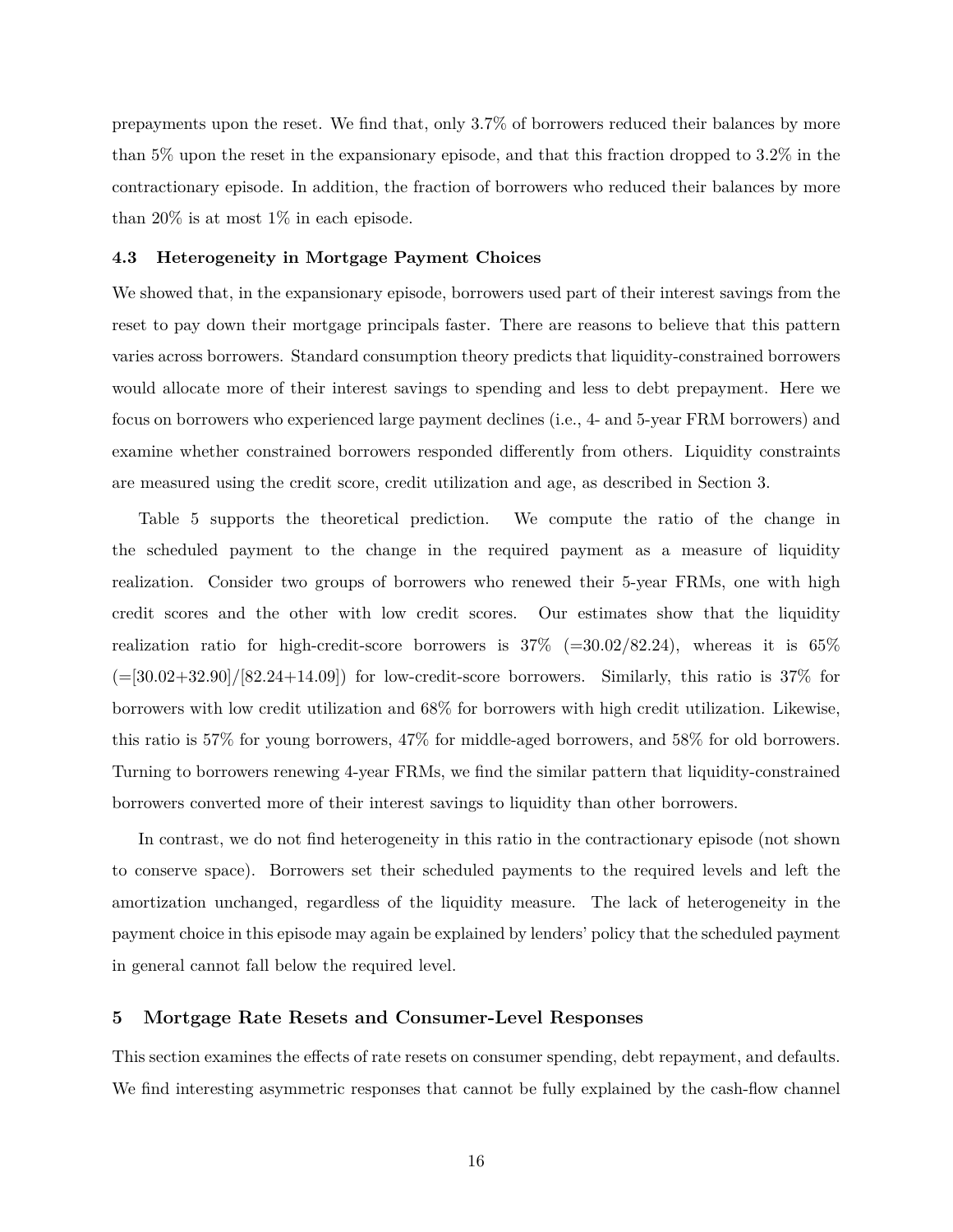of the rate reset. This motivates the discussion of alternative channels. We evaluate a number of possible explanations and provide evidence for the consumer expectations channel using household survey data.

#### **5.1 Consumer Spending**

We find that consumers experiencing the largest rate and payment reductions, i.e., 5-year FRM borrowers, increased their durable spending significantly in the expansionary episode. On average, monthly auto spending and spending financed by installment loans rose by \$19 and \$44, respectively, equivalent to a 16% and an 18% increase relative to the sample mean (Table [6,](#page-45-0) columns 1 and 3). The results also show that rate resets led some consumers who otherwise would not have spent on these goods to do so. For example, the likelihood of purchasing an automobile increased by 7 bps in a month (column 2), equivalent to a 19% increase from the mean; the likelihood of taking a new installment loan increases by 14 bps in a month (column 4), equivalent to a  $15\%$  increase from the mean.<sup>14</sup>

We also address the question of whether these borrowers may have already raised their spending before the reset, and whether their spending was completely reversed after the initial increase. The dynamic responses in Figure [3](#page-38-0) show that sharp increases in auto and installment-loan-financed spending occurred in the quarter of the reset. The two types of spending remained high for the next few quarters. In five quarters, total spending reached \$400 for automobiles and \$500 for that financed by installment loans, suggesting somewhat lasting effects of rate resets on spending.

Before turning to the contractionary episode, we examine spending heterogeneity, focusing on 5-year FRM borrowers. Standard consumption theory predicts that liquidity-constrained borrowers would be more responsive to positive cash flows. On the other hand, since interest savings are not realized immediately but over the course of the new term, difficulties in obtaining new credit may create a hurdle for some consumers who would have borrowed to finance their current spending. Our findings can be summarized into three points (see Table [7\)](#page-46-0). First, while all borrowers increased their spending upon the reset, low-credit-score borrowers were less responsive, suggesting that they may have limited access to new credit or face high borrowing costs. Second, young borrowers are more responsive than other age groups, consistent with the theory. Third, there is no significant heterogeneity across credit utilization, which may be explained by the inability of high-credit-usage borrowers to obtain more credit.

 $14$ We do not find significant spending responses of borrowers renewing other terms of mortgages. This is not surprising, given that the size of the rate reduction is small for these borrowers.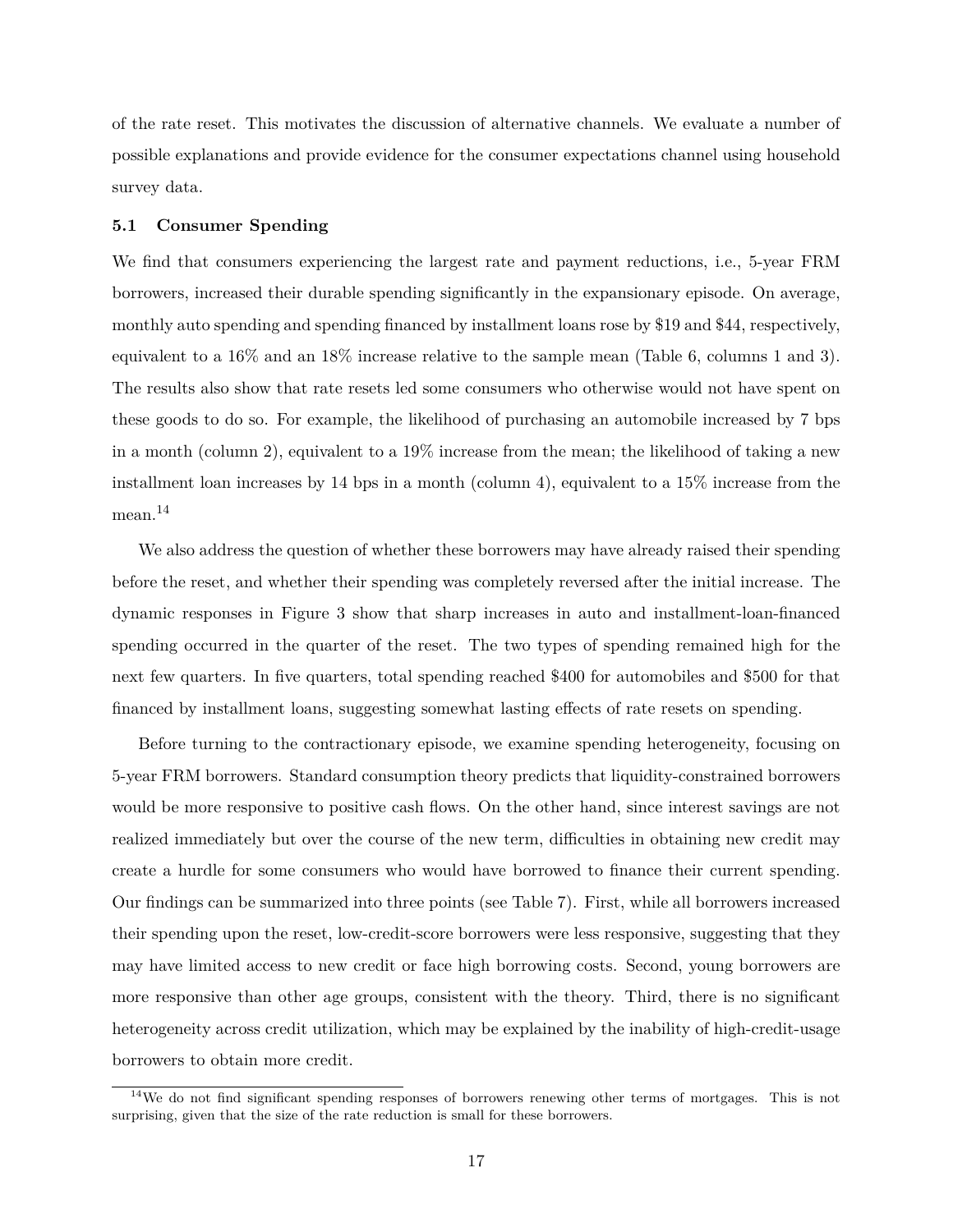In the contractionary episode, interestingly, we do not find decreases in spending. In fact, with one exception, spending did not change significantly. The only exception is the change in the likelihood of auto purchases for 2-year FRM borrowers, which is positive, not negative. Nor did spending decrease at longer horizons (5 quarters). Among borrowers with the same type of contract, the only noticeable heterogeneity is that low-credit-score borrowers reduced their spending relative to others, confirming the role of credit market access in explaining spending divergence.

The lack of spending responses in the contractionary episode raises the question of whether our measures of spending are inadequate for capturing overall consumption responses to negative cash flows. This is possible, given that our data only measure durable spending financed by auto or installment loans. However, asymmetric consumption responses have also been documented in other studies using more comprehensive consumption measures. [Baugh et al.](#page-34-4) [\(2021\)](#page-34-4), for example, using detailed account-level data on spending made by credit cards, debit cards, and checking and savings accounts, find that consumers respond asymmetrically to positive and negative cash flow shocks. Specifically, while consumers increase their consumption upon receiving tax refunds, these same consumers do not cut their spending when making tax payments in other years, regardless of whether these payments are expected or unexpected.<sup>15</sup>

# **5.2 Revolving Debt Balances**

Previous studies have documented debt repayment as an important use of positive cash flows (e.g., [Di Maggio et al.](#page-34-0) [\(2017\)](#page-34-0), [Bhutta and Keys](#page-34-11) [\(2016\)](#page-34-11), and [Baugh et al.](#page-34-4) [\(2021\)](#page-34-4)). Our results in Section 4.2 showed that consumers pay down their mortgage principal faster when resetting to lower rates, in line with these studies. We now examine the responses of the balances on revolving credit, i.e., credit cards and LOCs.

In the expansionary episode, we find that consumers on average paid down their credit card debt by about \$130-\$250 upon the reset (or 3%-6% of the mean balance), as shown in column (6) of Table [6.](#page-45-0) Deleveraging on credit card debt, however, was completely reversed by rising LOC balances (column 7), and in particular by higher HELOC balances (column 8). The rise in HELOC balances indicates that homeowners extract their home equity in response to lower rates (see [Bhutta](#page-34-11) [and Keys](#page-34-11) [\(2016\)](#page-34-11)). As a result, the total revolving balance did not change significantly (column 5). Figure [4](#page-39-0) shows the dynamic responses of credit card and LOC balances for 2- and 5-year FRM

<sup>&</sup>lt;sup>15</sup>One may also be concerned that the insignificant estimates are driven by the lack of power of our tests. Recall that we find strongly statistically significant spending responses in the expansionary episode for 5-year FRM borrowers. For the contractionary episode, we apply exactly the same estimation strategy on the sample of a similar size, so the insignificant spending responses in this episode cannot be attributed to a lack of power.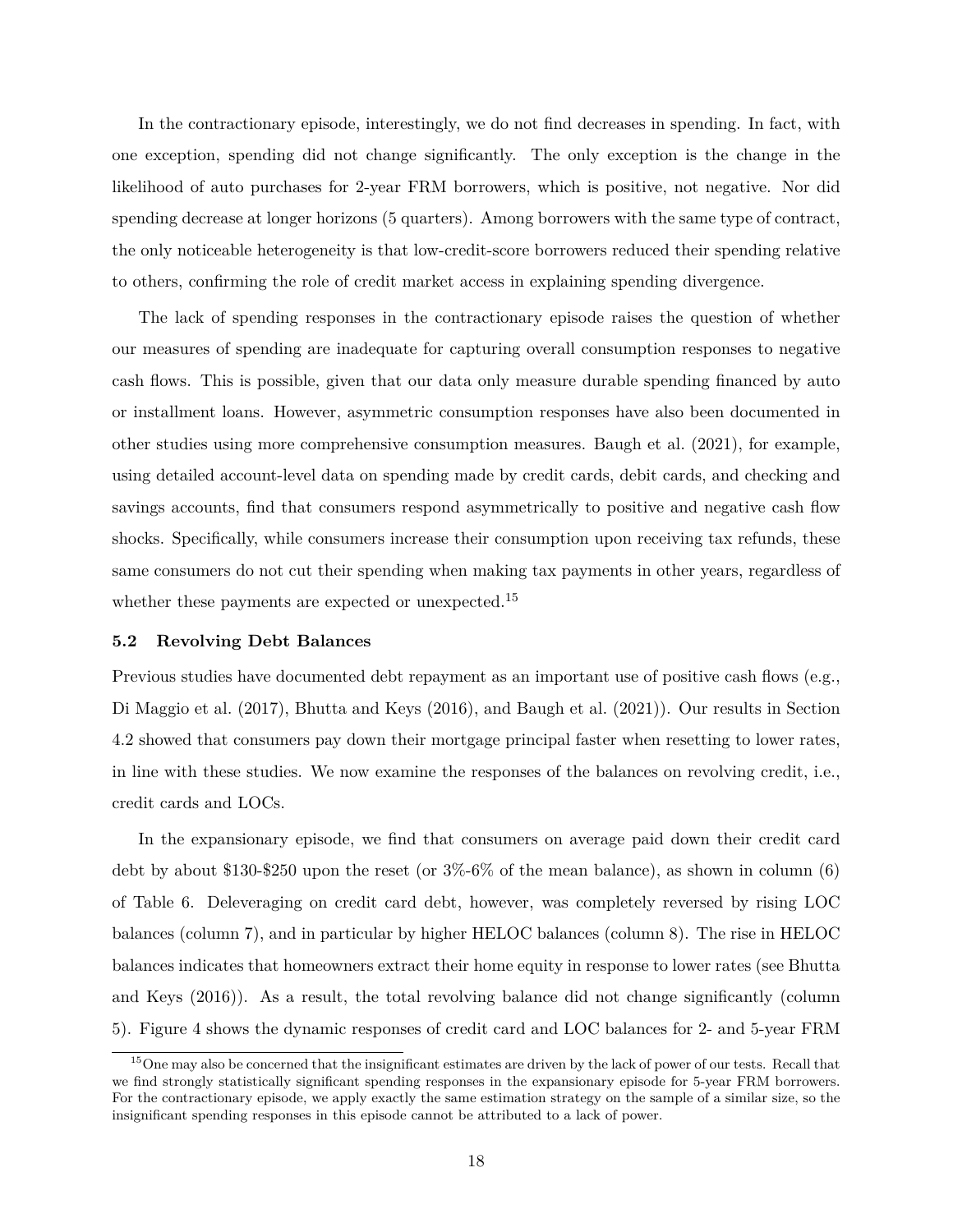borrowers. Credit card balances fell sharply in the quarter of the reset and stayed roughly flat for the next few quarters, whereas LOC balances rose gradually.

The change in the revolving balance displayed substantial heterogeneity across borrowers. Panel I of Table [8](#page-47-0) shows the results for 5-year FRM borrowers (with similar patterns observed for other renewers). Overall, high-credit-score, low-credit-usage and old borrowers deleveraged more. The fact that low-credit-score and high-credit-usage borrowers deleveraged less, sometimes even raising their leverage, suggests that these borrowers may rely more on existing credit to smooth their consumption in response to positive cash flows. This can also be seen from the relatively smaller reduction in their credit utilization rate compared to other borrowers.<sup>16</sup>

Turning to the contractionary episode, our findings for the responses of revolving debt balances to rising mortgage rates and payments are novel to the literature. We find that consumers paid down their credit card debt by about \$210-\$270 upon the reset, equivalent to 5%-6% of the average balance (Table [6,](#page-45-0) column 6). Unlike in the expansionary episode, credit card deleveraging was not offset by rising LOC balances (column 7). Nor do we observe equity extraction through HELOCs (column 8). Even over longer horizons, LOC balances did not rise (Figure [4,](#page-39-0) panel b). As a result, the revolving balance fell by \$260-\$900 upon the reset, except for 4-year FRM borrowers who displayed no significant change. Among borrowers with the same type of contract, high-credit-score, low-credit-usage and old borrowers deleveraged more, similar to the patterns observed for the expansionary episode (Table [8\)](#page-47-0).

# **5.3 Other Channels of Rate Resets**

While our results at the consumer level for the expansionary episode support the conventional interpretation of rate resets being cash-flow shocks, the findings for the contractionary episode reveal that other channels are at work in driving consumer responses. This is because, if the cash-flow effect dominates when rates increase, consumers are expected to cut their spending or to raise their debt to smooth the effect of negative cash flows, according to standard consumption theory. In contrast, we find spending unchanged and revolving balances reduced. We consider several potential explanations of this fact and evaluate their plausibility.<sup>17</sup>

<sup>&</sup>lt;sup>16</sup>Regarding heterogeneity in the age dimension, first, we find that old borrowers deleveraged more than other borrowers on both credit cards and LOCs, consistent with the prediction of life-cycle theory. Second, young borrowers deleveraged less on credit card debt than other borrowers, but more on LOCs than middle-aged borrowers. The second finding may be explained by the fact that young borrowers have high LOC utilization (90%), compared to credit-card utilization (55%).

<sup>&</sup>lt;sup>17</sup>The fact that rate increases led to higher mortgage payments, that consumer spending was unchanged, and that revolving debt was paid down means that consumers must have reduced their savings to finance these increased payments. We do not observe household assets in our data, but evidence in [Baugh et al.](#page-34-4) [\(2021\)](#page-34-4) supports this point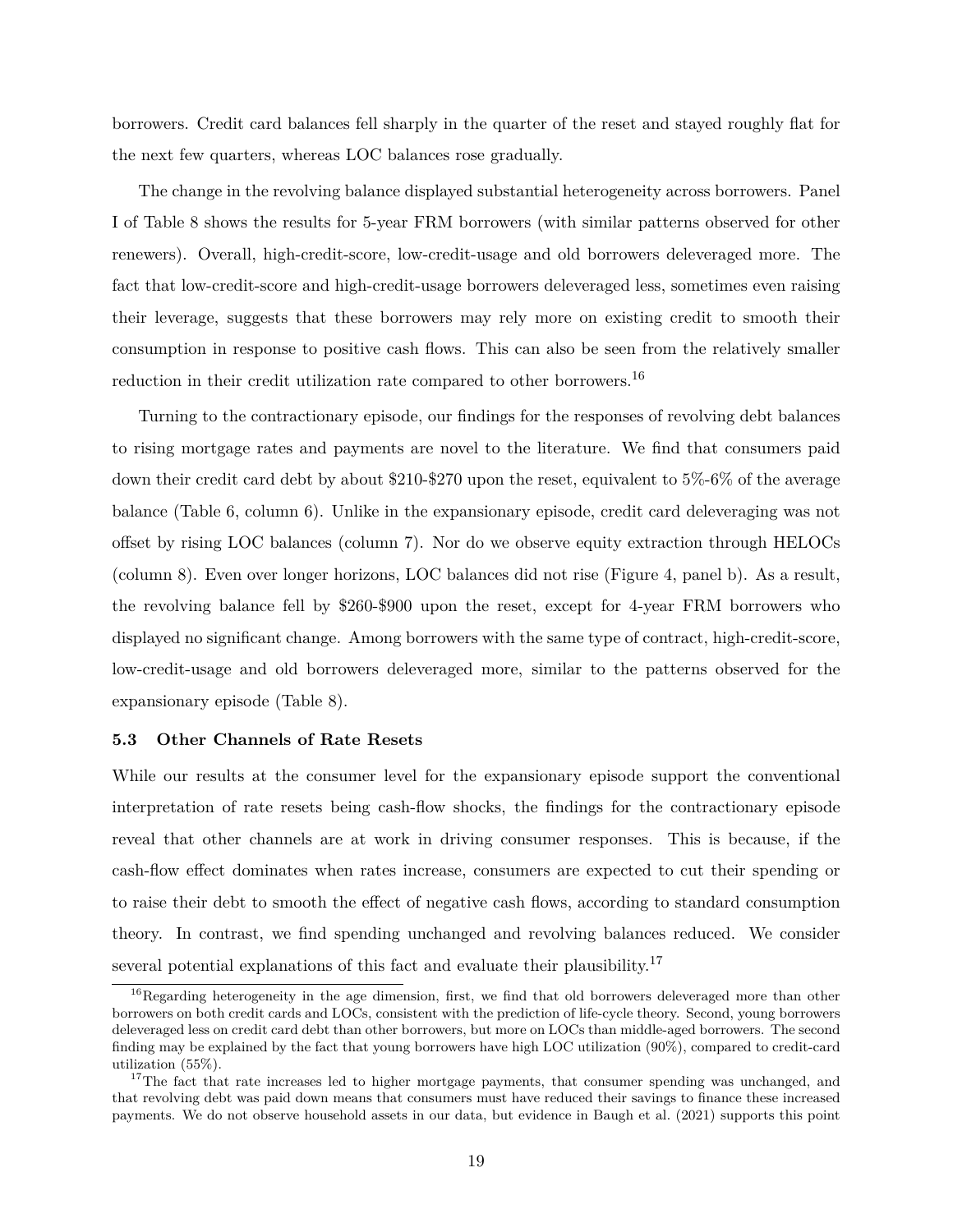First, one may argue that changes in revolving debt balances simply reflect changes in expenditures not captured by our data (e.g. nondurables and services), and that the reduction in these balances means lower consumption. This would support the view that negative cash flows are the main channel through which rate resets affected consumers in the contractionary episode. This explanation, however, is challenged by two facts. First, it cannot explain why consumers who experienced the largest negative cash-flow shocks (i.e., 2-year FRM borrowers) did not deleverage more than borrowers who experienced the smallest cash-flow losses (e.g., 5-year FRM borrowers). Second, it implies that liquidity-constrained borrowers would cut their spending more and hence reduce their debt balances more than other borrowers, which is the opposite to what we find in the data.

Second, lenders may force borrowers to deleverage on revolving debt when borrowers reset their mortgage rates to higher levels, due to the concern that borrowers' repayment ability may be undermined by rising mortgage payments. We test this hypothesis by estimating changes in banks' credit supply to consumers in response to rate resets in the contractionary episode. Columns (1) and (2) of Table [9](#page-48-0) show the change in the likelihood of experiencing a more than \$1,000 increase in the credit limit. This likelihood did not fall, but increased, for credit card debt and for LOC debt. Columns (3) and (4) show the dollar changes in these credit limits, confirming the patterns in the previous two columns. Lastly, we estimate the change in the required-payment-to-balance ratio, which reflects the interest rate on the debt (especially for interest-only products). We do not observe any significant change in this ratio (columns 5 and 6). To summarize, we do not find supporting evidence for deleveraging driven by the lender-side tightening of credit in the contractionary episode.

Third, we consider a monthly debt-service-ratio hypothesis that predicts that consumers act to maintain a constant debt service ratio, i.e., the ratio of monthly debt service payments over monthly income. Testing this hypothesis is equivalent to testing the hypothesis of constant debt service payments, provided that consumers' monthly income does not change.<sup>18</sup> When mortgage payments rise, for example, the latter hypothesis suggests that consumers pay down their non-mortgage debt to keep their total debt service expenses unchanged. We test this hypothesis by estimating the change in monthly total debt service payments (on mortgages, auto and installment loans, and revolving debt) to the rate reset. The null hypothesis is no change. The results are shown in

by showing that consumers make account transfers, rather than reduce their consumption, in response to net income losses resulting from tax payments.

<sup>&</sup>lt;sup>18</sup>The two hypotheses are equivalent in our setting because our empirical strategy exploits variation in the timing of the rate reset which is exogenous to changes in consumers' income (e.g., labor, government transfers, etc.).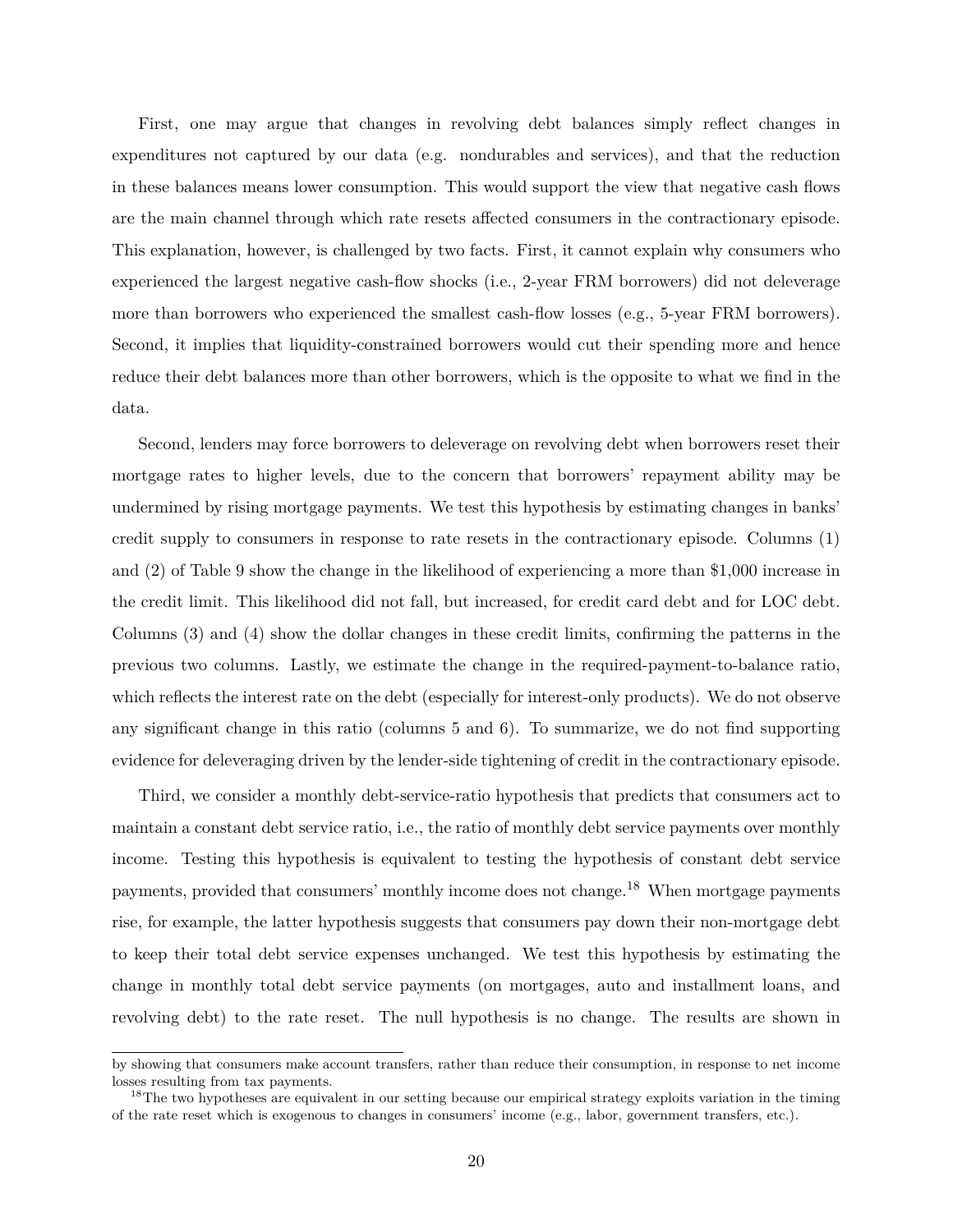Appendix Table [D3.](#page-60-0) We find that total monthly payments moved closely with monthly mortgage payments, with the difference mainly driven by payments on revolving debt. In the contractionary episode, in particular, the declines in revolving debt expenses were too small to offset the rising mortgage payments. Hence, we do not find strong support for this hypothesis.

Lastly, we consider an explanation which postulates that, when consumers reset their mortgage rates to higher levels in the contractionary episode, they expect interest rates to increase in the future as well.<sup>19</sup> Since revolving debt often has variable rates, the expectations about rising future rates drive consumers to pay down this type of debt. Our credit panel data do not contain information on expectations, so we employ an alternative dataset for the expectations of representative Canadian consumers to evaluate this hypothesis in Section 5.4.

This expectations channel is closely related to the standard intertemporal-substitution (IS) channel that predicts that consumers pay down their debt (or equivalently, increase their net savings) when the current interest rate rises. The expectations channel generalizes the standard IS channel in two dimensions. First, it links the deleveraging response not only to the current interest rate but also to the expected future interest rates. Second, it does not necessarily imply symmetric interest-rate expectations or symmetric deleveraging responses, consistent with our findings.<sup>20</sup>

#### **5.4 Consumer Expectations**

We use the Canadian Survey of Consumer Expectations (CSCE) to evaluate the expectations channel in explaining consumer deleveraging in the contractionary episode. The CSCE data are collected every quarter since 2014Q4 from a nationally representative household sample. The survey asks questions related to households' financial conditions and their expectations about macroeconomic variables. A detailed description of the data, the survey questions underlying our analysis, and key summary statistics can be found in Appendix C.

For comparability with our consumer credit panel data, we restrict the CSCE survey sample to homeowners with mortgages. We establish two sets of results using the CSCE data that jointly

<sup>&</sup>lt;sup>19</sup>The fact that borrowers holding 2-year FRMs were more likely to switch to longer terms in the contractionary episode than in the expansionary episode suggests that these borrowers may expect rates to rise for an extended period (Appendix Table [D1\)](#page-58-0).

<sup>&</sup>lt;sup>20</sup>These differences are driven by the standard assumption in rational expectations dynamic equilibrium models that interest rates are constant over time. This assumption gives the standard Euler equation:  $u'(c_t) = \beta(1 +$  $r\mathbb{E}_t u^{'}(c_{t+1}) = ... = \beta^T (1+r)^T \mathbb{E}_t u^{'}(c_{t+T})$ . By construction, the expected future rates are equal to the current rate and are symmetric in these models. In contrast, a more general model that relaxes the constant-rate assumption implies the Euler equation:  $u^{'}(c_t) = \beta(1+r_t)\mathbb{E}_t u^{'}(c_{t+1}) = ... = \beta^T(1+r_t)\mathbb{E}_t \left[\prod_{j=1}^{T-1}(1+r_{t+j})u^{'}(c_{t+T})\right]$ , which shows that both the current rate and the expectations about future rates matter for the current saving decisions and that expectations may not be symmetric.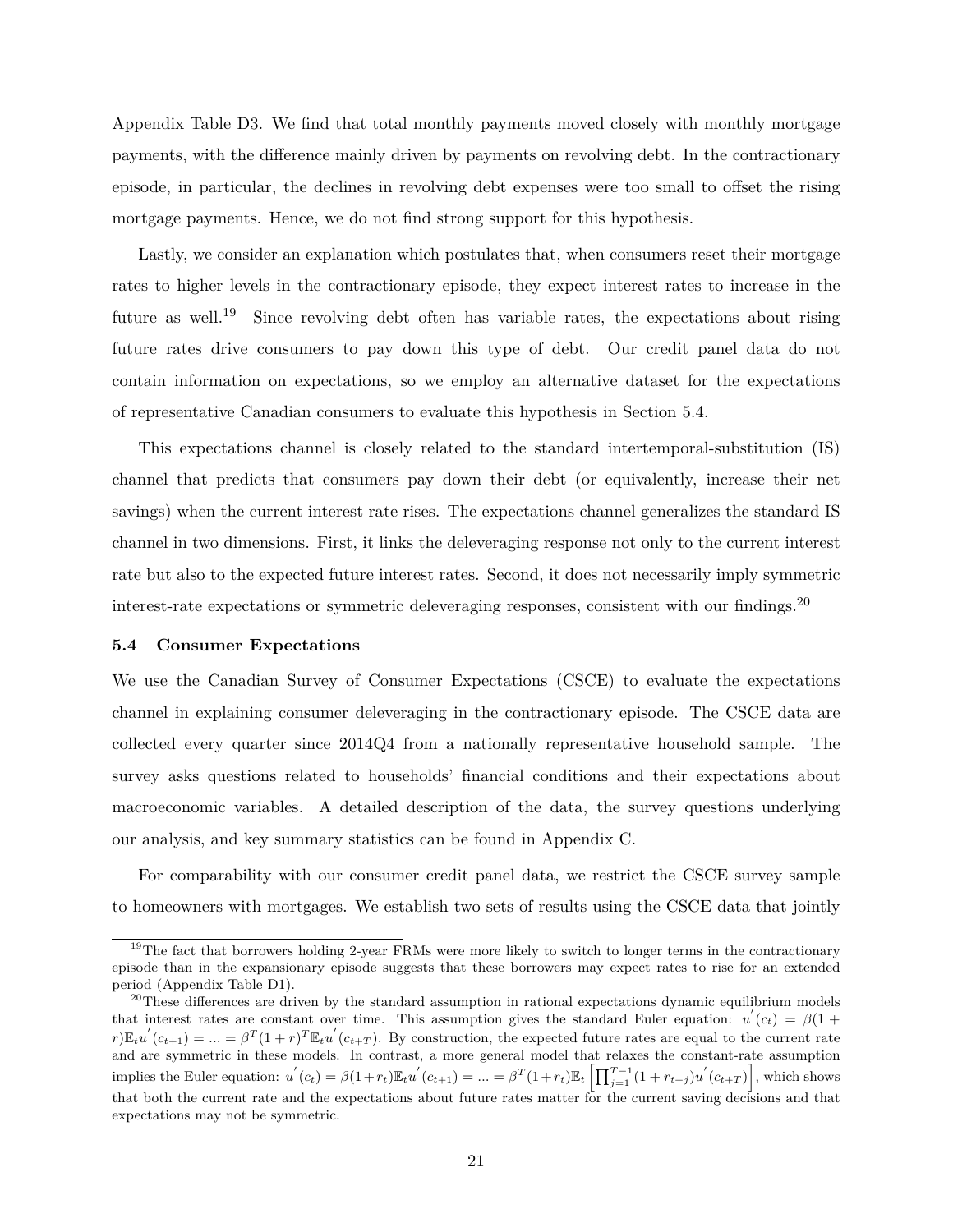support the expectations channel. First, consumers who perceive that interest rates have risen over the past 12 months tend to expect the interest rates to be even higher for an extended period (at least 5 years). Second, in response to their expectations about rising future rates, consumers are more likely to pay down debt, cut spending and save more. These patterns persist in the overall sample and, in particular, in the contrationary episode.

To establish the first fact, we estimate the following fixed-effect linear probability model (LPM) that relates consumers' perception of recent interest rate changes to their expectations of the rate in the next 12 months,

<span id="page-23-0"></span>
$$
ExpectedH_{i,t} = \gamma_i + \delta_t + \theta_1 CurrentH_{i,t} + \mathbf{x}_{i,t}\theta_2 + \epsilon_{i,t},
$$
\n
$$
\tag{4}
$$

where  $Expected_{i,t}$  is an indicator equal to 1 if consumer *i* in quarter *t* expects the average interest rate to be higher in the next 12 months.  $CurrentH_{i,t}$  is an indicator equal to 1 if the consumer perceives that interest rates have risen over the past 12 months.  $\mathbf{x}_{i,t}$  is a vector of consumer characteristics (i.e., age, gender, marital status and education).  $\gamma_i$  and  $\delta_t$  are consumer and time fixed effects. The standard errors are clustered at the consumer level. Column (1) of Table [10](#page-48-1) shows that consumers who perceive that interest rates have risen are more likely to expect rates to be higher in the next 12 months.

We next consider expectations at longer horizons. The survey asks consumers about their expected levels of interest rates in one, two and five years, which allows us to construct indicators for the rising path of expected future rates. Specifically, we construct an indicator for expecting rates to rise in the next two years, which equals one if the consumer (i) expects rates to be higher in the next 12 months, and (ii) reports the level of the expected rate in two years greater than the level of the expected rate in one year. Likewise, an indicator for expecting rates to rise in the next five years is constructed, which equals one if the consumer meets conditions (i) and (ii), and reports the level of the expected rate in five years above the level of the expected rate in two years. The results in columns (2) and (3) of Table [10](#page-48-1) show that consumers who perceive current rates to have risen are also more likely to expect future rates to increase for an extended period.

To establish the second fact, we take advantage of the survey question that asks consumers about the actions they are taking or plan to take in response to their interest rate expectations, including paying down debt, cutting spending/saving more, postponing major purchases, and bringing forward major purchases. Respondents can choose multiple actions, so we estimate a series of LPMs similar to equation [\(4\)](#page-23-0) with one action being a dependent variable at a time.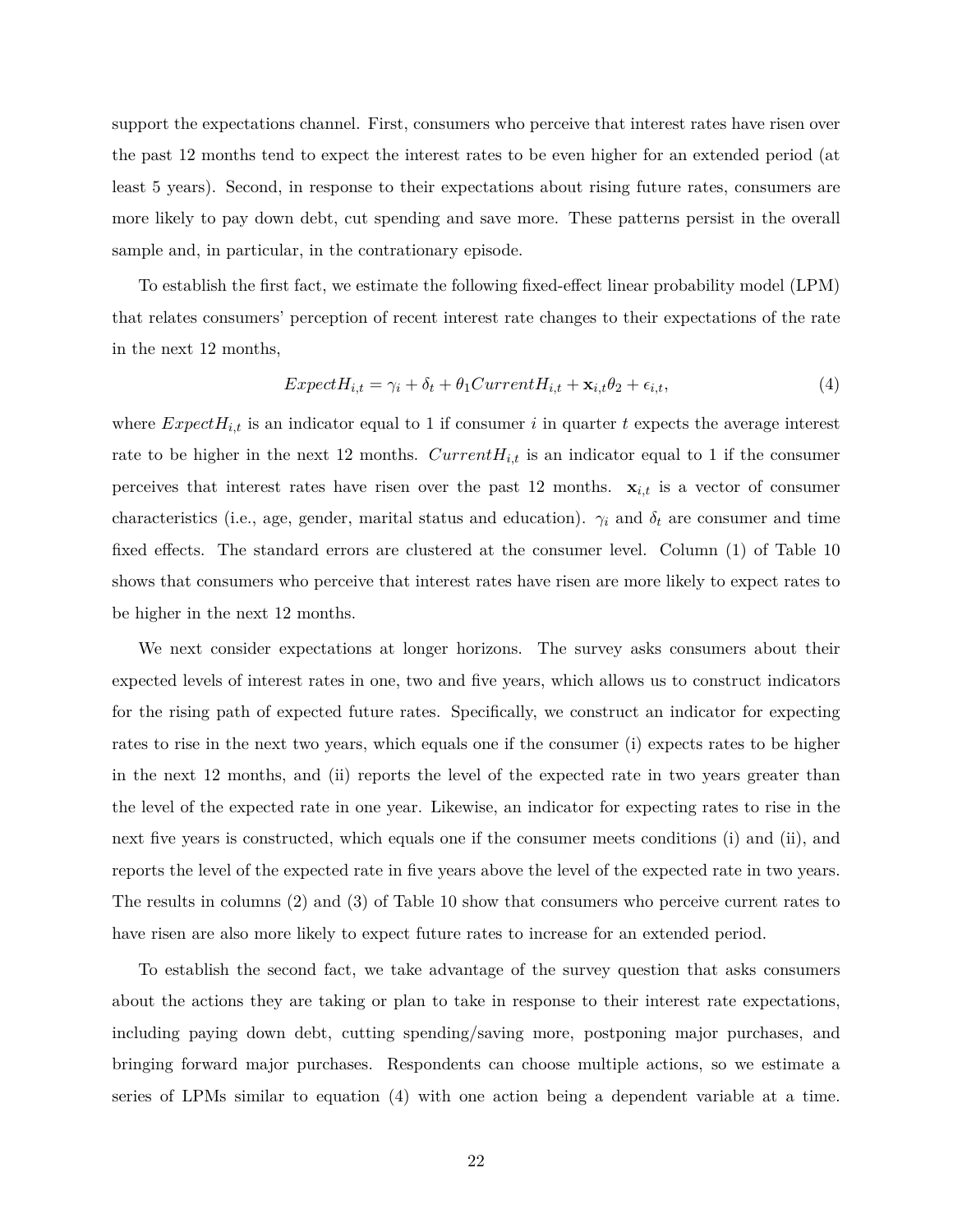Columns (4) to (7) in Table [10](#page-48-1) show that consumers who perceive rates to have risen are more likely to pay down their debt, as well as to cut their spending/save more, providing direct support to the expectations channel in explaining deleveraging in the contractionary episode.

For the expectations channel to explain our earlier results based on the consumer credit panel data, we have to argue that rate resets must have helped consumers to better understand the current interest rate, which then triggers changes in their expectations about future rates. This is not unreasonable, given that mortgage renewals are one of the most important financial decisions for consumers that require their attention. Moreover, interactions with the lender in the process are likely to draw consumers' attention to the current market rate. At other times, consumers are less likely to pay attention to movements in interest rates, as inattention in general is a well known problem in the household finance literature (e.g., [Keys et al.](#page-35-12) [\(2016\)](#page-35-12), [Andersen et al.](#page-33-7) [\(2020\)](#page-33-7) and [Agarwal et al.](#page-33-8) [\(2016\)](#page-33-8)).

We use the CSCE data to provide some evidence for the effect of rate resets on household expectations. Since the survey does not ask questions about mortgage renewal, we use the indicator for having a variable-rate mortgage, *V RMi,t*, as a proxy for frequent rate resets, and the indicator for taking out a new mortgage within the past 12 months, *Newi,t*, as a proxy for recent rate resets, to predict the likelihood of (correctly) perceiving the recent trends in interest rates. We estimate the following fixed-effect LPM regression, with the omitted group being FRM borrowers who have taken out the mortgage for more than one year,

$$
CurrentH_{i,t} = \gamma_i + \delta_t + \eta_1 VRM_{i,t} + \eta_2 New_{i,t} + \mathbf{x}_{i,t}\eta_3 + \epsilon_{i,t}.
$$
\n
$$
\tag{5}
$$

The results support our hypothesis. For the contractionary episode, the point estimates,  $\hat{\eta}_1$  = 0.1 and  $\hat{\eta}_2 = 0.07$  (both strongly statistically significant at the 1% level), imply that borrowers that frequently or recently reset their mortgage rates are more likely to perceive interest rates to have risen. For the expansionary episode, the point estimates,  $\hat{\eta}_1 = -0.03$  and  $\hat{\eta}_2 = -0.01$ , suggest that these borrowers are also more likely to perceive interest rates to have fallen over this episode.

One more piece of evidence supporting the expectations channel is that the average consumer does not seem to have symmetric expectations about future interest rates. Appendix Table [C1](#page-57-0) shows that, in the contractionary episode, the majority of consumers perceived rates to have risen (76%), and that 81% of these consumers expected rates to be higher in the next year. In contrast, in the expansionary episode, while the majority of consumers perceived rates to have fallen or unchanged (82%), only 49% of them expected rates to be lower or unchanged in the next year.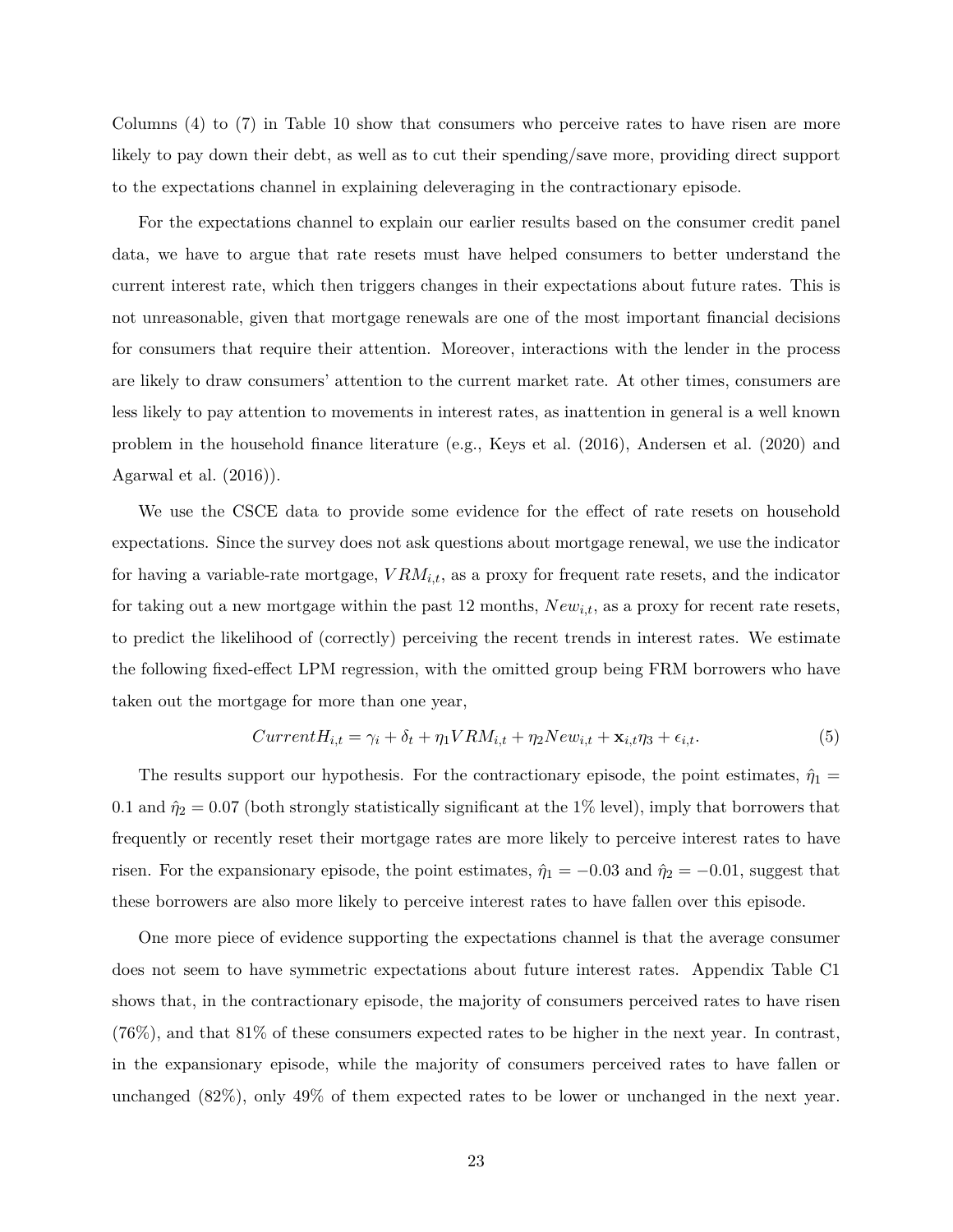These patterns suggest that, while expectations played a key role in explaining deleveraging in the contractionary episode, they may not have a symmetric effect on debt accumulation in the expansionary episode, which is consistent with our findings in the credit panel data.

#### **5.5 Mortgage and Consumer Credit Delinquency**

Previous studies using U.S. data have found that lower mortgage rates help reduce mortgage defaults, shedding light on the policy design that aims to support households in the aftermath of the global financial crisis.<sup>21</sup> As major economies start to move away from the low policy rate environment, additional research on the impact of rising interest rates on credit defaults is called for.

There has not been a causal-inference based study of this issue, however. One challenge in using U.S. data is that, before the financial crisis, ARM resets in the U.S. almost always led borrowers to increase their monthly payments, and many borrowers responded by refinancing [\(Fuster and](#page-34-5) [Willen](#page-34-5)  $(2017)$ ). This introduces a selection problem, because borrowers in poor credit conditions are unlikely to refinance. Thus, comparing ARM borrowers who end up resetting to higher rates (i.e., who are unable to refinance) with ARM borrowers who are still in the initial rate-fixation periods could overestimate the effect of rate increases on default. In fact, this selection problem poses an identification challenge not only for estimating the effect on default, but also for the spending and savings responses using ARM resets.

Focusing on the Canadian mortgage borrowers allows us to circumvent this problem, as discussed in Section 2.1. The results are shown in Table [11.](#page-49-0) In the expansionary episode, we find that lower mortgage rates through the reset reduced mortgage delinquencies, especially for 5-year FRM borrowers, in line with studies using U.S. data. We also find that delinquencies on other types of debt fell for these borrowers. However, we do not find that delinquencies change significantly for other renewing borrowers.

In the contractionary episode, we do not find that delinquencies increase for borrowers resetting their rates to higher levels. This is consistent with our earlier finding that consumers deleveraged on revolving debt over this period. It may seem surprising that higher mortgage payments did not cause rising delinquencies. One explanation is that strict lending standards in Canada ensure borrowers' resilience to negative cash-flow shocks ex post. For mortgages, for example, the regulatory and supervisory framework has successfully kept mortgage delinquencies at very low levels even during

<sup>&</sup>lt;sup>21</sup>See, e.g., [Tracy and Wright](#page-36-0) [\(2016\)](#page-36-0), [Fuster and Willen](#page-34-5) [\(2017\)](#page-33-1), [Ehrlich and Perry](#page-34-6) (2017), [Agarwal et al.](#page-33-1) (2017), [Ganong and Noel](#page-35-3) [\(2020\)](#page-35-3), [Karamon et al.](#page-35-4) [\(2017\)](#page-35-4), and [Abel and Fuster](#page-33-2) [\(2021\)](#page-33-2).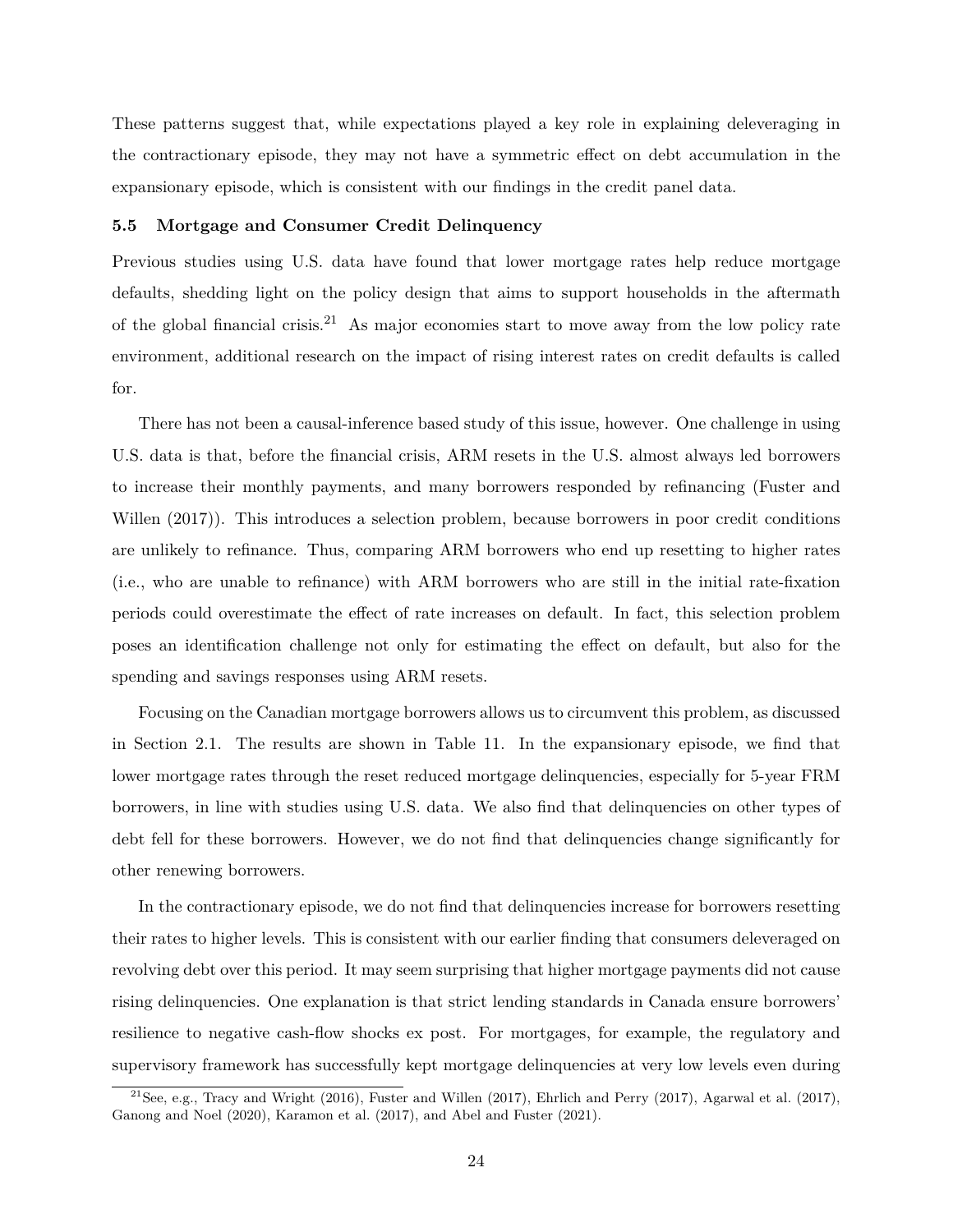the global financial crisis, with the highest arrears rate being only 0.45% in January 2011 according to the Canadian Bankers Association. After the global financial crisis, the government tightened mortgage qualification rules, further pushing down the delinquency rate. Another explanation is the high expected cost of default. For example, almost all mortgages in Canada have recourse provisions [\(Crawford et al.](#page-34-13) [\(2013\)](#page-34-13)).

The Canadian consumer credit market also faces tight lending standards. The subprime loans have been a very small segment of the market, effectively reducing delinquencies on auto loans and credit cards, for example. Moreover, the prevalent use of HELOCs as consumer credit means that this credit is secured by properties, lowering the overall delinquency rate.

In both episodes, we find that the average credit score increased upon the reset across all contract types. This is consistent with our findings that (i) in the expansionary episode, borrowers who reset their rates paid down mortgage debt, and (ii) in the contractionary episode, borrowers who reset their rates paid down revolving debt.

# **6 Aggregate Effects of Mortgage Rate Resets**

Given our micro-level analysis, we expect mortgage rate resets to generate sizeable effects on aggregate spending when borrowers reset their rates to lower levels, and to contribute to aggregate savings when borrowers experience rate increases. Since our credit panel data are representative of Canadian borrowers, we are able to estimate the aggregate effects on spending and savings.

Specifically, the effect of rate resets on aggregate spending or savings at time *t* can be computed by integrating the corresponding effects across borrowers with different types of FRMs who renew their mortgages at *t*,

<span id="page-26-0"></span>
$$
\sum_{D} \Delta R_t^D \times \epsilon_t^D \times \phi_t(D),\tag{6}
$$

where *D* denotes the pre-renewal mortgage term.  $\Delta R_t^D$  is the average change in the mortgage rate upon the reset for borrowers with term-*D* FRMs.  $\epsilon_t^D$  is the interest rate semi-elasticity, i.e., the change in spending or savings for a 100-bp change in the mortgage rate.  $\phi_t(D)$  is the total number of borrowers who renew their term-*D* FRMs at *t*. We next describe how this formula is computed for each category: (i) auto spending, (ii) durable consumption, (iii) mortgage pay-down, and (iv) revolving debt pay-down. A summary of these aggregate effects can be found in Table [12.](#page-50-0)

**Aggregate effect on auto spending.** We estimate that the total increase in auto spending caused by rate resets in the expansionary episode (2015m1-2017m1) was \$2.02 billion, equivalent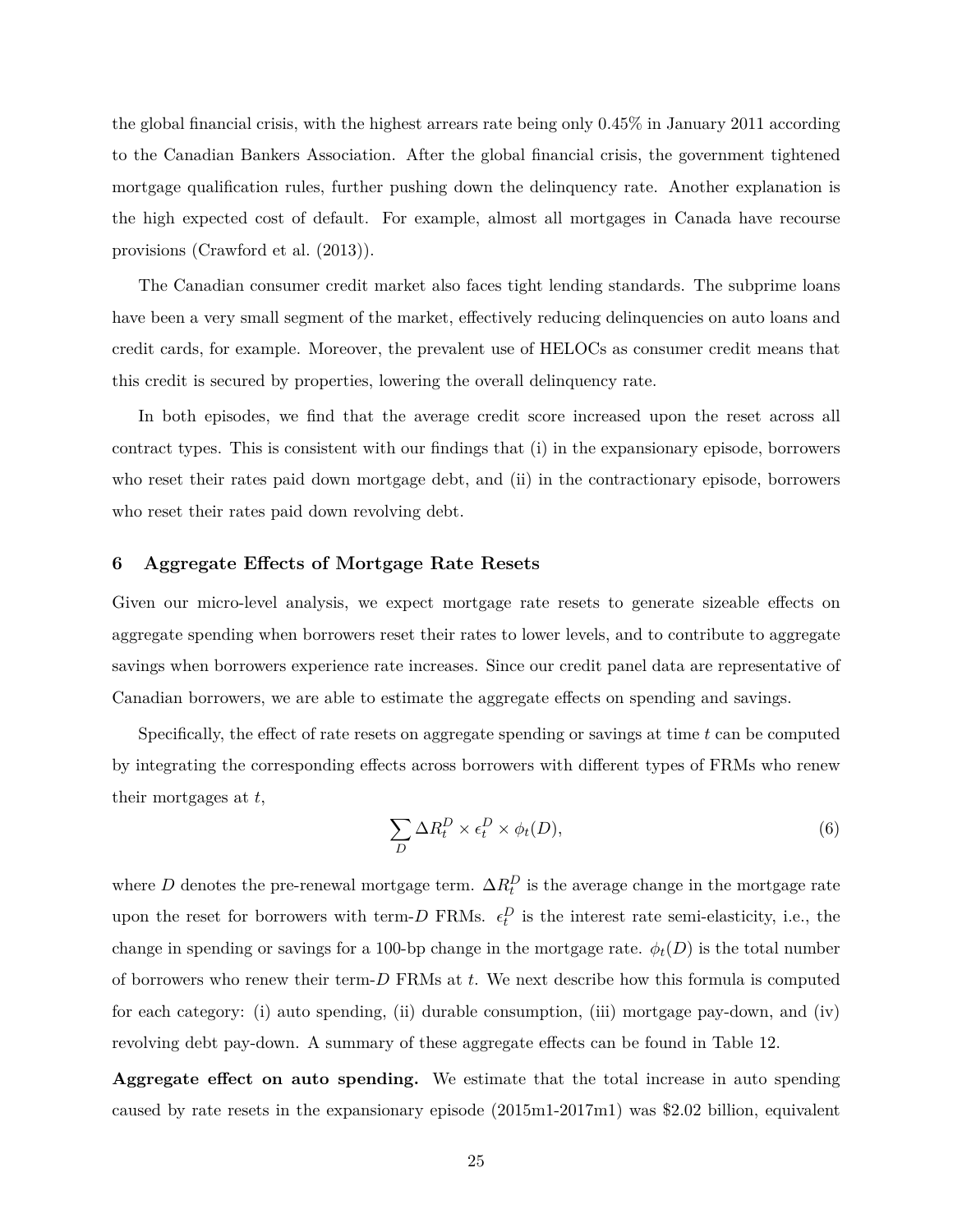to 1.53% of the Canadian aggregate new auto sales over this period. This spending estimate is obtained as follows.  $\Delta R_t^D$  is set to the corresponding rate change in Table [3](#page-43-0) (column 1, panel I). The interest rate semi-elasticity of auto spending,  $\epsilon_t^D$ , is set to \$1,380 for all borrowers.<sup>22</sup>  $\phi_t(D)$  is estimated using Census data on the total number of mortgages in Canada, multiplied by the share of term-*D* FRMs, further multiplied by the fraction of renewers among term-*D* FRM borrowers. We estimate this effect for 2-, 3-, 4- and 5-year FRM borrowers, add these effects together, and divide this sum by 95% to reflect the share of these four products in the Canadian FRM market.

We also estimate a lower bound for the aggregate auto-spending effect, which is solely based on the effect of 5-year FRM renewals, setting the effects of all other renewals to zero. This gives an increase in aggregate auto spending of \$1.55 billion, or 1.17% of Canadian aggregate new auto sales over this period. For the contractionary episode, since we do not find a significant causal change in auto spending at the micro level, the estimated aggregate effect is zero.

**Aggregate effect on durable consumption.** A similar calculation is used for the effect on aggregate durable consumption. The only difference is the calibration of  $\epsilon_t^D$ , which is set to \$942.<sup>23</sup> We estimate that the total increase in durable consumption caused by rate resets in the expansionary episode (2015m1-2017m1) was \$1.38 billion, equivalent to 0.42% of Canadian aggregate durable expenditures over this period. The aggregate effect of 5-year FRM renewals, which may be viewed as the lower bound for this effect, was \$1.06 billion (0.32% of aggregate durable expenditures). For the contractionary episode, the aggregate effect was zero, given that no causal evidence was found for a change in durable expenditures financed by installment loans at the micro level.

**Aggregate effect on mortgage pay-down.** As shown in Section 4, in the expansionary episode, borrowers used part of their monthly interest savings to pay down their mortgage faster. Here we assess the total mortgage principal paid down over the lengths of borrowers' new contracts upon the resets. For each term *D*, we multiply the difference between the required and scheduled payments (Table [3\)](#page-43-0) by the length of the new term (assumed to be *D*). The aggregation is similar to that for estimating aggregate spending. We estimate that \$3.56 billion of mortgage debt was paid down in borrowers' new terms due to the resets in the expansionary episode. Most of this effect came from the contribution of 5-year FRM borrowers, who paid down \$2.71 billion of mortgage debt in their

 $^{22}$ This semi-elasticity is computed using the estimated monthly increase in auto spending of 5-year FRM borrowers (\$18.56) multiplied by 84 to reflect the length of auto loans (usually 7 years), further divided by the rate change of 5-year FRM borrowers upon the reset (113 bps) for normalization.

 $23$ This semi-elasticity is computed using the estimated monthly increase in spending financed by installment loans of 5-year FRM borrowers (\$44.36) multiplied by 24 to reflect non-auto durable consumption in 2015m1-2017m1, further divided by the rate change of 5-year FRM borrowers upon the reset (113 bps) for normalization.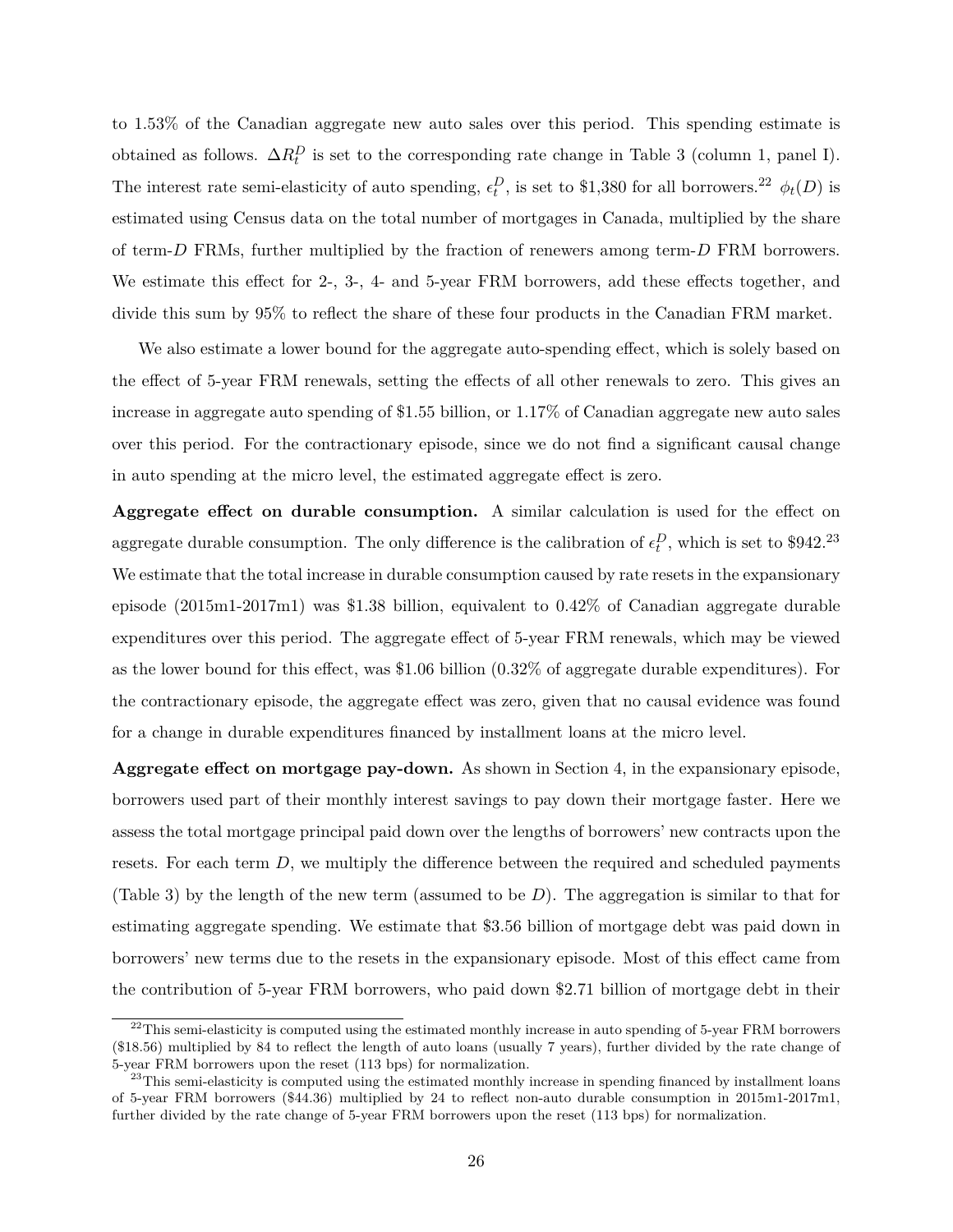new 5-year term. The aggregate mortgage principal paid down due to resets in the contractionary episode was much smaller, about \$0.4 billion at most.

**Aggregate effect on revolving debt pay-down.** We apply formula [\(6\)](#page-26-0) to estimate this effect.  $\Delta R_t^D$  and  $\phi_t(D)$  are calibrated similarly as before.  $\epsilon_t^D$  is term-specific, set to the corresponding change in total revolving debt (Table [6,](#page-45-0) column 5) divided by the change in the mortgage rate (Table [3,](#page-43-0) column 1) for normalization. The aggregation shows that, in the contractionary episode, \$693 million of revolving debt was paid down, accounting for 1.72% of aggregate saving over this period. The contribution from 5-year FRM renewing borrowers was relatively small, about \$300 million, as deleveraging was across the board (except for 4-year FRM renewers). Since we do not find significant change in revolving debt upon the reset in the expansionary episode, the aggregate effect was zero for that episode.

**Time variation in aggregate effects and policy implications.** Formula [\(6\)](#page-26-0) suggests that the  $\Delta R_t^D$ , as a first of rate resets may vary over time due to the change in the rate upon the reset,  $\Delta R_t^D$ , even though the interest rate semi-elasticity,  $\epsilon_t^D$ , and the distribution of borrower types,  $\phi_t(D)$ , are stable over time. The Canadian interest rates have been declining since the global financial crisis, so there were other periods when borrowers experienced sizeable rate changes upon the reset. It is useful to understand the effects of rate rates in the historical context. To this end, we extend our analysis from the two recent episodes to the entire period for which the credit panel data are available and apply formula [\(6\)](#page-26-0) at the monthly frequency.

Panel (a) of Figure [12](#page-50-0) shows the change in the mortgage rate for 5-year FRM borrowers upon the reset, which displays substantial time variation. The largest decline occurred around December 2012, about 250 bps. These borrowers previously reset their rates in late 2007, right before the Bank of Canada slashed the policy rate in response to the global financial crisis. This sharp decline in the mortgage rate led to substantial aggregate spending effects, as shown in panels (b) and (c). For example, total spending on automobiles increased by about \$180 million in December 2012, accounting for almost 6% of the Canadian aggregate new auto sales in that month. Similar patterns are observed for durable consumption.

These patterns are consistent with those in the related studies: Mortgage borrowers resetting their rates after the global financial crisis through adjustable-rate mortgages in the U.S. [\(Di Maggio](#page-34-0) [et al.](#page-34-0) [\(2017\)](#page-34-0)) or through variable-rate mortgages in Australia [\(La Cava et al.](#page-35-1) [\(2016\)](#page-35-1)) experienced substantial consumption growth. Our analysis also suggests that, as countries have been staying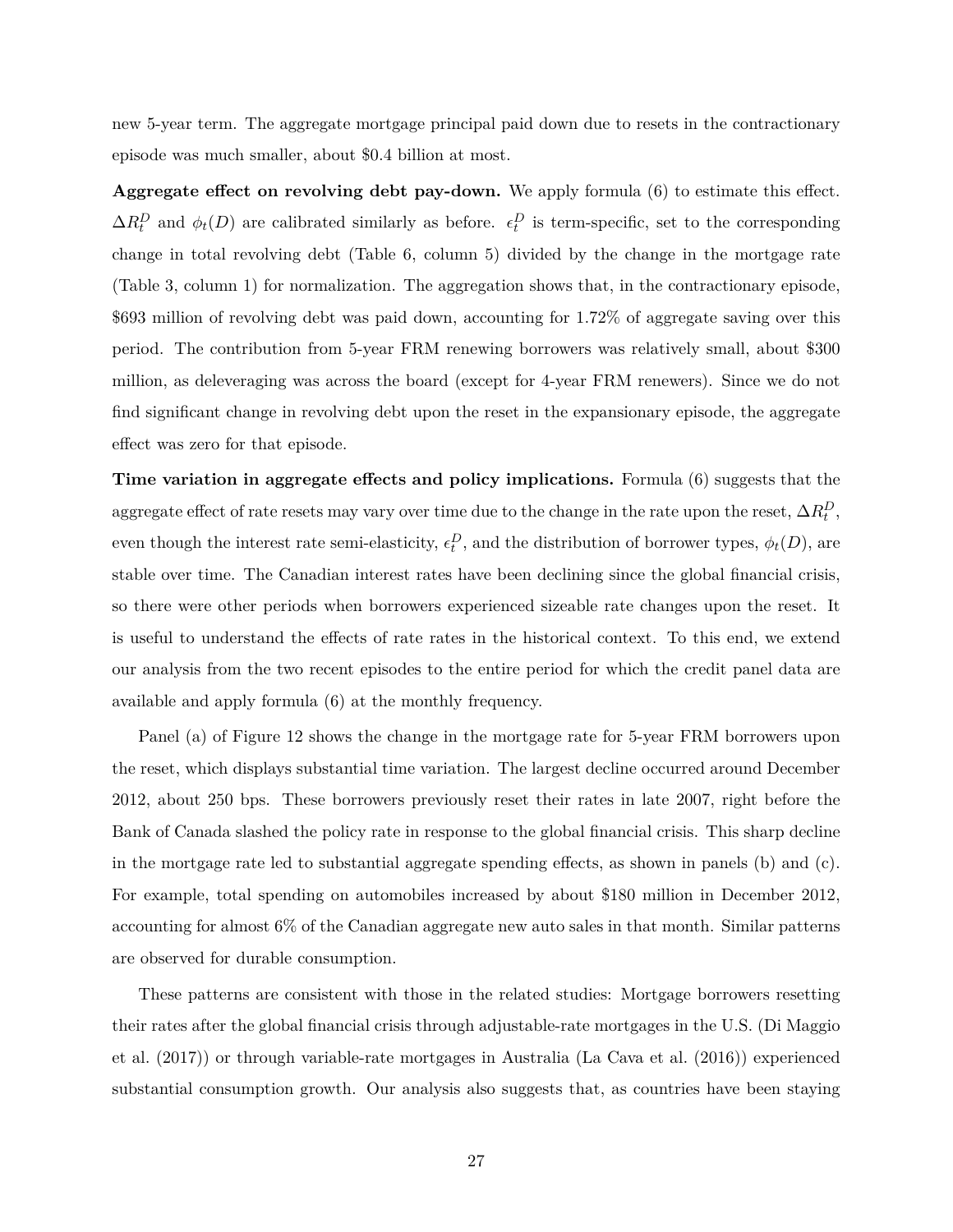in the low-policy-rate environment for a long time since the financial crisis, and as the room for cutting the conventional policy rate becomes constrained, the reduction in the mortgage rate for borrowers who experience resets may be limited, weakening the potency of the rate-reset channel of monetary policy [\(Berger et al.](#page-34-14) [\(2021\)](#page-34-14)).

### **7 Further Evidence and Robustness Analysis**

This section provides additional analysis and robustness checks that support our findings in Sections 4 and 5. They help address a number of potential concerns arising from the switching of terms, issues with the baseline identification strategy, the anticipation effects, and institutional features of the Canadian mortgage market.

**Switching of terms.** As discussed in Section 2.1, some borrowers switch to a different term length during the renewal, while others stay with the same length as in the previous contract. For the baseline estimates, we do not restrict the term length to be the same before and after the reset. Thus, these estimates capture the average effects across all post-renewal terms. One concern is that if borrowers with shorter-term FRMs systematically switch to longer-term FRMs at the renewal or vice versa, our baseline estimates of rate changes, for example, would be confounded by the rate spreads between different types of mortgages. As shown in Table [2,](#page-42-0) the mortgage rate is increasing in the mortgage term.

To address this concern, we redo the analysis in Sections 4 and 5 with the sample that restricts the term length to be the same before and after the reset. Table [D5](#page-62-0) shows the results. As expected, the rate reduction for 2-year FRM borrowers is larger than the baseline in the expansionary episode, and the rate increase is smaller in the contractionary episode. Changes in rates for other FRM borrowers are similar to the baseline estimates. The responses of payment choices, consumption and debt repayment are similar to the baseline estimates. For example, borrowers use part of their interest savings to pay down mortgage debt in the expansionary episode. In addition, 5-year FRM borrowers increase their spending when rates decline. Spending does not change when rates increase. We also see that borrowers deleverage on revolving debt in the contractionary episode and find no evidence of rising delinquencies.

**Difference-in-difference (DID) estimates.** As discussed in Section 3, one concern with our baseline strategy is the inability to account for the mortgage-age effect that could confound the effect of rate resets. To address this concern, we employ a DID design with the control group being 7- and 10-year FRMs previously reset at the same time as the FRMs in our baseline sample.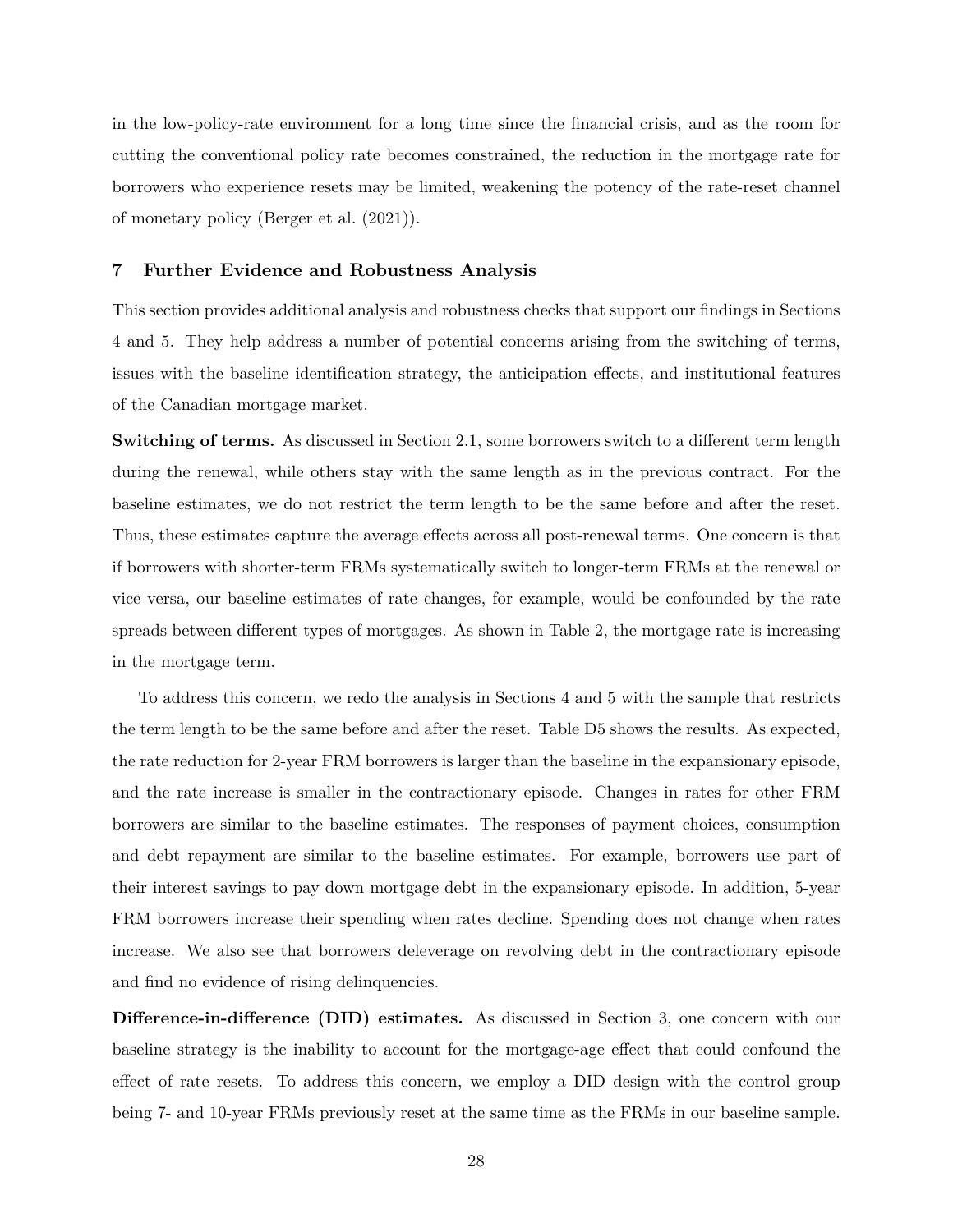Table [D6](#page-63-0) shows the results using this approach. At the loan level, it confirms that mortgages reset in the two episodes experienced substantial changes in rates and payments with the magnitudes varying with the pre-renewal term. The asymmetric mortgage prepayment choices are preserved as in Section 4.2. The consumer-level responses of spending, debt repayment and delinquencies are quantitatively similar to the baseline estimates. The only noticeable difference is that, in the expansionary episode, deleveraging appears on both credit card debt and LOC debt.

The main reason why we do not use this alternative specification as the baseline strategy is that the size of the control group is small, as not many Canadian borrowers take longer-term FRMs. In the data, 7- and 10-year FRMs account for only 2% of the mortgage stock. In addition, one might be concerned about the endogenous selection into these mortgage products. For these reasons, we estimate a second DID specification with the control group being FRMs that had the same terms as the treatment group but were not renewed in the two episodes. As shown in Table [D7,](#page-64-0) these DID estimates are similar to the baseline estimates and to the first set of DID estimates. One caveat of the second DID approach is that we are unable to obtain a control group for 2-year FRMs, because all existing 2-year FRMs would be renewed in a 2-year episode.

**Anticipation effects.** An interesting question is whether the consumer-level responses in Section 5 should be interpreted as the responses to anticipated mortgage rate changes. Economic theory suggests that unconstrained, rational-expectations consumers respond to the news of the shock, not the anticipated realizations of the shock. It is possible that consumers may have already anticipated the change in their mortgage rates before the actual reset. If this is true and if consumers are not liquidity constrained, in the expansionary episode, we would see a jump in their spending before the actual reset. This is not what we see in the data, however. Spending increased only when consumers actually reset their rates. One may argue that this is due to the presence of the liquidity constraint that prevents consumers from reacting before the cash flow arrives. This is unlikely, because liquidity-constrained consumers only account for a small fraction of the population.

Another way of assessing the importance of the anticipation effect is to compare consumers' responses in a period when mortgage rate changes are unexpected to the responses in a period when rate changes are of similar sizes but more likely to be anticipated. The monetary policy rate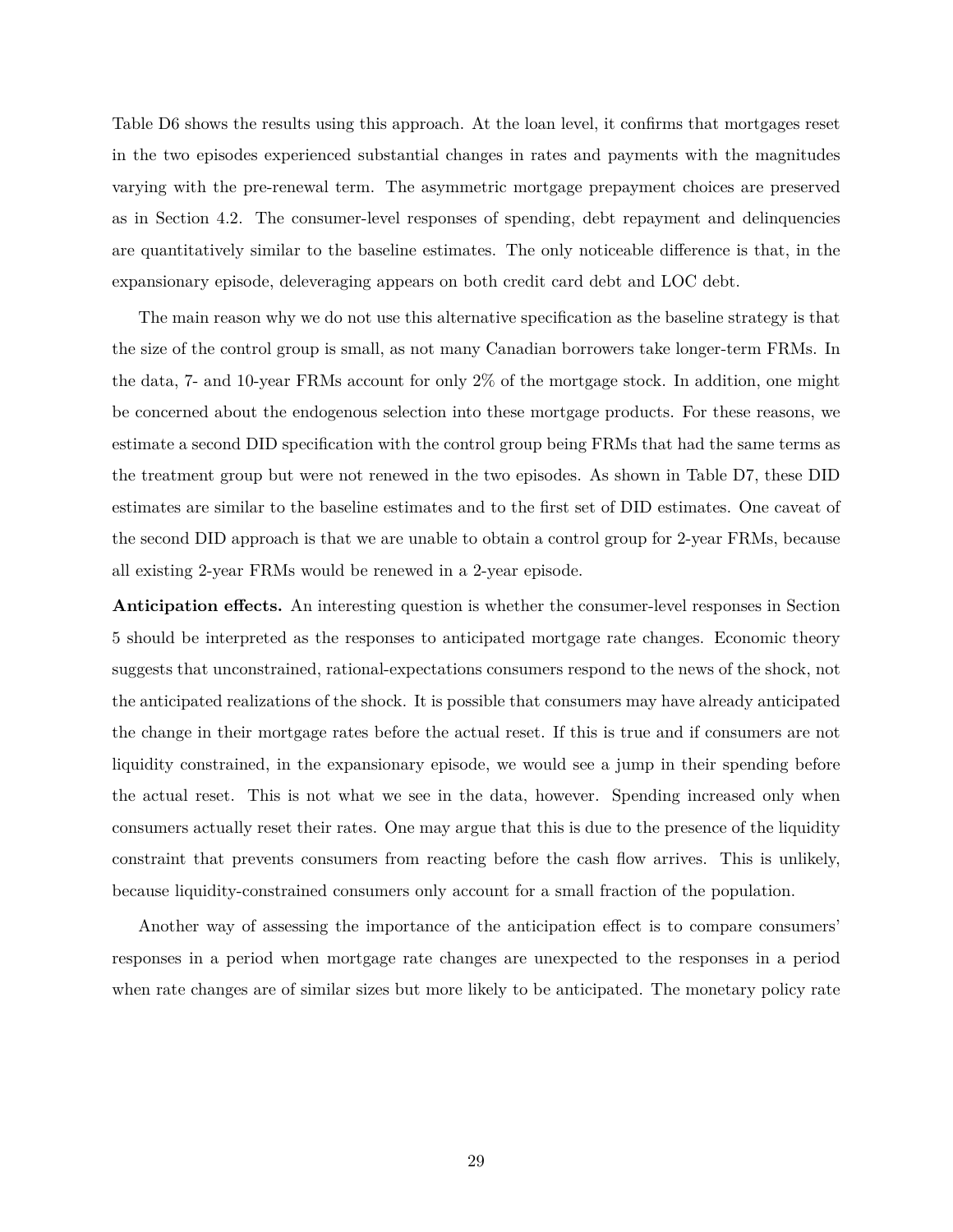cut in January 2015 was widely considered as a surprise to the market.<sup>24</sup> We therefore compare the responses of borrowers who renewed their mortgages in 2015Q1 to the responses of borrowers who renewed their mortgages in 2015Q2. Our premise is that, if the anticipation effect is important, borrowers in the former group should have stronger responses than in the latter group. We do not find significantly different responses across the two groups of borrowers. This pattern holds even when we compare borrowers who who renewed their mortgages in February 2015 to those who renewed their mortgages in March 2015. These results suggest that anticipation effects, if they exist, are weak and are unlikely to alter our estimates.<sup>25</sup>

**Ahead-of-schedule renewals.** As shown in Figure [2,](#page-37-1) about 50% of borrowers renew their mortgages earlier than scheduled. This raises the question of whether on-time renewals and ahead-of-schedule renewals result in different responses to the same shock. We perform additional analysis to address this question. First, we restrict the sample to borrowers who renew their contracts on time and estimate their responses to rate resets. The results are similar to the baseline estimates. Second, we interact the post-renewal indicator with a set of dummies that indicate the months ahead of the scheduled renewal. Again, we do not find different responses of borrowers making ahead-of-schedule renewals. We do find, however, that the mortgage rates from early renewals are slightly lower than on-time renewals, but the differences are small compared to the overall rate changes.

**Mortgages renewed in both episodes.** When assessing the asymmetric effects of rate resets, we would ideally focus on the same borrowers who experienced resets in both episodes. Due to the timing of the two episodes, we only observe a subset of 2- and 3-year FRM borrowers who experienced resets in both episodes. None of the 4- or 5-year FRM borrowers in our sample had two resets with one in each episode. Nevertheless, we perform a robustness check using the sample of the 2- and 3-year FRM borrowers who experience both resets. In unreported results, we show that the loan-level and consumer-level responses are very similar to those in Table [D5.](#page-62-0)

<sup>&</sup>lt;sup>24</sup>Although the monetary policy statement makes it explicit that the decision was in response to the sharp drop in oil prices, the decision, when it came, was unexpected by many observers. In fact, the market had been predicting a rate increase later that year. See, for example, Shecter (2015), "Bank of Canada's surprise rate cut seen hurting Canadian banks' profits," *Financial Post*, January 21, 2015; "Bank of Canada shocks markets with cut in key interest rate," *CBC Business News*, January 21, 2015.

<sup>&</sup>lt;sup>25</sup>This finding may be explained by consumers' inattention to movements in interest rates or the uncertainty about the realizations of the mortgage rate change.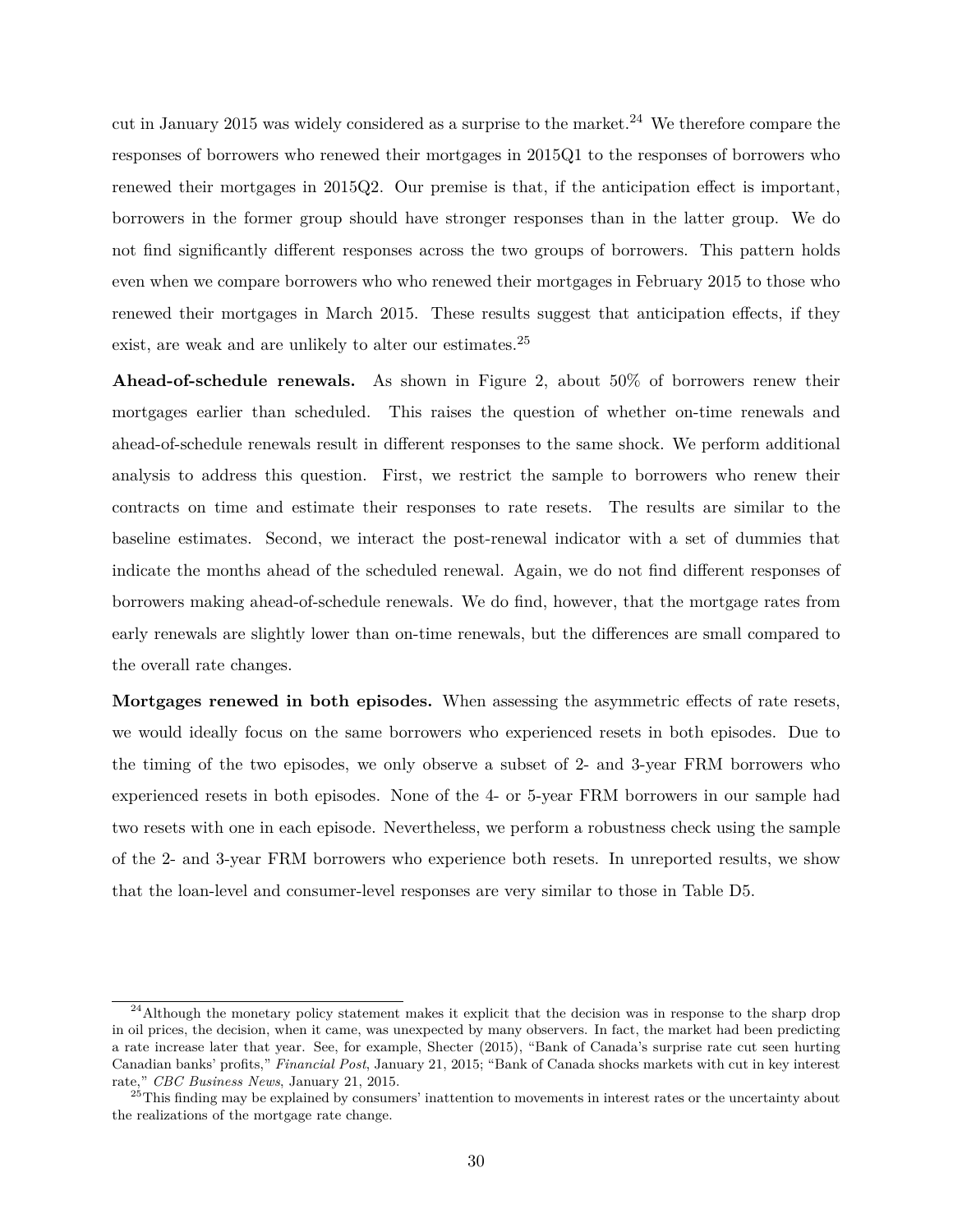# **8 Conclusion**

One of the most important channels through which monetary policy affects the real economy is changes in mortgage rates. This channel is particularly relevant for policymakers in countries dominated by variable-rate mortgages, adjustable-rate mortgages and Canadian-type fixed-rate mortgages, as changes in the policy rate in these countries are passed through automatically to most homeowners, affecting their consumption and savings.

We study the effects of mortgage rate changes driven by monetary policy shifts on consumer spending, debt repayment, and defaults in Canada, taking advantage of the institutional features of the Canadian mortgage market. This setting facilitates the design of a clean identification strategy for causal inference. In addition, the high-quality consumer credit panel data allow us to examine changes in a consumer's entire credit portfolio at a monthly frequency. Most importantly, we are able to provide a detailed analysis of how consumers respond to rate increases and decreases.

Our findings for the expansionary episode, while new, are broadly in line with those using data from other countries. Consumers increase durable spending, pay down mortgage debt, and reduce the likelihood of being delinquent. In the cross-section, liquidity-constrained borrowers obtain more cash from their interest savings, but their ability to use debt to finance durable spending is limited by their access to new credit. Since cash flows resulting from lower mortgage payments are realized over the course of several years, the difficulty in accessing credit markets may dampen the immediate effect of monetary stimulus on consumer spending.

Our findings for the contractionary episode call into question the conventional wisdom. Specifically, we do not find that durable spending decreases when mortgage rates increase. This implies that consumers either dissave to maintain their consumption or cut other types of spending. We also document a robust pattern that consumers lower, rather than increase, their revolving debt level, which cannot be reconciled with the cash-flow interpretation of rate resets. We provide evidence that this pattern is explained by changes in expectations about future rates. Finally, we do not see rising delinquencies or tightening of credit supply for borrowers who reset their rates to higher levels.

Our analysis of the contractionary episode suggests that mortgage rate resets do not appear to discourage durable spending, render consumers more leveraged or increase the likelihood of defaults, as commonly asserted in the financial press. Of course, our paper examines only one aspect of mortgage rate changes, namely, the resets experienced by existing homeowners. There are other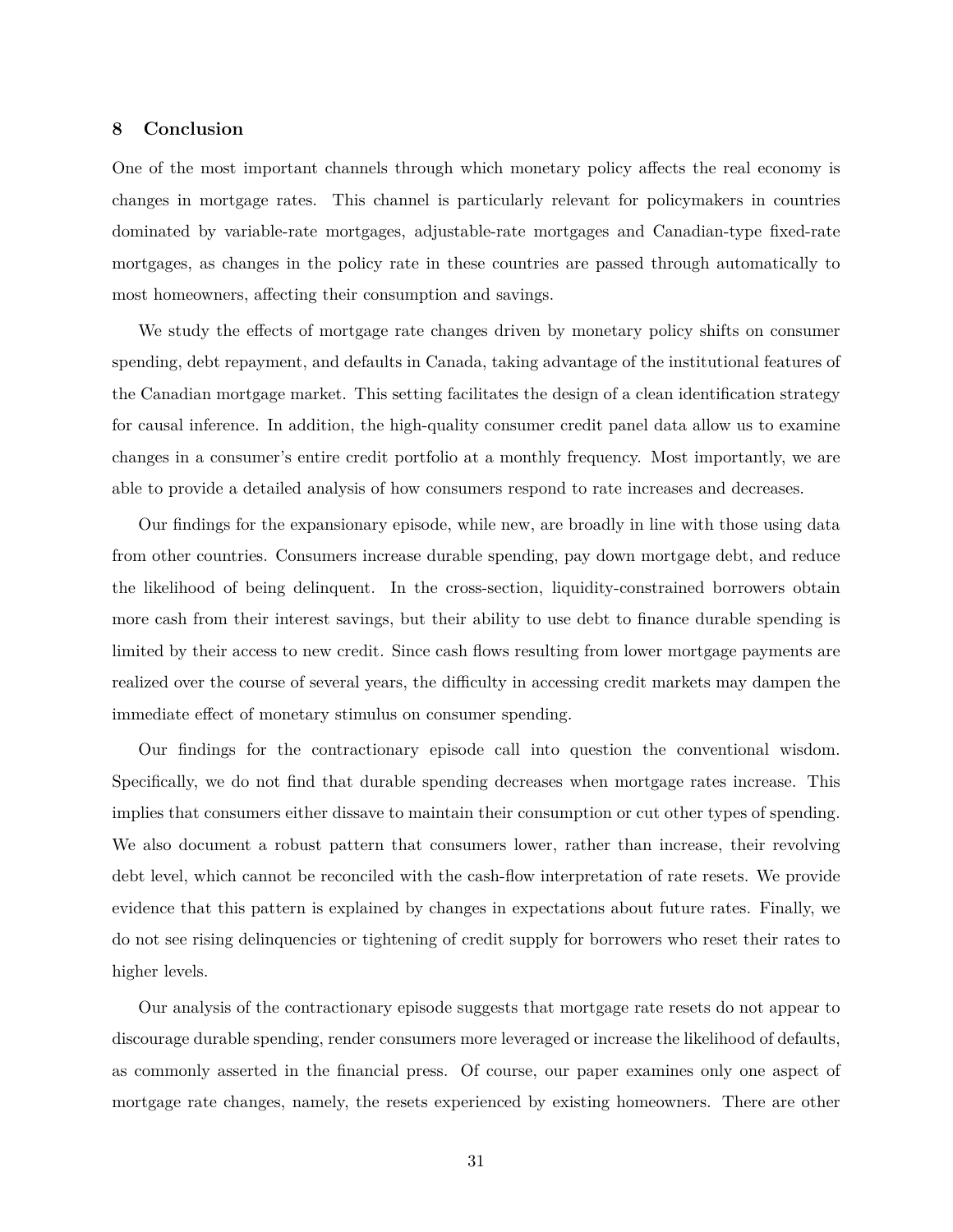channels through which mortgage rate changes may affect households, for example, home sales and house prices, wealth effects resulting from changing asset prices, and home equity extraction. We leave these issues for future research.

The Canadian-type short-term FRMs we focus on are quite common in other OECD countries. Previous studies of the relationship between mortgage payments and consumer behavior have largely relied on data from the U.S.. It is unclear whether the U.S. evidence can be generalized to other countries. The U.S. is unique in having an unusually high share of long-term FRMs, the extensive use of securitization in housing finance, and the absence of prepayment penalties (see [Lea](#page-35-13) [\(2010\)](#page-35-13)). Although our estimates may depend on the choice of the episodes and the Canadian socio-economic conditions, our qualitative insights should apply more broadly to other countries.

#### **References**

- <span id="page-33-2"></span>ABEL, J. AND A. FUSTER, "How Do Mortgage Refinances Affect Debt, Default, and Spending? Evidence from HARP," *American Economic Journal: Macroeconomics* 13(2) (2021), 254–291, https://doi.org/10.1257/mac.20180116.
- <span id="page-33-1"></span>Agarwal, S., G. Amromin, I. Ben-David, S. Chomsisengphet, T. Piskorski and A. Seru, "Policy Intervention in Debt Renegotiation: Evidence from Home Affordability Modification Program," *Journal of Political Economy* 125(3) (2017), 654–712, https://doi.org/10.1086/691701.
- <span id="page-33-0"></span>Agarwal, S., Y. Deng, Q. Gu, J. He, W. Qian and Y. Ren, "Mortgage Debt, Hand-to-Mouth Households, and Monetary Policy Transmission," *forthcoming: Review of Finance* (2022), https://doi.org/10.1093/rof/rfac011.
- <span id="page-33-4"></span>Agarwal, S., C. Liu and N. S. Souleles, "Reaction of Consumer Spending and Debt to Tax Rebates: Evidence from Consumer Credit Data," *Journal of Political Economy* 115(6) (2007), 986–1019, https://doi.org/10.1086/528721.
- <span id="page-33-3"></span>Agarwal, S. and W. Qian, "Consumption and Debt Response to Unanticipated Income Shocks: Evidence from a Natural Experiment in Singapore," *American Economic Review* 104(12) (2014), 4205–4230, https://doi.org/10.1257/aer.104.12.4205.
- <span id="page-33-8"></span>Agarwal, S., R. Rosen and V. Yao, "Why Do Borrowers Make Mortgage Refinancing Mistakes?," *Management Science* 62(12) (2016), 3494–3509, https://doi.org/10.1287/mnsc.2015.2272.
- <span id="page-33-5"></span>ALLEN, J., R. CLARK AND J. HOUDE, "Price Dispersion in Mortgage Markets," *Journal of Industrial Economics* 62(3) (2014), 377–416, https://doi.org/10.1111/joie.12046.

<span id="page-33-6"></span>———, "Search Frictions and Market Power in Negotiated Price Markets," *Journal of Political Economy* 127(4) (2019), 1550–1598, https://doi.org/10.1086/701684.

<span id="page-33-7"></span>Andersen, S., J. Y. Campbell, K. M. Nielsen and T. Ramadorai, "Sources of Inaction in Household Finance: Evidence from the Danish Mortgage Market," *American Economics Review* 110(10) (2020), 3184–3230, https://doi.org/10.1257/aer.20180865.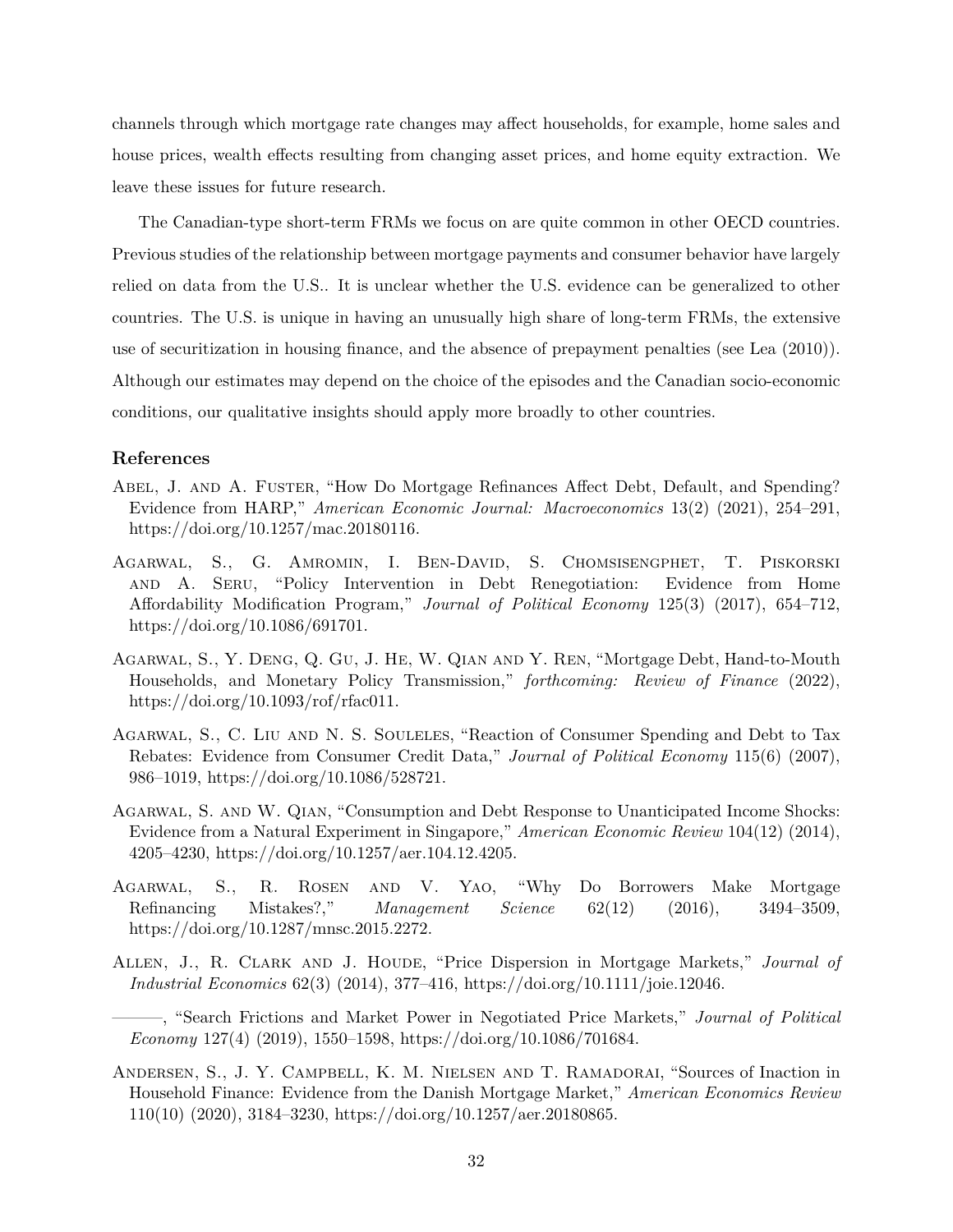- <span id="page-34-12"></span>BAILLIU, J., K. KARTASHOVA AND C. MEH, "Household Borrowing and Spending in Canada," Bank of Canada Review, Winter, 2012.
- <span id="page-34-4"></span>BAUGH, B., I. BEN-DAVID, H. PARK AND J. A. PARKER, "Asymmetric Consumption Smoothing," *American Economic Review* 111(1) (2021), 192–230, https://doi.org/10.1257/aer.20181735.
- <span id="page-34-8"></span>BERAJA, M., A. FUSTER, E. HURST AND J. VAVRA, "Regional Heterogeneity and the Refinancing Channel of Monetary Policy," *Quarterly Journal of Economics* 134(1) (2019), 109–183, https://doi.org/10.1093/qje/qjy021.
- <span id="page-34-14"></span>BERGER, D., K. MILBRADT, F. TOURRE AND J. VAVRA, "Mortgage Prepayment and Path-Dependent Effects of Monetary Policy," *American Economic Review* 111(9) (2021), 2829–2878, https://doi.org/10.1257/aer.20181857.
- <span id="page-34-11"></span>BHUTTA, N. AND B. J. KEYS, "Interest Rates and Equity Extraction during the Housing Boom," *American Economic Review* 106(7) (2016), 1742–1774, https://doi.org/10.1257/aer.20140040.
- <span id="page-34-2"></span>CARROLL, C. D., "Buffer-Stock Saving and the Life Cycle/Permanent Income Hypothesis," *Quarterly Journal of Economics* 112(1) (1997), 1–55, https://doi.org/10.1162/003355397555109.
- <span id="page-34-10"></span>Chen, H., M. Michaux and N. Roussanov, "Houses as ATMs? Mortgage Refinancing and Macroeconomic Uncertainty," *Journal of Finance* 75(1) (2020), 323–375, https://doi.org/10.1111/jofi.12842.
- <span id="page-34-7"></span>Cloyne, J., C. Ferreira and P. Surico, "Monetary Policy when Households have Debt: New Evidence on the Transmission Mechanism," *Review of Economic Studies* 87(1) (2020), 102–129, https://doi.org/10.1093/restud/rdy074.
- <span id="page-34-13"></span>Crawford, A., C. Meh and J. Zhou, "The Residential Mortgage Market in Canada: A Primer," Bank of Canada Financial System Review, 2013.
- <span id="page-34-3"></span>Deaton, A., "Saving and Liquidity Constraints," *Econometrica* 59(5) (1991), 1221–1248, https://doi.org/10.2307/2938366.
- <span id="page-34-9"></span>DEFUSCO, A. A. AND J. MONDRAGON, "No Job, No Money, No Refi: Frictions to Refinancing in a Recession," *Journal of Finance* 75(5) (2020), 2327–2376, https://doi.org/10.1111/jofi.12952.
- <span id="page-34-0"></span>Di Maggio, M., B. Keys, T. Piskorski, R. Ramcharan, A. Kermani, A. Seru and V. Yao, "Interest Rate Pass-Through: Mortgage Rates, Household Consumption, and Voluntary Deleveraging," *American Economic Review* 107 (2017), 3350–3388, https://doi.org/10.1257/aer.20141313.
- <span id="page-34-6"></span>EHRLICH, G. AND J. PERRY, "Do Large-Scale Refinancing Programs Reduce Mortgage Defaults? Evidence from a Regression Discontinuity Design," University of Michigan Working Paper, 2017.
- <span id="page-34-1"></span>Floden, M., M. Kilstrom, J. Sigurdsson and R. Vestman, "Household Debt and Monetary Policy: Revealing the Cash-flow Channel," *The Economic Journal* 131(636) (2021), 1742–1771, https://doi.org/10.1093/ej/ueaa135.
- <span id="page-34-5"></span>Fuster, A. and P. Willen, "Payment Size, Negative Equity, and Mortgage Default," *American Economic Journal: Economic Policy* 9(4) (2017), 167–191, https://doi.org/10.1257/pol.20150007.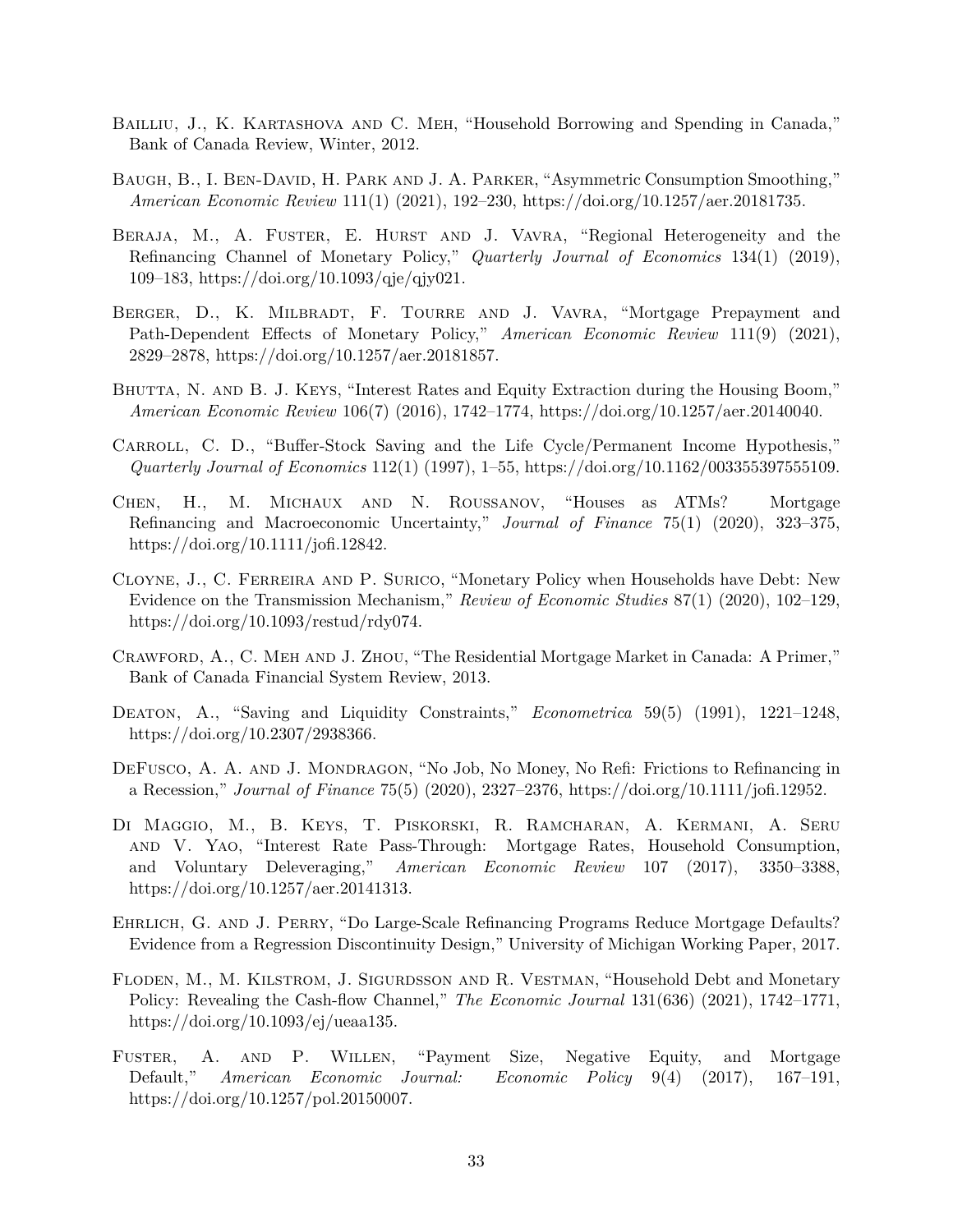- <span id="page-35-3"></span>Ganong, P. and P. Noel, "Liquidity vs. Wealth in Household Debt Obligations: Evidence from Housing Policy in the Great Recession," *American Economic Review* 110(10) (2020), 3100–3138, https://doi.org/10.1257/aer.20181243.
- <span id="page-35-14"></span>Gosselin, M.-A. and M. Khan, "A Survey of Consumer Expectations for Canada," Bank of Canada Review, Autumn, 2015.
- <span id="page-35-8"></span>Greenwald, D. L., "The Mortgage Credit Channel of Macroeconomic Transmission," MIT Sloan Research Paper No. 5184-16, 2017.
- <span id="page-35-10"></span>Ho, A. T. Y., M. Khan, M. Mow and B. Peterson, "Home Equity Extraction and Household Spending in Canada," Staff Analytical Note, 2019.
- <span id="page-35-9"></span>HURST, E. AND F. P. STAFFORD, "Home Is Where the Equity Is: Mortgage Refinancing and Household Consumption," *Journal of Money, Credit, and Banking* 36(6) (2004), 985–1014, https://doi.org/10.1353/mcb.2005.0009.
- <span id="page-35-0"></span>Jappelli, T. and A. Scognamiglio, "Interest Rate Changes, Mortgages, and Consumption: Evidence from Italy," *Economic Policy* 33 (2018), 183–224, https://doi.org/10.1093/epolic/eiy001.
- <span id="page-35-5"></span>Johnson, D., J. A. Parker and N. S. Souleles, "Household Expenditure and the Income Tax Rebates of 2001," *American Economic Review* 96(5) (2006), 1589–1610, https://doi.org/10.1257/aer.96.5.1589.
- <span id="page-35-7"></span>Kaplan, G., B. Moll and G. L. Violante, "Monetary Policy According to HANK," *American Economic Review* 108(3) (2018), 697–743, https://doi.org/10.1257/aer.20160042.
- <span id="page-35-2"></span>Kaplan, G. and G. L. Violante, "A Model of the Consumption Response to Fiscal Stimulus Payments," *Econometrica* 82(4) (2014), 1199–1239, https://doi.org/10.3982/ECTA10528.
- <span id="page-35-4"></span>KARAMON, K., D. MCMANUS AND J. ZHU, "Refinance and Mortgage Default: A Regression Discontinuity Analysis of HARP's Impact on Default Rates," *Journal of Real Estate Finance and Economics* 55(4) (2017), 457–475, https://doi.org/10.1007/s11146-016-9566-z.
- <span id="page-35-12"></span>Keys, B. J., D. G.Pope and J. C. Pope, "Failure to Refinance," *Journal of Financial Economics* 122(3) (2016), 482–499, https://doi.org/10.1016/j.jfineco.2016.01.031.
- <span id="page-35-11"></span>Kilian, L. and X. Zhou, "The Propagation of Regional Shocks in Housing Markets: Evidence from Oil Price Shocks in Canada," *forthcoming: Journal of Money, Credit and Banking* (2020), https://doi.org/10.1111/jmcb.12847.
- <span id="page-35-1"></span>La Cava, G., H. Hughson and G. Kaplan, "The Household Cash Flow Channel of Monetary Policy," Reserve Bank of Australia Discussion Paper 2016-12, 2016.
- <span id="page-35-13"></span>Lea, M., "International Comparison of Mortgage Product Offerings," Special Report. Research Institute for Housing America, 2010.
- <span id="page-35-6"></span>PARKER, J. A., N. S. SOULELES, D. S. JOHNSON AND R. MCCLELLAND, "Consumer Spending and the Economic Stimulus Payments of 2008," *American Economic Review* 103(3) (2013), 2530–2553, https://doi.org/10.1257/aer.103.6.2530.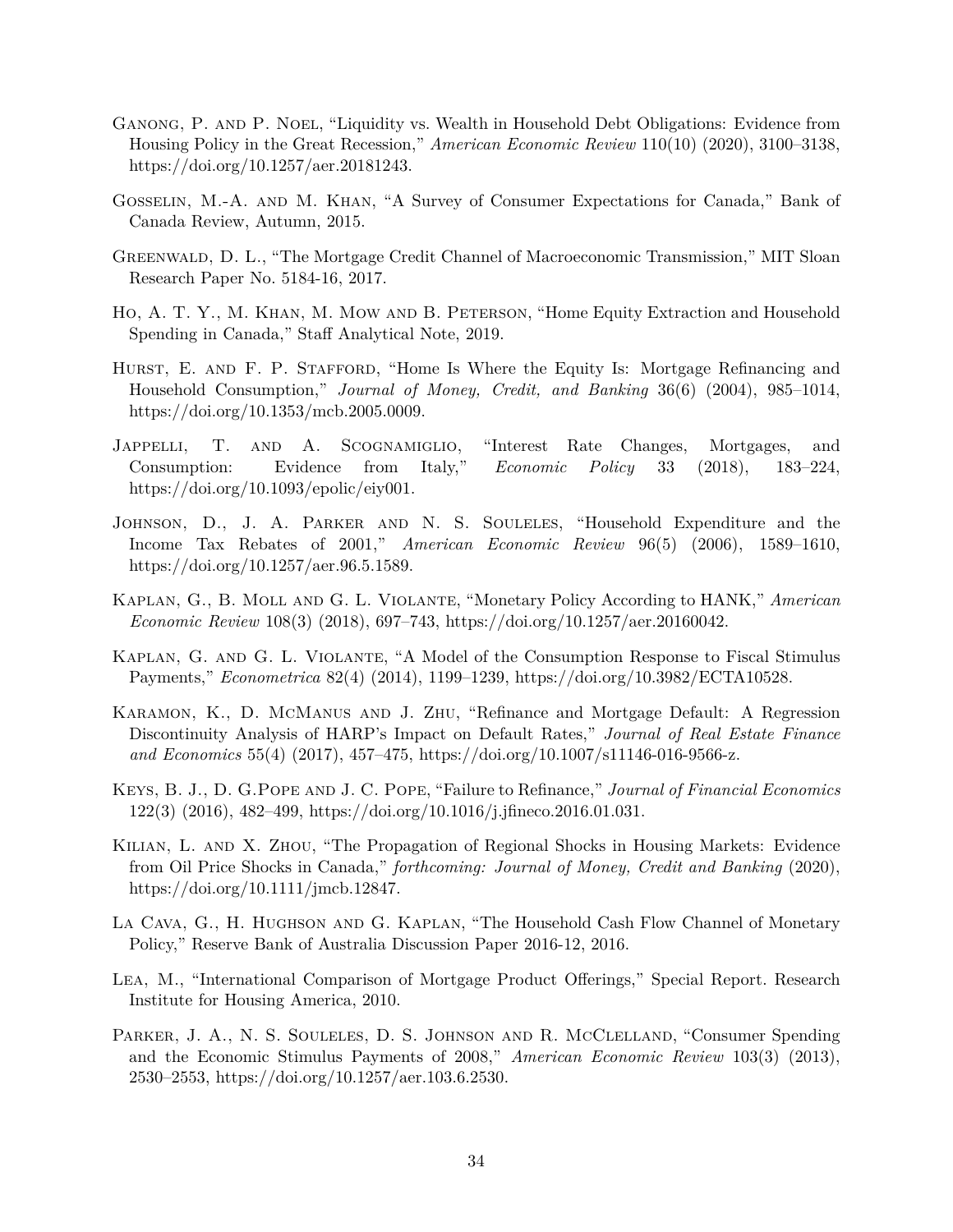- <span id="page-36-0"></span>Tracy, J. and J. Wright, "Payment Changes and Default Risk: The Impact of Refinancing on Expected Credit Losses," *Journal of Urban Economics* 93 (2016), 60–70, https://doi.org/10.1016/j.jue.2016.03.007.
- <span id="page-36-3"></span>WATTS, A., "Canada's Evolving Car Sales Market: Evidence from J.D. Power Auto Data," Bank of Canada Internal Note, August 16, 2016.
- <span id="page-36-1"></span>Wong, A., "Refinancing and the Transmission of Monetary Policy to Consumption," Princeton University Working Paper, 2021.
- <span id="page-36-2"></span>Zhou, X., "Mortgage Borrowing and the Boom-Bust Cycle in Consumption and Residential Investment," *Review of Economic Dynamics* 44 (2022), 244–268, https://doi.org/10.1016/j.red.2021.03.004.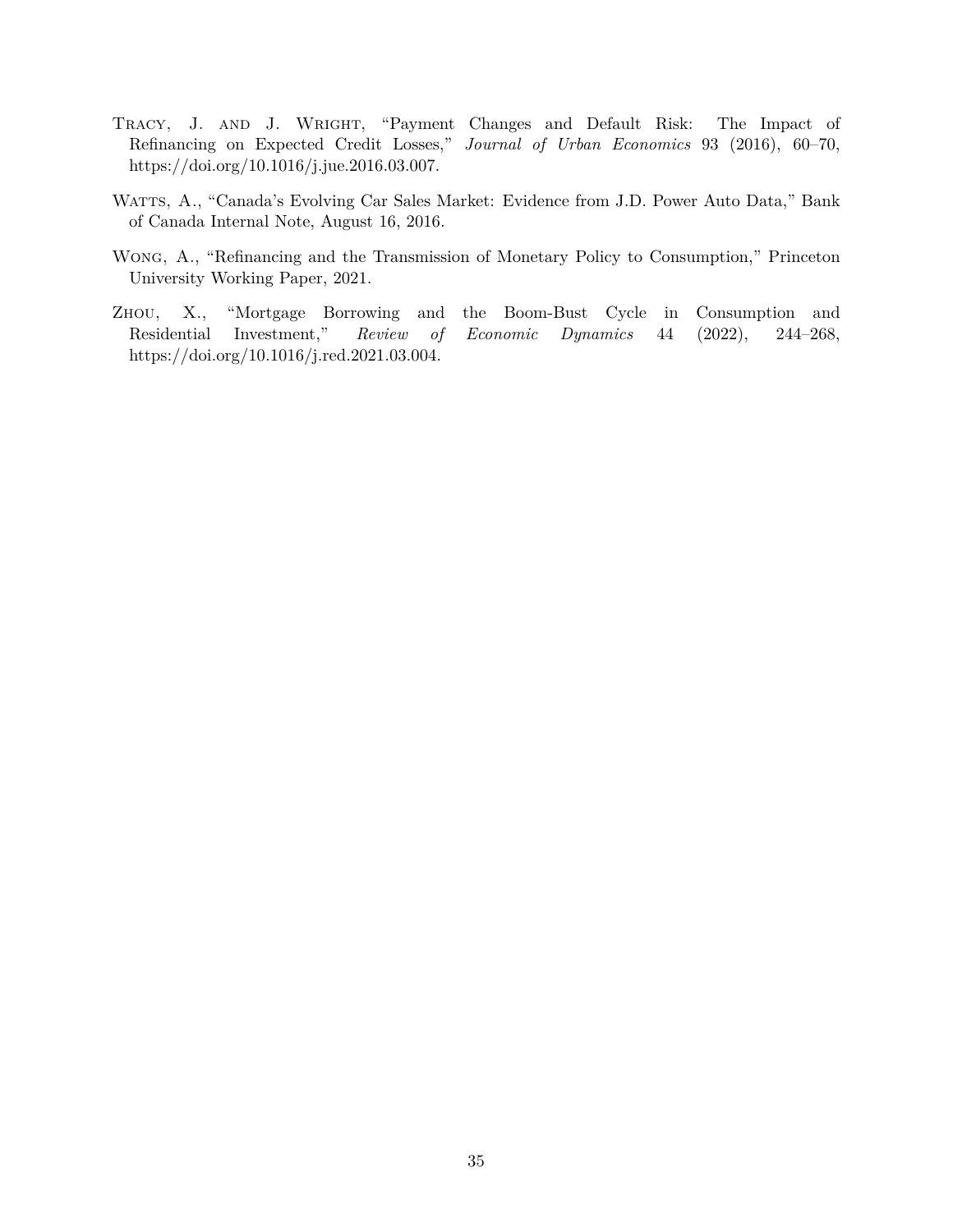

<span id="page-37-0"></span>

Source: Bank of Canada. The overnight rate is the interest rate at which major financial institutions borrow and lend one-day (or "overnight") funds among themselves. The Bank of Canada sets a target level for that rate, often referred to as the Bank's policy rate. The first vertical line indicates the beginning of our micro data. The other two lines indicate the beginning of the two episodes in our study, 2015m1 and 2017m7.

Figure 2: Distribution of the timing of mortgage renewal

<span id="page-37-1"></span>

Notes: This figure plots the fraction of borrowers who renew their mortgages *x* months after the scheduled renewal, where  $x = 0$  refers to on-time renewal.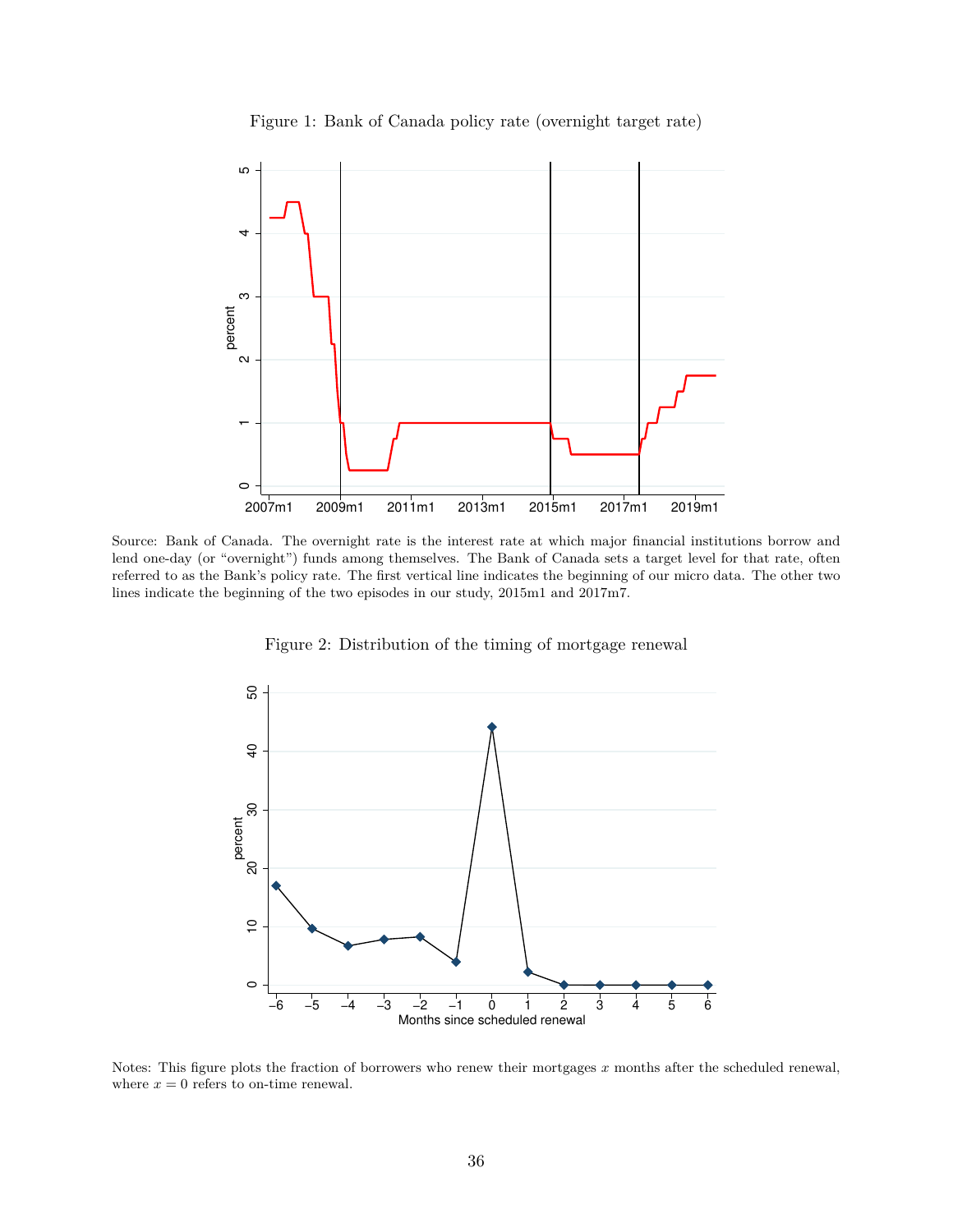

<span id="page-38-0"></span>Figure 3: Spending responses of 5-year FRM borrowers around the reset in the expansionary episode

Notes: Point estimates and 95% confidence intervals obtained by estimating equation [\(2\)](#page-13-0) for 5-year FRM borrowers in the expansionary episode. The left column shows the dynamic responses of monthly auto spending and monthly spending financed by installment loans (IL) to rate resets. The right column shows the dynamic responses of cumulative spending.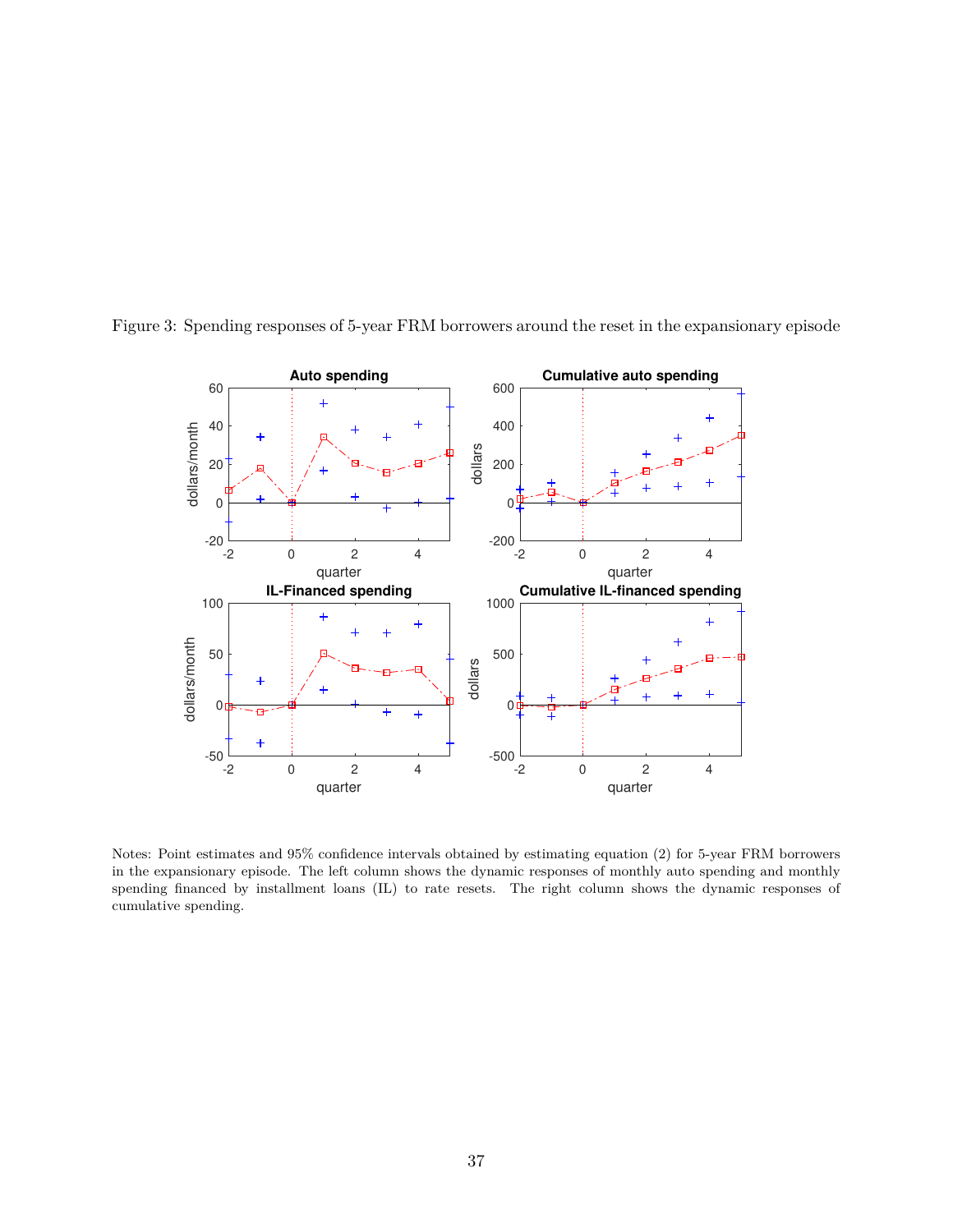<span id="page-39-0"></span>

Figure 4: Responses of revolving debt balances around the reset (a) Expansionary episode

(b) Contractionary episode



Notes: Point estimates and 95% confidence intervals obtained by estimating equation [\(2\)](#page-13-0) for 2-year and 5-year FRM borrowers in the expansionary (panel a) and contractionary episode (panel b).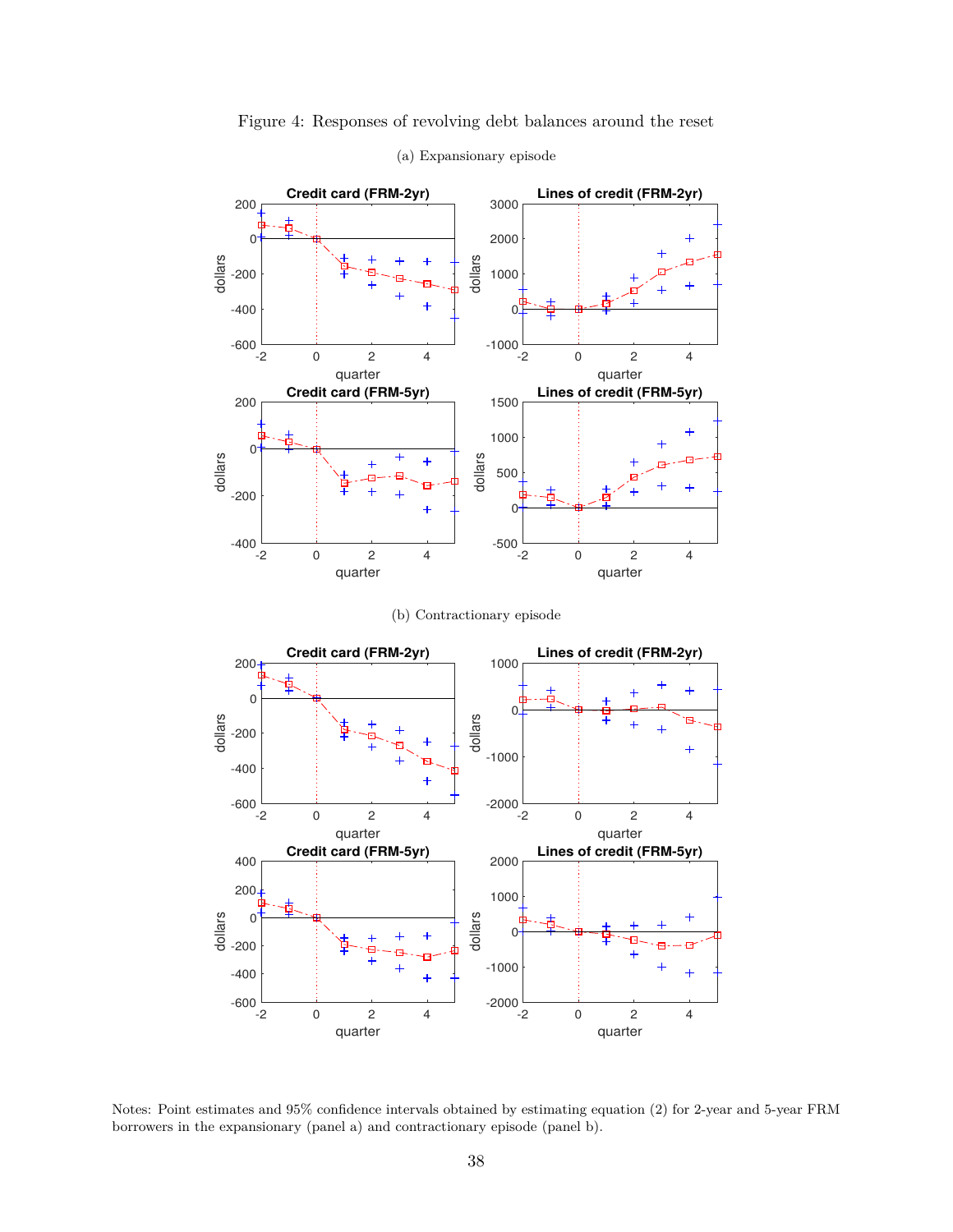

Figure 5: Mortgage rate resets and aggregate spending effects, 2009-1019

(a) Average change in the mortgage rate upon the reset, 5-year FRM borrowers

Notes: Panel (a) depicts the average change in the mortgage rate experienced by 5-year FRM borrowers who renewed their contracts in a given month. Panels (b) and (c) plot the estimated aggregate spending effects using the methodology described in Section 6.

2009m1 2011m1 2013m1 2015m1 2017m1 2019m1

 $\circ$ 

million \$

 $\approx$ 

SS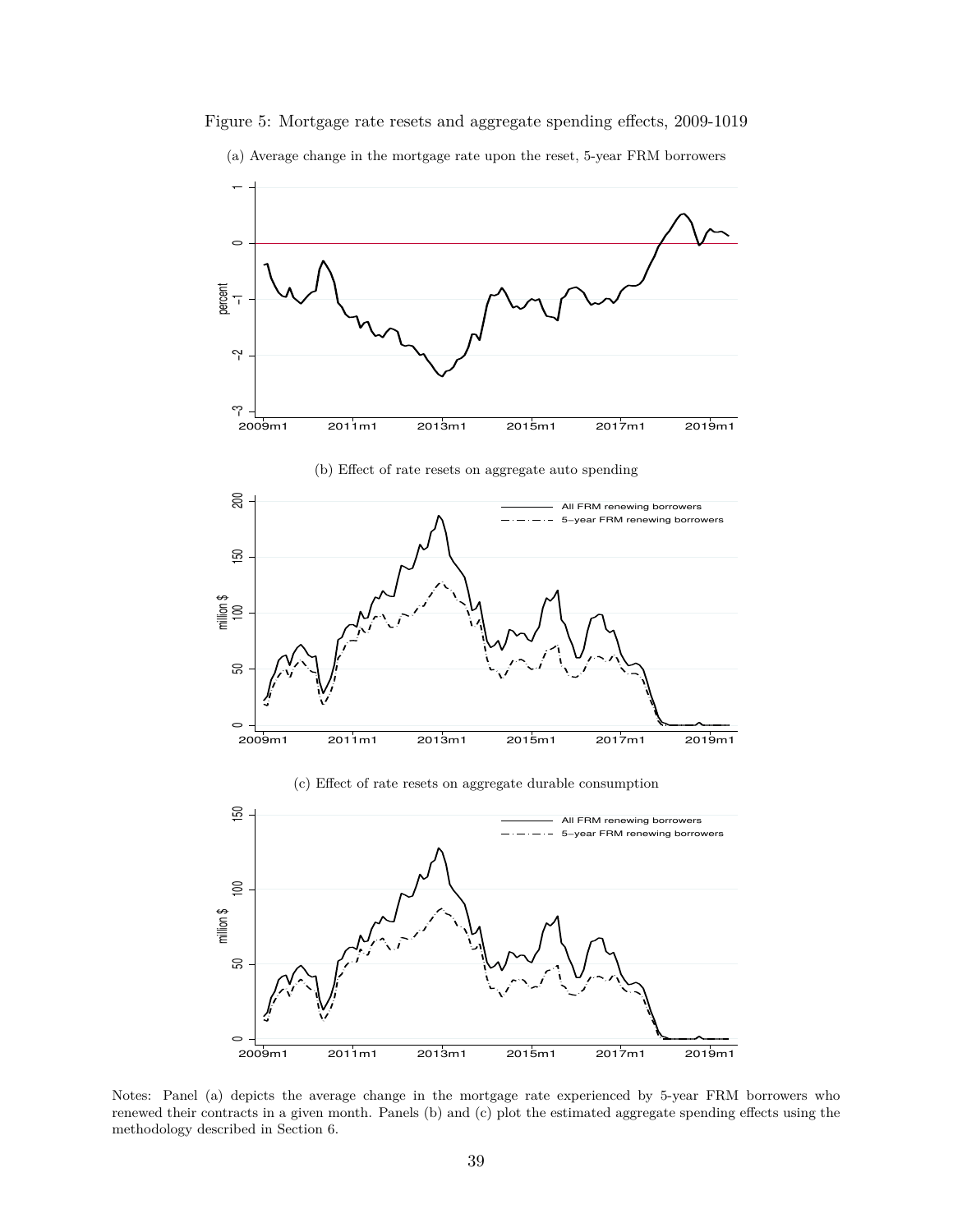<span id="page-41-0"></span>

|                                      |         | Bank of the sample | Other lenders |         |  |  |
|--------------------------------------|---------|--------------------|---------------|---------|--|--|
|                                      | Mean    | Median             | Mean          | Median  |  |  |
| All FRMs                             |         |                    |               |         |  |  |
| Market share $(\%)$                  | 18      |                    | 82            |         |  |  |
| Contract rate $(\%)$                 | 2.89    | 2.84               | 2.90          | 2.79    |  |  |
| Outstanding balance $(\$)$           | 289,766 | 248,541            | 302,050       | 255,745 |  |  |
| LTV ratio $(\%)$                     | 78.6    | 80.0               | 77.9          | 80.0    |  |  |
| DTI ratio $(\%)$                     | 329.0   | 302.1              | 334.8         | 296.8   |  |  |
| Credit score                         | 768     | 771                | 756           | 763     |  |  |
| Borrower age                         | 42.5    | 41.0               | 41.9          | 40.0    |  |  |
| Fraction of insured mortgages $(\%)$ | 33.1    |                    | 35.9          |         |  |  |
| Fraction of FRM-5yr $(\%)$           | 64.1    |                    | 58.0          |         |  |  |
| FRM-5yr                              |         |                    |               |         |  |  |
| Market share $(\%)$                  | 19      |                    | 81            |         |  |  |
| Contract rate $(\%)$                 | 2.90    | 2.82               | 2.88          | 2.79    |  |  |
| Outstanding balance $(\$)$           | 307,691 | 266,540            | 291,600       | 255,272 |  |  |
| LTV ratio $(\%)$                     | 80.0    | 80.5               | 80.7          | 80.0    |  |  |
| DTI ratio $(\%)$                     | 352.3   | 332.3              | 340.7         | 313.9   |  |  |
| Credit score                         | 765     | 768                | 756           | 762     |  |  |
| Borrower age                         | 41.4    | 39.0               | 41.0          | 39.0    |  |  |
| Fraction of insured mortgages $(\%)$ | 38.5    |                    | 45.4          |         |  |  |

Table 1: Mortgage characteristics at origination

Source: Bank of Canada-OSFI mortgage originations dataset. This table shows the characteristics of the mortgages originated by the bank of our sample and by all other federally regulated lenders between 2014 and 2018 for the purpose of home purchases.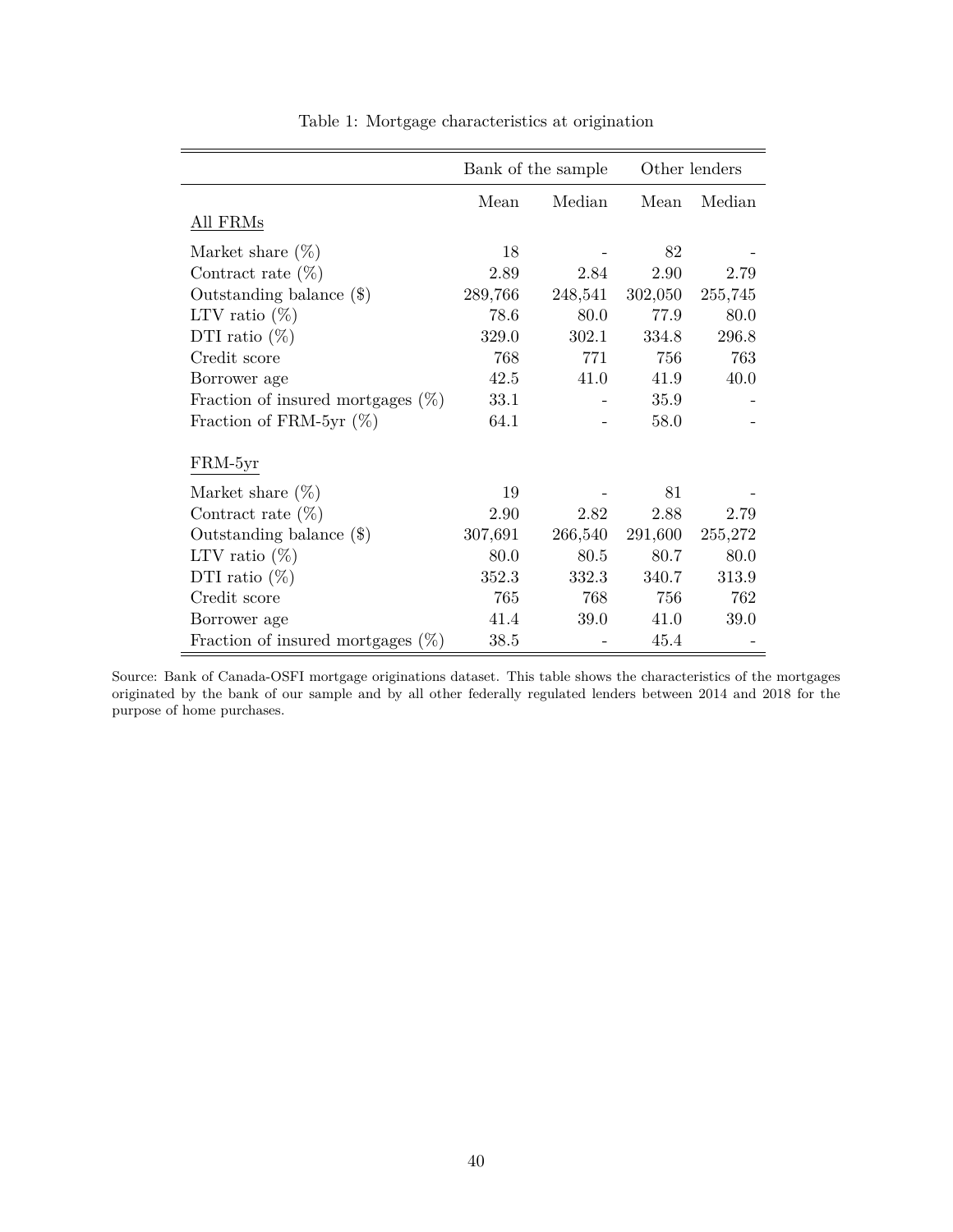|  |  | Table 2: Summary statistics |  |
|--|--|-----------------------------|--|
|--|--|-----------------------------|--|

<span id="page-42-0"></span>

|                                                   |          | $FRM-2yr$  |            | FRM-3yr    | FRM-4yr |            |                    | FRM-5yr   |
|---------------------------------------------------|----------|------------|------------|------------|---------|------------|--------------------|-----------|
|                                                   | Mean     | ${\rm SD}$ | Mean       | SD         | Mean    | ${\rm SD}$ | Mean               | <b>SD</b> |
| Panel I: FRMs renewed in 2015m1-2017m1            |          |            |            |            |         |            |                    |           |
| Current balance $(\$)$                            | 160,192  | 131,466    | 166,744    | 128,491    | 181,191 | 125,649    | 169,687            | 119,397   |
| Mortgage rate $(\%)$                              | 2.55     | 0.34       | 2.66       | 0.33       | 2.79    | 0.34       | 3.58               | 0.69      |
| Scheduled payment (\$/month)                      | $950\,$  | 626        | $987\,$    | $610\,$    | 1,070   | 604        | $\boldsymbol{995}$ | 585       |
| Number of loans                                   | 23,023   |            | 17,105     |            | 7,251   |            | 40,949             |           |
| Corresponding consumers                           |          |            |            |            |         |            |                    |           |
| Age                                               | 51.31    | 12.82      | 50.51      | 12.83      | 49.70   | 12.68      | 48.34              | 13.00     |
| Credit score                                      | 770      | 103        | 767        | 104        | 776     | 100        | 749                | 113       |
| Credit utilization rate                           | 0.37     | $0.35\,$   | 0.37       | $\rm 0.35$ | 0.34    | $0.33\,$   | 0.44               | 0.36      |
| Auto spending (\$/month)                          | 121      | 2,186      | 123        | 2,179      | 127     | 2,227      | 114                | 2,078     |
| Prob. of an auto purchase $(\%)$                  | $0.38\,$ | 6.15       | 0.40       | 6.28       | 0.41    | 6.37       | 0.38               | 6.15      |
| Installment loan-financed spending (\$/month)     | 237      | 3,797      | $222\,$    | 3,650      | $212\,$ | 3,320      | 240                | 3,486     |
| Prob. of an installment loan origination $(\%)$   | 0.86     | 9.25       | 0.83       | 9.09       | 0.80    | 8.90       | 0.97               | 9.79      |
| Credit card balance (\$)                          | 4,195    | 6,910      | 4,279      | 7,001      | 4,117   | 6,849      | 4,215              | 6,831     |
| Lines of credit balance $(\$)$                    | 19,179   | 38,836     | 18,559     | 37,841     | 17,612  | 36,238     | 14,601             | 29,649    |
| 60-day mortgage delinquency rate $(\%_0)$         | 0.74     | 27.2       | 0.90       | 30.0       | 0.83    | 28.3       | 1.87               | 43.2      |
| 60-day auto loan delinquency rate $(\%_0)$        | 0.15     | 12.1       | 0.09       | 9.5        | 0.08    | 8.9        | 0.16               | 12.5      |
| 60-day installment loan delinquency rate $(\%_0)$ | 0.32     | 18.0       | 0.36       | 19.0       | 0.30    | 17.2       | 0.66               | $25.8\,$  |
| 60-day credit card delinquency rate $(\%_0)$      | 3.23     | 56.7       | 3.52       | 59.3       | 2.87    | $53.5\,$   | 4.70               | 68.4      |
| 60-day lines of credit delinquency rate $(\%_0)$  | 0.84     | 28.9       | 0.98       | 31.2       | 0.83    | 28.8       | 1.12               | 33.4      |
|                                                   |          |            |            |            |         |            |                    |           |
| Panel II: FRMs renewed in 2017m7-2019m6           |          |            |            |            |         |            |                    |           |
| Current balance $(\$)$                            | 195,534  | 209,237    | 162,626    | 117,453    | 155,373 | 104,203    | 199,594            | 132,347   |
| Mortgage rate $(\%)$                              | 2.51     | 0.49       | 2.66       | 0.42       | 2.83    | 0.32       | 3.12               | 0.38      |
| Scheduled payment (\$/month)                      | 1,059    | 938        | $968\,$    | $597\,$    | 947     | 529        | 1,141              | 642       |
| Number of loans                                   | 30,606   |            | 7,056      |            | 16,476  |            | 31,238             |           |
| Corresponding consumers                           |          |            |            |            |         |            |                    |           |
| Age                                               | 51.91    | 13.17      | 51.79      | 12.95      | 51.64   | 14.41      | 49.14              | 13.10     |
| Credit score                                      | 767      | 106        | 761        | 110        | 766     | 106        | 759                | 110       |
| Credit utilization rate                           | 0.37     | 0.35       | 0.39       | 0.35       | 0.40    | 0.35       | 0.40               | 0.35      |
| Auto spending $(\$/month)$                        | 152      | 2,592      | 131        | 2,352      | 122     | 2,335      | 121                | 2,268     |
| Prob. of an auto purchase $(\%)$                  | 0.44     | 6.65       | 0.39       | $6.26\,$   | 0.36    | 6.01       | 0.37               | 6.07      |
| Installment loan-financed spending (\$/month)     | $300\,$  | 5,775      | $265\,$    | 4,128      | $277\,$ | $4,\!116$  | $277\,$            | $4,\!442$ |
| Prob. of an installment loan origination $(\%)$   | 0.99     | 9.89       | 0.95       | 9.70       | 0.98    | 9.87       | 1.01               | 10.02     |
| Credit card balance $(\$)$                        | 4,587    | 7,333      | 4,593      | 7,281      | 4,416   | 7,154      | 4,799              | 7,484     |
| Lines of credit balance $(\$)$                    | 20,802   | 44,112     | 19,377     | 40,181     | 18,863  | 37,361     | 18,045             | 39,517    |
| 60-day mortgage delinquency rate $(\%_0)$         | 0.59     | $24.3\,$   | $\rm 0.91$ | $30.2\,$   | 0.77    | $27.7\,$   | 1.29               | 36.0      |
| 60-day auto loan delinquency rate $(\%_0)$        | $0.16\,$ | $12.5\,$   | 0.14       | 11.8       | 0.13    | 11.2       | $0.16\,$           | 12.7      |
| 60-day installment loan delinquency rate $(\%_0)$ | $0.46\,$ | 21.4       | 0.49       | 22.1       | 0.48    | 21.9       | 0.54               | 23.3      |
| 60-day credit card delinquency rate $(\%_0)$      | 3.16     | 56.1       | 3.26       | 57.0       | 3.42    | $58.3\,$   | 4.16               | 64.4      |
| 60-day lines of credit delinquency rate $(\%_0)$  | $0.63\,$ | 25.0       | $0.73\,$   | 27.0       | 0.76    | $27.5\,$   | $0.82\,$           | $28.7\,$  |

Source: TransUnion Canada account-level data.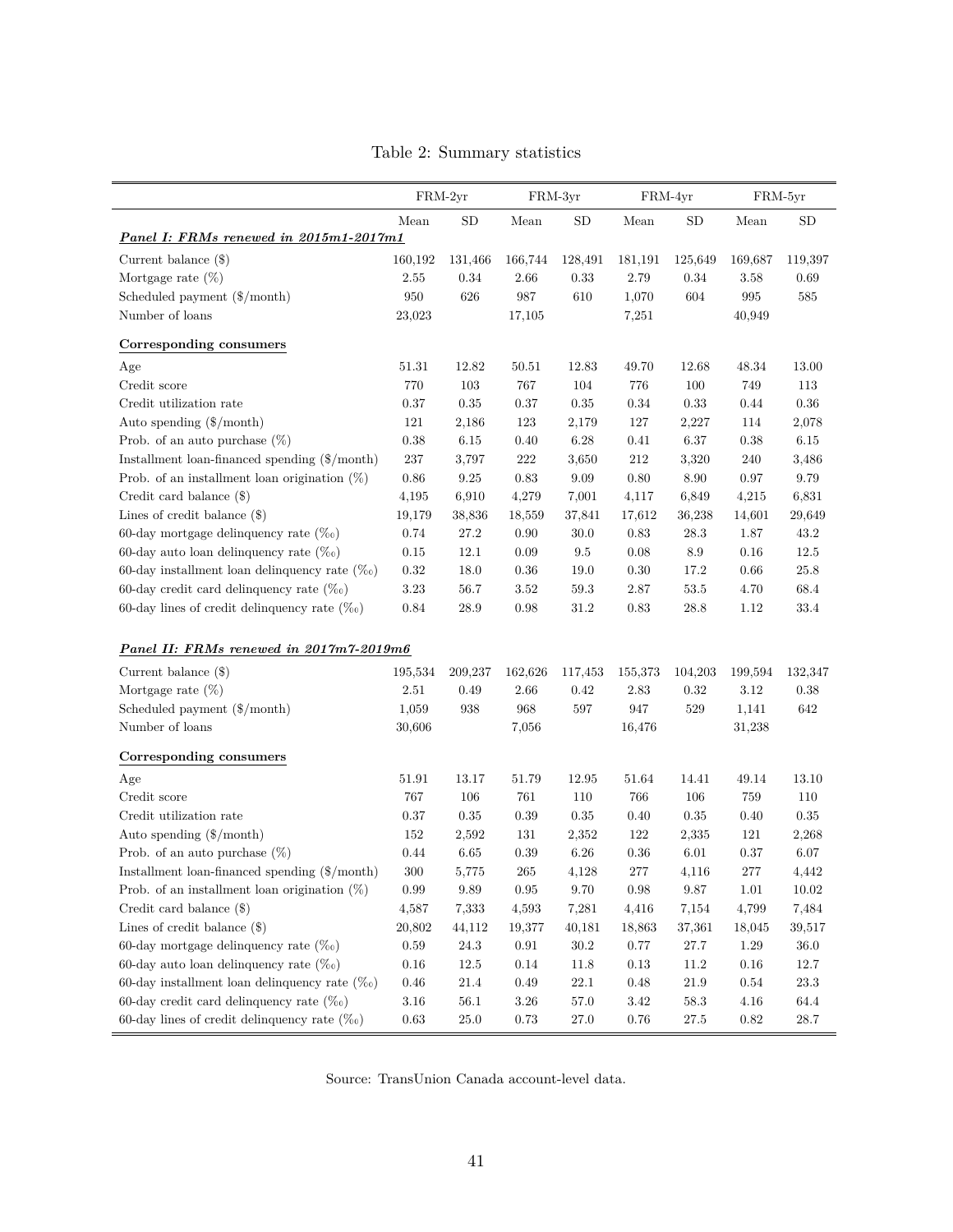<span id="page-43-0"></span>

|           | Mortgage rate<br>(p.p.)<br>(1)   | Required payment<br>$(\$/month)$<br>(2) | Scheduled payment<br>$(\$/month)$<br>(3) | Amortization<br>(months)<br>(4) |  |  |  |  |  |  |  |  |  |
|-----------|----------------------------------|-----------------------------------------|------------------------------------------|---------------------------------|--|--|--|--|--|--|--|--|--|
|           |                                  |                                         |                                          |                                 |  |  |  |  |  |  |  |  |  |
|           | Panel I: Expansionary episode    |                                         |                                          |                                 |  |  |  |  |  |  |  |  |  |
| FRM-5yr   |                                  |                                         |                                          |                                 |  |  |  |  |  |  |  |  |  |
| PostRenew | $-1.13***$                       | $-92.03***$                             | $-46.47***$                              | $-13.97***$                     |  |  |  |  |  |  |  |  |  |
|           | (0.004)                          | (0.55)                                  | (0.64)                                   | (0.20)                          |  |  |  |  |  |  |  |  |  |
| FRM-4yr   |                                  |                                         |                                          |                                 |  |  |  |  |  |  |  |  |  |
| PostRenew | $-0.38***$                       | $-34.17***$                             | $-9.90***$                               | $-6.05***$                      |  |  |  |  |  |  |  |  |  |
|           | (0.007)                          | (0.82)                                  | (1.85)                                   | (0.36)                          |  |  |  |  |  |  |  |  |  |
| FRM-3yr   |                                  |                                         |                                          |                                 |  |  |  |  |  |  |  |  |  |
| PostRenew | $-0.18***$                       | $-13.91***$                             | $-2.19$                                  | $-4.44***$                      |  |  |  |  |  |  |  |  |  |
|           | (0.004)                          | (0.51)                                  | (1.17)                                   | (0.21)                          |  |  |  |  |  |  |  |  |  |
| FRM-2yr   |                                  |                                         |                                          |                                 |  |  |  |  |  |  |  |  |  |
| PostRenew | $-0.16***$                       | $-14.74***$                             | $-1.76**$                                | $-4.87***$                      |  |  |  |  |  |  |  |  |  |
|           | (0.003)                          | (0.38)                                  | (0.88)                                   | (0.18)                          |  |  |  |  |  |  |  |  |  |
|           | Panel II: Contractionary episode |                                         |                                          |                                 |  |  |  |  |  |  |  |  |  |
| FRM-5yr   |                                  |                                         |                                          |                                 |  |  |  |  |  |  |  |  |  |
| PostRenew | $0.32***$                        | 34.00***                                | 39.23***                                 | $-1.64***$                      |  |  |  |  |  |  |  |  |  |
|           | (0.003)                          | (0.45)                                  | (0.73)                                   | (0.11)                          |  |  |  |  |  |  |  |  |  |
| FRM-4yr   |                                  |                                         |                                          |                                 |  |  |  |  |  |  |  |  |  |
| PostRenew | $0.49***$                        | $36.29***$                              | $40.37***$                               | $-1.09***$                      |  |  |  |  |  |  |  |  |  |
|           | (0.003)                          | (0.34)                                  | (0.77)                                   | (0.13)                          |  |  |  |  |  |  |  |  |  |
| FRM-3yr   |                                  |                                         |                                          |                                 |  |  |  |  |  |  |  |  |  |
| PostRenew | $0.70***$                        | $54.98***$                              | $49.49***$                               | $0.66***$                       |  |  |  |  |  |  |  |  |  |
|           | (0.006)                          | (0.77)                                  | (1.31)                                   | (0.24)                          |  |  |  |  |  |  |  |  |  |
| FRM-2yr   |                                  |                                         |                                          |                                 |  |  |  |  |  |  |  |  |  |
| PostRenew | $0.85***$                        | 83.33***                                | 84.49***                                 | $-1.38***$                      |  |  |  |  |  |  |  |  |  |
|           | (0.003)                          | (0.66)                                  | (0.81)                                   | (0.12)                          |  |  |  |  |  |  |  |  |  |

<span id="page-43-1"></span>Table 3: Mortgage loan-level adjustments upon the reset

Notes: Each cell presents the results from estimating one regression using equation [\(1\)](#page-12-0). \*\* and \*\*\* denote significance levels at 5% and 1%. Standard errors are clustered at the loan level. All regressions include a set of control variables (see Section 3), month fixed effects, and loan fixed effects.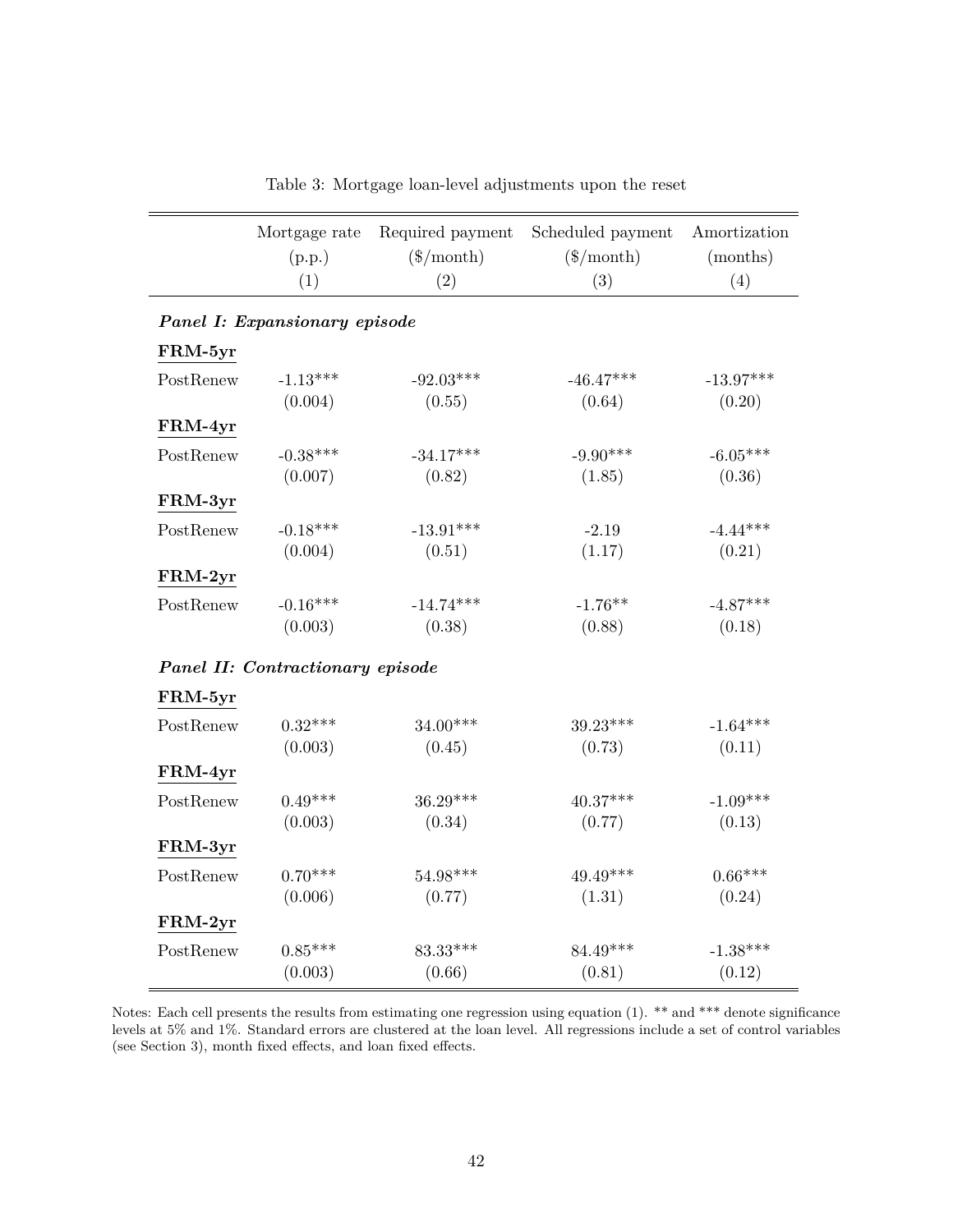<span id="page-44-0"></span>

|           |                     |                            | Panel I: Expansionary episode                    | Panel II: Contractionary episode |                            |                                                  |  |  |
|-----------|---------------------|----------------------------|--------------------------------------------------|----------------------------------|----------------------------|--------------------------------------------------|--|--|
|           | Remaining<br>months | Interest<br>savings $(\$)$ | Amortization-adjusted<br>interest savings $(\$)$ | Remaining<br>months              | Interest<br>savings $(\$)$ | Amortization-adjusted<br>interest savings $(\$)$ |  |  |
| FRM-5yr   | 227                 | $+20.891$                  | $+23.925$                                        | 208                              | $-7,072$                   | $-6,242$                                         |  |  |
| FRM-4yr   | 208                 | $+7,107$                   | $+8,485$                                         | 197                              | $-7,149$                   | $-6,889$                                         |  |  |
| FRM-3yr   | 209                 | $+2,907$                   | $+4,830$                                         | 205                              | $-11,271$                  | $-11,904$                                        |  |  |
| $FRM-2yr$ | 219                 | $+3,228$                   | $+4.998$                                         | 230                              | $-19,165$                  | $-17,880$                                        |  |  |

Table 4: Estimated cash flows from the rate reset

Notes: The first column in each panel shows the remaining time for paying off the mortgage before the reset. The second column in each panel shows the unadjusted total interest savings from the rate reset (obtained by multiplying the change in the required monthly payment by the remaining months). The third column in each panel shows the total interest savings adjusted for the change in the amortization.

Table 5: Heterogeneity in the mortgage payment choice (expansionary episode)

<span id="page-44-1"></span>

|                                    | Required<br>payment   | Scheduled<br>payment  | Realization<br>rate $(\%)$ | Required<br>payment               | Scheduled<br>payment  | Realization<br>rate $(\%)$ | Required<br>payment   | Scheduled<br>payment  | Realization<br>rate $(\%)$ |
|------------------------------------|-----------------------|-----------------------|----------------------------|-----------------------------------|-----------------------|----------------------------|-----------------------|-----------------------|----------------------------|
| FRM-5yr                            |                       |                       |                            |                                   |                       |                            |                       |                       |                            |
| PostRenew                          | $-82.24***$<br>(0.63) | $-30.02***$<br>(1.07) | 36.5                       | $-82.11***$<br>(0.62)             | $-29.94***$<br>(1.05) | 36.5                       | $-83.11***$<br>(0.67) | $-39.30***$<br>(1.07) | 47.3                       |
| PostRenew<br>$\times$ LowScore     | $-14.09***$<br>(0.92) | $-32.90***$<br>(1.44) | 65.3                       |                                   |                       |                            |                       |                       |                            |
| PostRenew<br>$\times$ HighUse      |                       |                       |                            | $-16.18***$<br>(0.95)             | $-36.53***$<br>(1.46) | 67.6                       |                       |                       |                            |
| PostRenew<br>$\times$ Young        |                       |                       |                            |                                   |                       |                            | $-23.83***$<br>(1.00) | $-21.40***$<br>(1.55) | 56.8                       |
| PostRenew<br>$\times\text{Old}$    |                       |                       |                            |                                   |                       |                            | $22.87***$<br>(1.15)  | $3.92**$<br>(1.90)    | 58.7                       |
| FRM-4yr                            |                       |                       |                            |                                   |                       |                            |                       |                       |                            |
| PostRenew                          | $-35.18***$<br>(0.77) | $-8.33***$<br>(2.24)  | 23.7                       | $-34.98^{\ast\ast\ast}$<br>(0.77) | $-7.53***$<br>(2.16)  | 21.5                       | $-32.37***$<br>(0.91) | $-6.90***$<br>(2.17)  | 21.3                       |
| PostRenew<br>$\times \rm LowScore$ | $2.60**$<br>(1.28)    | $-4.20$<br>(2.77)     | 38.5                       |                                   |                       |                            |                       |                       |                            |
| PostRenew<br>$\times$ HighUse      |                       |                       |                            | $3.14**$<br>(1.38)                | $-8.68***$<br>(2.84)  | 50.9                       |                       |                       |                            |
| PostRenew<br>$\times$ Young        |                       |                       |                            |                                   |                       |                            | $-7.09***$<br>(1.41)  | $-6.92**$<br>(3.00)   | 35.0                       |
| PostRenew<br>$\times\text{Old}$    |                       |                       |                            |                                   |                       |                            | $5.15***$<br>(1.50)   | $-7.19$<br>(3.98)     | 51.8                       |

Notes: LowScore refers to borrowers whose average credit score in the previous 12 months is below the median of the distribution. HighUse refers to borrowers whose average credit utilization rate in the previous 12 months is greater than 0.5. Young and old borrowers refer to ages below 45 and ages above 65, respectively. The realization rate is obtained by dividing the change in the scheduled monthly payment by the change in the required monthly payment.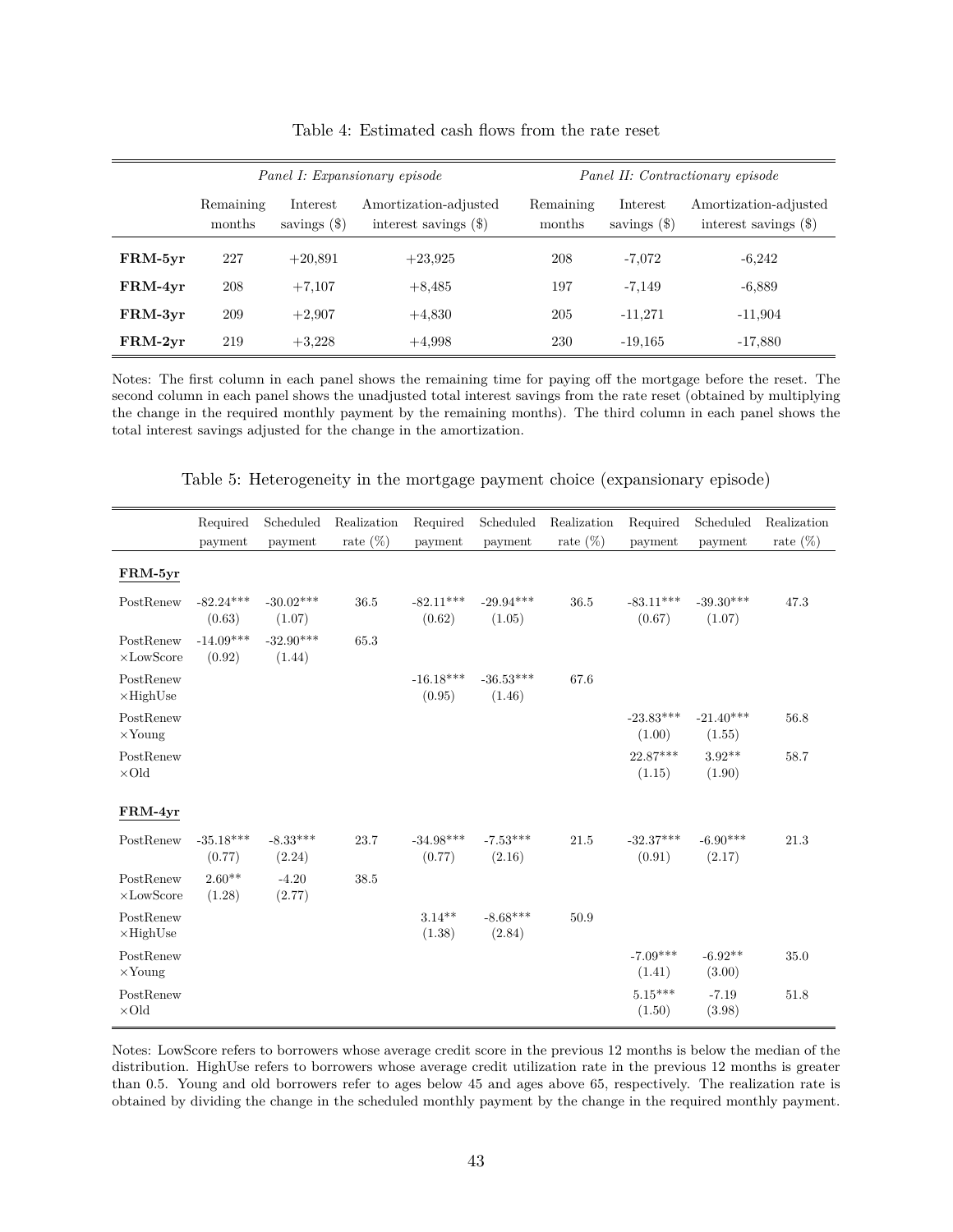<span id="page-45-0"></span>

|                               | Auto spending                    | Auto purchase    | IL-Financed       | IL-Financed           | Tot revolving           | Credit card             | LOC                     | <b>HELOC</b>            |  |  |  |  |
|-------------------------------|----------------------------------|------------------|-------------------|-----------------------|-------------------------|-------------------------|-------------------------|-------------------------|--|--|--|--|
|                               | $(\frac{\text{m}}{\text{m}})$    | prob. $(\%)$     | spending $(\$/m)$ | purchase prob. $(\%)$ | $_{\text{debt}}$ $(\$)$ | $_{\text{debt}}$ $(\$)$ | $_{\text{debt}}$ $(\$)$ | $_{\text{debt}}$ $(\$)$ |  |  |  |  |
|                               | (1)                              | (2)              | (3)               | (4)                   | (5)                     | (6)                     | (7)                     | (8)                     |  |  |  |  |
| Panel I: Expansionary episode |                                  |                  |                   |                       |                         |                         |                         |                         |  |  |  |  |
| FRM-5yr                       |                                  |                  |                   |                       |                         |                         |                         |                         |  |  |  |  |
| PostRenew                     | $18.56***$                       | $0.073***$       | $44.36***$        | $0.141***$            | 101.31                  | $-160.90***$            | 251.98**                | 449.60***               |  |  |  |  |
|                               | (6.09)                           | (0.017)          | (12.03)           | (0.029)               | (124.59)                | (32.54)                 | (120.79)                | (104.53)                |  |  |  |  |
| FRM-4yr                       |                                  |                  |                   |                       |                         |                         |                         |                         |  |  |  |  |
| PostRenew                     | $-21.53$                         | $-0.053$         | 19.83             | 0.111                 | 193.69                  | $-133.00**$             | 247.81                  | 501.49                  |  |  |  |  |
|                               | (19.61)                          | (0.054)          | (30.63)           | (0.084)               | (352.90)                | (65.79)                 | (353.62)                | (306.57)                |  |  |  |  |
| FRM-3yr                       |                                  |                  |                   |                       |                         |                         |                         |                         |  |  |  |  |
| PostRenew                     | 13.81                            | 0.036            | 30.25             | 0.051                 | $-329.1$                | $-247.60***$            | 3.22                    | 155.89                  |  |  |  |  |
|                               | (10.29)                          | (0.029)          | (17.55)           | (0.043)               | (191.67)                | (38.99)                 | (188.11)                | (164.79)                |  |  |  |  |
| FRM-2yr                       |                                  |                  |                   |                       |                         |                         |                         |                         |  |  |  |  |
| PostRenew                     | $-4.24$                          | $-0.008$         | 33.88             | $0.088**$             | 49.02                   | $-167.40***$            | $246.69**$              | 138.14                  |  |  |  |  |
|                               | (10.30)                          | (0.029)          | (20.20)           | (0.044)               | (124.86)                | (25.78)                 | (123.34)                | (112.42)                |  |  |  |  |
|                               | Panel II: Contractionary episode |                  |                   |                       |                         |                         |                         |                         |  |  |  |  |
|                               |                                  |                  |                   |                       |                         |                         |                         |                         |  |  |  |  |
| FRM-5yr                       |                                  |                  |                   |                       |                         |                         |                         |                         |  |  |  |  |
| PostRenew                     | 7.09<br>(8.34)                   | 0.024<br>(0.022) | 22.36<br>(15.55)  | 0.036<br>(0.035)      | $-438.20**$<br>(213.42) | $-246.90***$<br>(40.73) | $-278.80$<br>(210.50)   | $-37.03$<br>(186.23)    |  |  |  |  |
|                               |                                  |                  |                   |                       |                         |                         |                         |                         |  |  |  |  |
| FRM-4yr                       |                                  |                  |                   |                       |                         |                         |                         |                         |  |  |  |  |
| PostRenew                     | 6.34                             | $-0.002$         | 11.77             | 0.079                 | 167.26                  | $-247.60***$            | 428.15                  | 193.13                  |  |  |  |  |
|                               | (12.57)                          | (0.033)          | (23.68)           | (0.056)               | (226.53)                | (48.94)                 | (220.17)                | (199.38)                |  |  |  |  |
| FRM-3yr                       |                                  |                  |                   |                       |                         |                         |                         |                         |  |  |  |  |
| PostRenew                     | 16.90                            | 0.048            | 41.46             | 0.087                 | $-900.70***$            | $-273.90***$            | $-596.50$               | $-238.13$               |  |  |  |  |
|                               | (18.57)                          | (0.049)          | (28.89)           | (0.075)               | (323.86)                | (64.12)                 | (312.23)                | (277.38)                |  |  |  |  |
| FRM-2yr                       |                                  |                  |                   |                       |                         |                         |                         |                         |  |  |  |  |
| PostRenew                     | 20.52                            | $0.066**$        | 44.59             | 0.068                 | $-261.60**$             | $-213.30***$            | $-44.50$                | 196.35                  |  |  |  |  |
|                               | (10.73)                          | (0.027)          | (23.73)           | (0.040)               | (133.72)                | (24.36)                 | (131.97)                | (121.76)                |  |  |  |  |

<span id="page-45-1"></span>Table 6: Responses of spending and revolving debt balances

Notes: Each cell presents the results from estimating one regression using equation [\(1\)](#page-12-0). \*\* and \*\*\* denote significance levels at 5% and 1%. Standard errors are clustered at the consumer level. All regressions include a set of control variables (see Section 3), month fixed effects, and consumer fixed effects.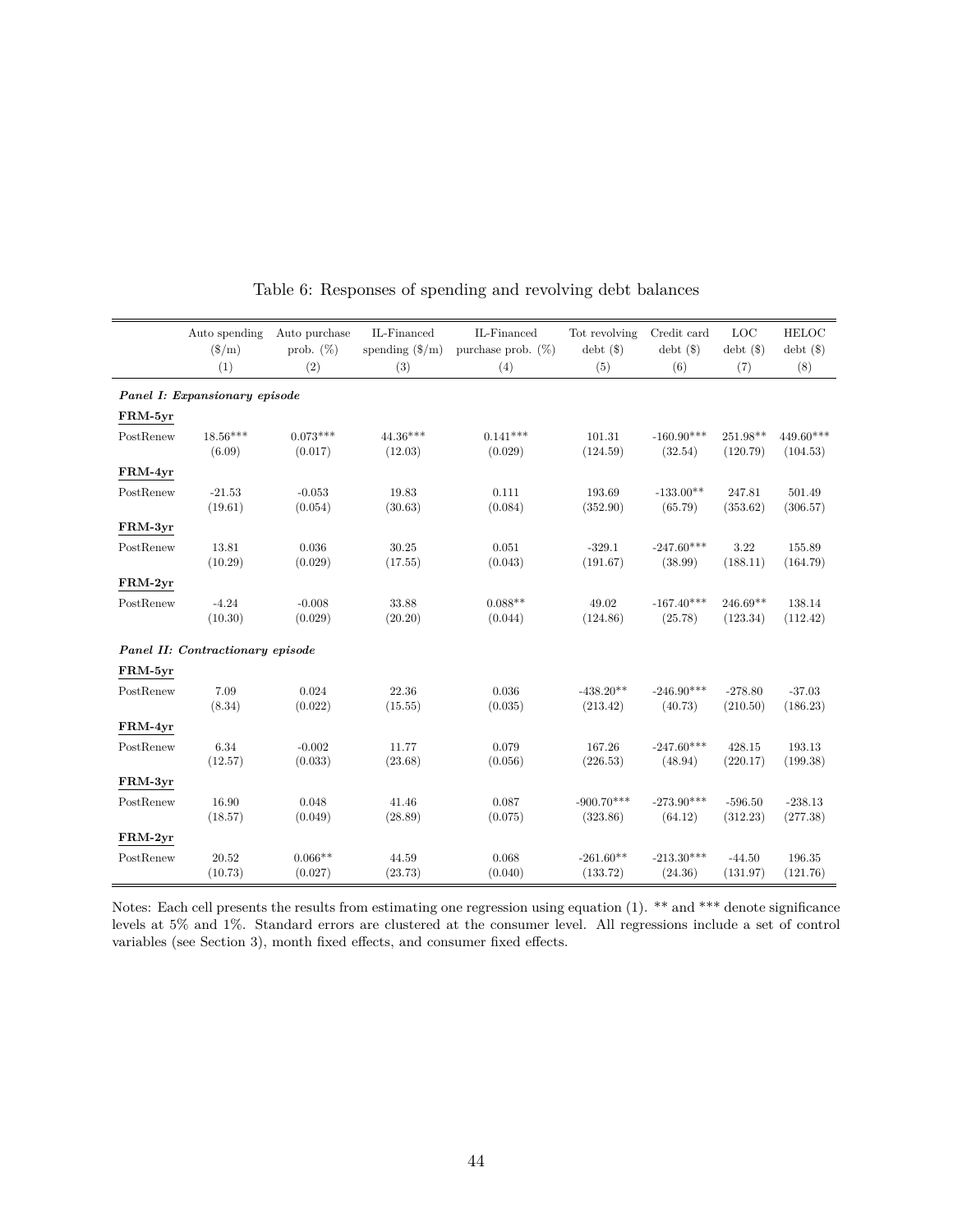<span id="page-46-0"></span>

|                                | Auto spending<br>$(\$/m)$ | IL-Financed<br>spending $(\frac{6}{m})$ | Auto spending<br>$(\$/m)$ | IL-Financed<br>spending $(\frac{2}{m})$ | Auto spending<br>$(\$/m)$ | IL-Financed<br>spending $(\frac{2}{m})$ |
|--------------------------------|---------------------------|-----------------------------------------|---------------------------|-----------------------------------------|---------------------------|-----------------------------------------|
| PostRenew                      | $24.69***$<br>(6.64)      | $73.24**$<br>(14.34)                    | $17.67***$<br>(6.73)      | $31.88**$<br>(12.81)                    | $15.55***$<br>(6.87)      | $32.95**$<br>(13.82)                    |
| PostRenew<br>$\times$ LowScore | $-11.21$<br>(6.64)        | $-49.29***$<br>(12.73)                  |                           |                                         |                           |                                         |
| PostRenew<br>$\times$ HighUse  |                           |                                         | $-1.75$<br>(7.10)         | 16.39<br>(12.85)                        |                           |                                         |
| PostRenew<br>$\times$ Young    |                           |                                         |                           |                                         | 7.04<br>(7.69)            | $42.72***$<br>(14.36)                   |
| PostRenew<br>$\times$ Old      |                           |                                         |                           |                                         | $-4.79$<br>(7.85)         | $-29.16**$<br>(14.67)                   |

Table 7: Heterogeneity in the spending responses (expansionary episode, FRM-5yr)

Notes: LowScore refers to borrowers whose average credit score in the previous 12 months is below the median of the distribution. HighUse refers to borrowers whose average credit utilization rate in the previous 12 months is greater than 0.5. Young and old borrowers refer to ages below 45 and ages above 65, respectively.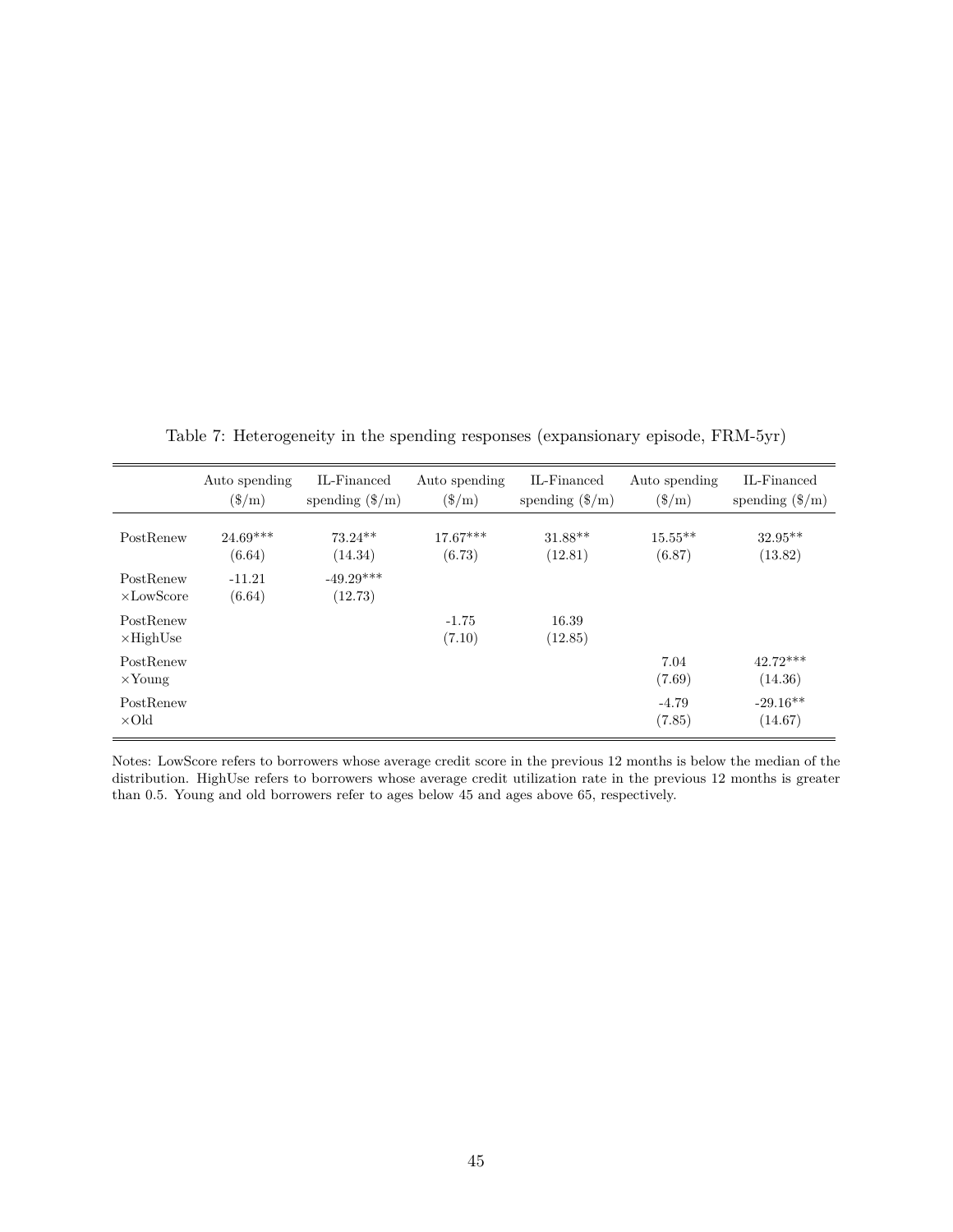|                                    | Revolving                        | CC                      | LOC                   | Credit                 | Revolving               | $\rm CC$                | <b>LOC</b>             | Credit                 | Revolving              | CC                      | <b>LOC</b>               | Credit                 |
|------------------------------------|----------------------------------|-------------------------|-----------------------|------------------------|-------------------------|-------------------------|------------------------|------------------------|------------------------|-------------------------|--------------------------|------------------------|
|                                    | $(\$)$                           | $(\$)$                  | $(\$\)$               | Utilization            | $(\$)$                  | $(\$)$                  | $(\$)$                 | Utilization            | $(\$)$                 | $(\$)$                  | $(\$)$                   | Utilization            |
|                                    | Panel I: Expansionary episode    |                         |                       |                        |                         |                         |                        |                        |                        |                         |                          |                        |
| FRM 5-yr                           |                                  |                         |                       |                        |                         |                         |                        |                        |                        |                         |                          |                        |
| PostRenew                          | $-509.27***$<br>(166.40)         | $-407.72***$<br>(37.91) | $-137.33$<br>(162.58) | $-0.033***$<br>(0.002) | $-3100***$<br>(155.20)  | $-566.32***$<br>(37.37) | $-2600***$<br>(151.30) | $-0.042***$<br>(0.002) | 825.97***<br>(169.64)  | $-237.46***$<br>(41.48) | $1110***$<br>(164.39)    | $-0.021***$<br>(0.002) |
| PostRenew<br>$\times \rm LowScore$ | $1080***$<br>(202.65)            | $409.52***$<br>(46.63)  | 724.74***<br>(197.75) | $0.023***$<br>(0.002)  |                         |                         |                        |                        |                        |                         |                          |                        |
| PostRenew<br>$\times$ HighUse      |                                  |                         |                       |                        | 6878***<br>(210.24)     | $759.84***$<br>(51.25)  | $6244***$<br>(205.04)  | $0.051***$<br>(0.002)  |                        |                         |                          |                        |
| PostRenew<br>$\times$ Young        |                                  |                         |                       |                        |                         |                         |                        |                        | $-1100***$<br>(207.00) | 254.92***<br>(48.43)    | $-1500***$<br>(200.84)   | 0.000<br>(0.002)       |
| PostRenew<br>$\times$ Old          |                                  |                         |                       |                        |                         |                         |                        |                        | $-2100***$<br>(290.76) | $-140.09**$<br>(69.82)  | $-2100***$<br>(289.53)   | $0.007**$<br>(0.003)   |
|                                    | Panel II: Contractionary episode |                         |                       |                        |                         |                         |                        |                        |                        |                         |                          |                        |
| $FRM-2yr$                          |                                  |                         |                       |                        |                         |                         |                        |                        |                        |                         |                          |                        |
| PostRenew                          | $-589.50***$<br>(202.81)         | $-277.23***$<br>(30.88) | $-340.14$<br>(199.91) | $-0.017***$<br>(0.001) | $-389.32**$<br>(177.75) | $-268.95***$<br>(29.21) | $-106.29$<br>(175.31)  | $-0.004***$<br>(0.001) | 390.15<br>(201.19)     | $-185.31***$<br>(34.01) | $580.06***$<br>(197.70)  | $-0.011***$<br>(0.001) |
| PostRenew<br>$\times$ LowScore     | 490.53<br>(288.80)               | 85.09<br>(49.93)        | 461.19<br>(282.29)    | $0.006***$<br>(0.002)  |                         |                         |                        |                        |                        |                         |                          |                        |
| PostRenew<br>$\times$ HighUse      |                                  |                         |                       |                        | 469.92<br>(314.78)      | $156.48**$<br>(64.17)   | 310.75<br>(305.56)     | $-0.018***$<br>(0.002) |                        |                         |                          |                        |
| PostRenew<br>$\times$ Young        |                                  |                         |                       |                        |                         |                         |                        |                        | $-497.17$<br>(305.52)  | $141.08***$<br>(53.98)  | $-638.29***$<br>(299.28) | 0.005<br>(0.002)       |
| PostRenew<br>$\times$ Old          |                                  |                         |                       |                        |                         |                         |                        |                        | $-2100***$<br>(389.55) | $-192.69***$<br>(64.43) | $-1900***$<br>(380.15)   | $-0.006**$<br>(0.003)  |

Table 8: Heterogeneity in the responses of revolving debt balances

<span id="page-47-0"></span>Notes: LowScore refers to borrowers whose average credit score in the previous 12 months is below the median of the distribution. HighUse refers to borrowers whose average credit utilization rate in the previous 12 months is greater than 0.5. Young and old borrowers refer to ages below 45 and ages above 65, respectively.Credit utilization rate is the ratio of the total revolving balance over the total revolving credit limit.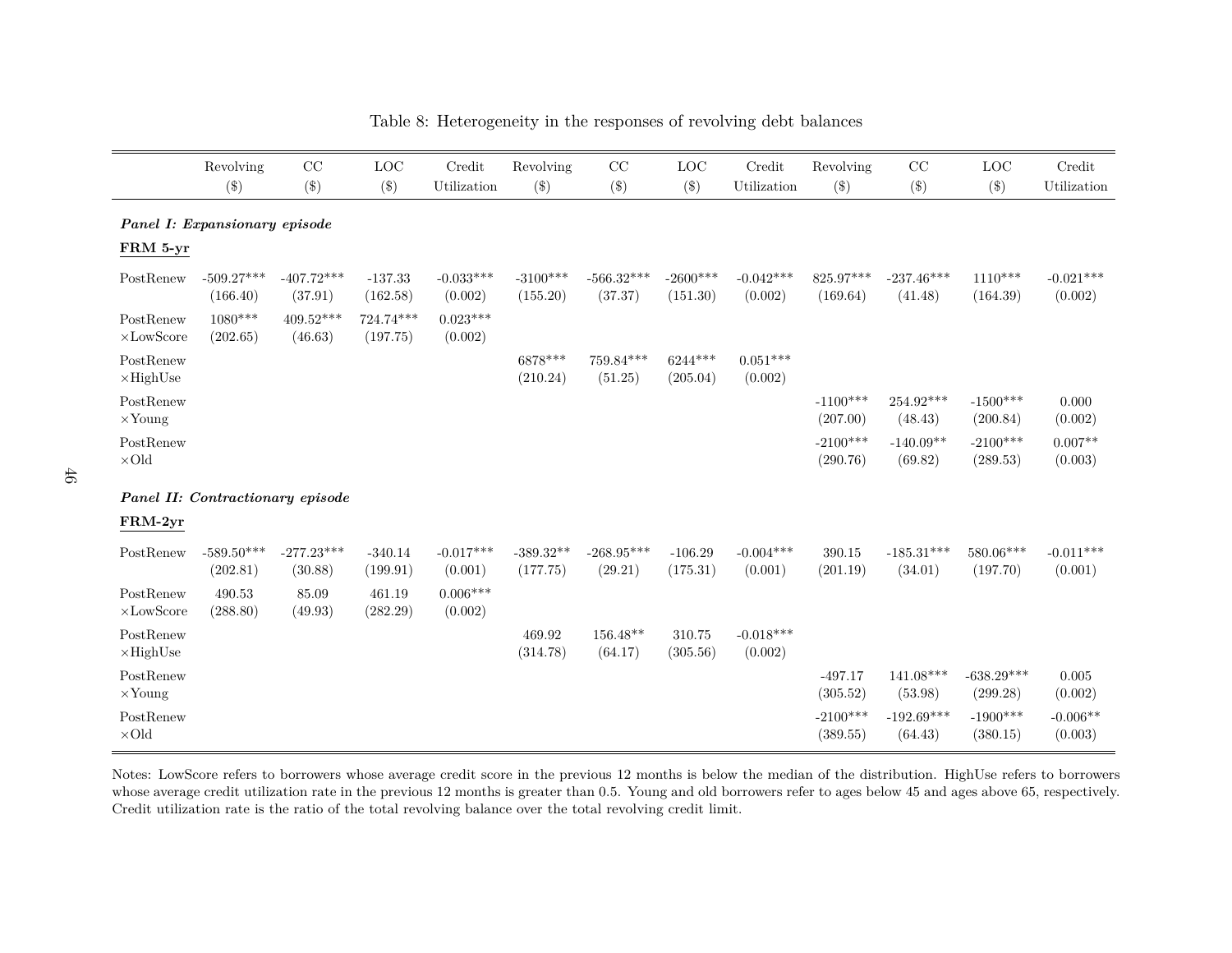<span id="page-48-0"></span>

|                  | Prob. higher | Prob. higher | CC limit          | LOC limit | CC payment-to- | LOC payment-to- |
|------------------|--------------|--------------|-------------------|-----------|----------------|-----------------|
|                  | CC limit     | LOC limit    | $($ \$)           | $(\$\)$   | balance ratio  | balance ratio   |
|                  | (1)          | (2)          | $\left( 3\right)$ | (4)       | (5)            | (6)             |
| FRM-5yr          |              |              |                   |           |                |                 |
| PostRenew        | 0.002        | $0.010***$   | $-109.70$         | $2553***$ | 0.007          | 0.002           |
|                  | (0.001)      | (0.001)      | (66.17)           | (312.88)  | (0.005)        | (0.018)         |
| FRM-4yr          |              |              |                   |           |                |                 |
| PostRenew        | $0.005***$   | $0.013***$   | 68.17             | 2899***   | $-0.003$       | 0.030           |
|                  | (0.001)      | (0.001)      | (74.91)           | (329.10)  | (0.007)        | (0.018)         |
| FRM-3yr          |              |              |                   |           |                |                 |
| PostRenew        | 0.004        | $0.015***$   | 114.41            | 2369***   | 0.001          | 0.001           |
|                  | (0.002)      | (0.002)      | (96.23)           | (486.41)  | (0.009)        | (0.030)         |
| $\text{FRM-2yr}$ |              |              |                   |           |                |                 |
| PostRenew        | $0.003***$   | $0.010***$   | $-62.4$           | $2492***$ | 0.002          | $-0.014$        |
|                  | (0.001)      | (0.001)      | (34.54)           | (181.70)  | (0.004)        | (0.023)         |

Table 9: Responses of revolving credit supply (contractionary episode)

Notes: Columns (1)-(2) show changes in the likelihood of increasing the credit limit by more than \$1,000. Columns (3)-(4) show changes in the credit limit. Columns (5)-(6) show changes in the required payment to balance ratio.

<span id="page-48-1"></span>

|                                  | Rates higher<br>in 1 year<br>(1) | Rates higher<br>in $1\&2$ years<br>$\left( 2\right)$ | Rates higher<br>in $1.2 \& 5$ years<br>$\left( 3\right)$ | Pay down<br>debt<br>(4) | Cut spending<br>save more<br>(5) | Postpone<br>purchases<br>(6) | Bring fwd.<br>purchases<br>(7) |
|----------------------------------|----------------------------------|------------------------------------------------------|----------------------------------------------------------|-------------------------|----------------------------------|------------------------------|--------------------------------|
| Panel I: All periods             |                                  |                                                      |                                                          |                         |                                  |                              |                                |
| Rates rising recently            | $0.217***$<br>(0.012)            | $0.215***$<br>(0.013)                                | $0.166***$<br>(0.012)                                    | $0.096***$<br>(0.013)   | $0.078***$<br>(0.013)            | $0.029***$<br>(0.011)        | $-0.009$<br>(0.007)            |
| Controls                         | Y                                | Y                                                    | Y                                                        | Y                       | Y                                | Y                            | Y                              |
| Quarter fixed effects            | Y                                | Y                                                    | Y                                                        | Y                       | Y                                | Y                            | Y                              |
| Household fixed effects          | Y                                | Y                                                    | Y                                                        | Y                       | Y                                | Y                            | Y                              |
| Panel II: Contractionary episode |                                  |                                                      |                                                          |                         |                                  |                              |                                |
| Rates rising recently            | $0.228***$                       | $0.261***$                                           | $0.194***$                                               | $0.155***$              | $0.063***$                       | $-0.005$                     | $-0.019**$                     |
|                                  | (0.016)                          | (0.017)                                              | (0.016)                                                  | (0.017)                 | (0.016)                          | (0.014)                      | (0.009)                        |
| Controls                         | Y                                | Y                                                    | Y                                                        | Y                       | Y                                | Υ                            | Y                              |
| Quarter fixed effects            | Y                                | Y                                                    | Y                                                        | Y                       | Y                                | Y                            | Y                              |
| Household fixed effects          | Y                                | Y                                                    | Y                                                        | Y                       | Y                                | Y                            | Y                              |

Table 10: Evidence from the Canadian Survey of Consumer Expectations

Notes: Results obtained from estimating equation [\(4\)](#page-23-0) using data from the Canadian Survey of Consumer Expectations (CSCE). \*\* and \*\*\* denote significance levels at 5% and 1%. Standard errors are clustered at the consumer level.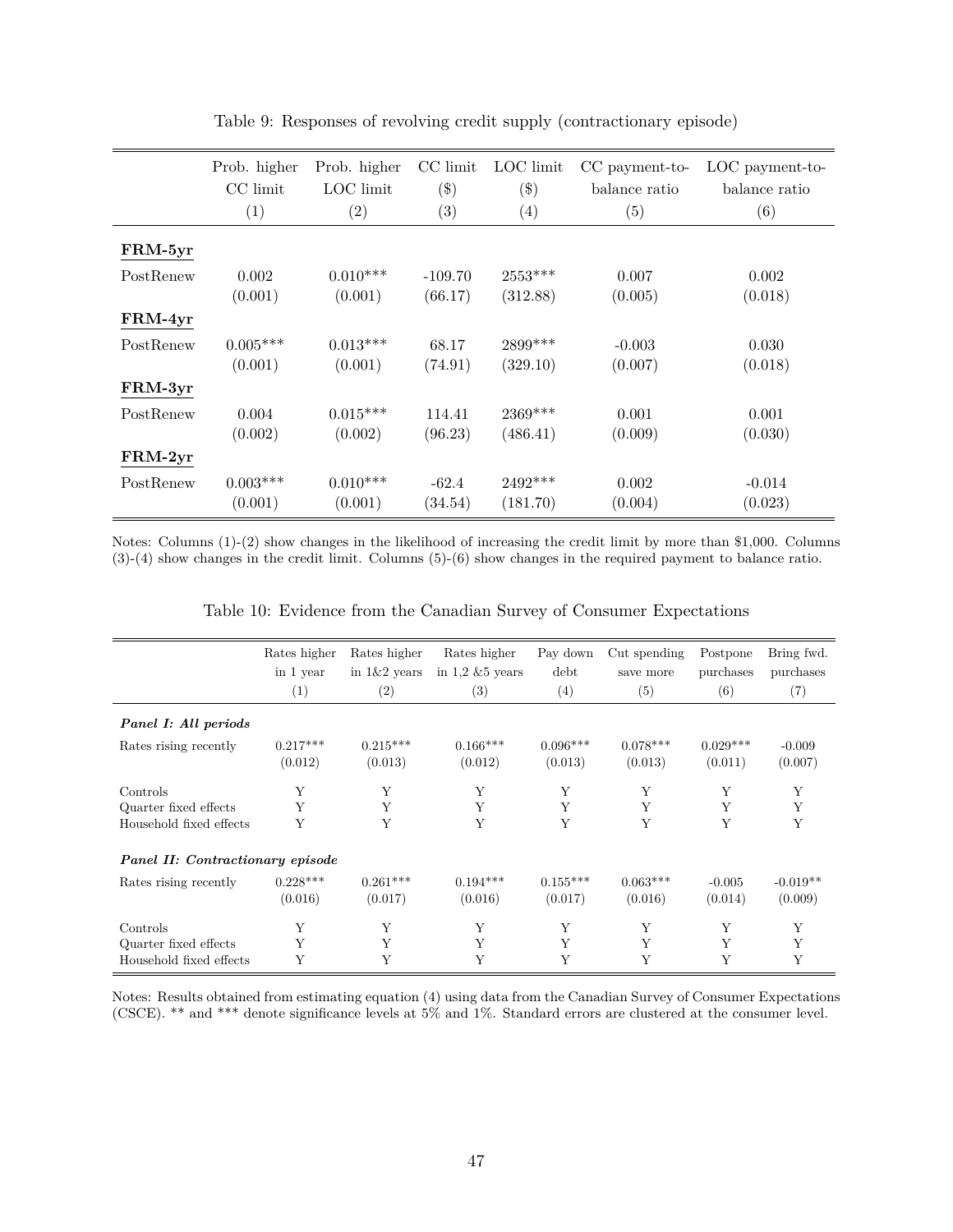<span id="page-49-0"></span>

|                                  | Mortgages  |           |           | Auto loans |           | Installment loans | Credit cards |           |           | Lines of credit | Credit    |
|----------------------------------|------------|-----------|-----------|------------|-----------|-------------------|--------------|-----------|-----------|-----------------|-----------|
|                                  | $60$ -day  | $90$ -day | $60$ -day | $90$ -day  | $60$ -day | $90$ -day         | $60$ -day    | $90$ -day | $60$ -day | $90$ -day       | score     |
| Panel I: Expansionary episode    |            |           |           |            |           |                   |              |           |           |                 |           |
| FRM-5yr                          |            |           |           |            |           |                   |              |           |           |                 |           |
| PostRenew                        | $-1.10***$ | $-0.14$   | $-0.13$   | $0.00\,$   | $-0.13$   | $-0.23**$         | $0.00\,$     | $-0.44$   | $0.02\,$  | $-0.18$         | $3.26***$ |
|                                  | (0.20)     | (0.07)    | (0.07)    | (0.00)     | (0.09)    | (0.11)            | (0.00)       | (0.26)    | (0.15)    | (0.12)          | (0.48)    |
| FRM-4yr                          |            |           |           |            |           |                   |              |           |           |                 |           |
| PostRenew                        | $-0.13$    | $-0.08$   | 0.00      | 0.00       | 0.05      | 0.06              | 0.09         | 0.17      | $-0.12$   | $-0.10$         | $3.13***$ |
|                                  | (0.36)     | (0.17)    | (0.00)    | (0.00)     | (0.55)    | (0.16)            | (0.09)       | (0.30)    | (0.27)    | (0.20)          | (0.95)    |
| FRM-3yr                          |            |           |           |            |           |                   |              |           |           |                 |           |
| PostRenew                        | $-0.23$    | 0.07      | 0.00      | $0.00\,$   | $-0.22$   | $-0.05$           | $-0.53$      | $-0.06$   | $0.05\,$  | 0.13            | $1.62***$ |
|                                  | (0.19)     | (0.07)    | (0.00)    | (0.00)     | (0.13)    | (0.05)            | (0.34)       | (0.21)    | (0.17)    | (0.09)          | (0.59)    |
| FRM-2yr                          |            |           |           |            |           |                   |              |           |           |                 |           |
| PostRenew                        | 0.20       | $0.03\,$  | 0.00      | 0.00       | $-0.02$   | $-0.02$           | $-0.13$      | 0.02      | $0.02\,$  | $-0.07$         | $0.84**$  |
|                                  | (0.15)     | (0.07)    | (0.00)    | (0.00)     | (0.09)    | (0.08)            | (0.30)       | (0.17)    | (0.14)    | (0.08)          | (0.39)    |
| Panel II: Contractionary episode |            |           |           |            |           |                   |              |           |           |                 |           |
| FRM-5yr                          |            |           |           |            |           |                   |              |           |           |                 |           |
| PostRenew                        | $-0.27$    | 0.01      | $-0.06$   | 0.00       | $-0.16$   | $-0.09$           | $-0.42$      | $-0.17$   | $-0.01$   | 0.00            | $1.21**$  |
|                                  | (0.19)     | (0.06)    | (0.08)    | (0.07)     | (0.12)    | (0.06)            | (0.26)       | (0.15)    | (0.11)    | (0.07)          | (0.53)    |
| FRM-4yr                          |            |           |           |            |           |                   |              |           |           |                 |           |
| PostRenew                        | 0.24       | 0.08      | 0.00      | $-0.01$    | $-0.20$   | 0.00              | 0.40         | 0.16      | 0.12      | $-0.13$         | $2.07***$ |
|                                  | (0.18)     | (0.07)    | (0.06)    | (0.03)     | (0.15)    | (0.09)            | (0.35)       | (0.21)    | (0.13)    | (0.09)          | (0.63)    |
| FRM-3yr                          |            |           |           |            |           |                   |              |           |           |                 |           |
| PostRenew                        | $-0.40$    | 0.05      | $-0.05$   | $-0.09$    | 0.22      | $-0.01$           | $-1.10**$    | $-0.40$   | $-0.32$   | 0.02            | 0.19      |
|                                  | (0.40)     | (0.15)    | (0.08)    | (0.08)     | (0.21)    | (0.10)            | (0.47)       | (0.32)    | (0.23)    | (0.16)          | (0.91)    |
| FRM-2yr                          |            |           |           |            |           |                   |              |           |           |                 |           |
| PostRenew                        | 0.12       | 0.01      | $-0.04$   | 0.04       | 0.07      | 0.01              | $-0.44$      | $-0.02$   | $-0.18$   | $-0.18**$       | $0.36\,$  |
|                                  | (0.13)     | (0.06)    | (0.06)    | (0.03)     | (0.12)    | (0.07)            | (0.25)       | (0.15)    | (0.10)    | (0.08)          | (0.35)    |

Table 11: Responses of delinquencies  $(\%_0)$  and credit scores

Notes: Delinquencies are measured by the probability of reaching 60 days or 90 days of delinquency on at least one account of a debt category. Each cell presents the results from estimating one regression using equation [\(1\)](#page-12-0). \*\* and \*\*\* denote significance levels at 5% and 1%. Standard errors are clustered at the consumer level. All regressions include a set of control variables (see Section 3), month fixed effects, and consumer fixed effects.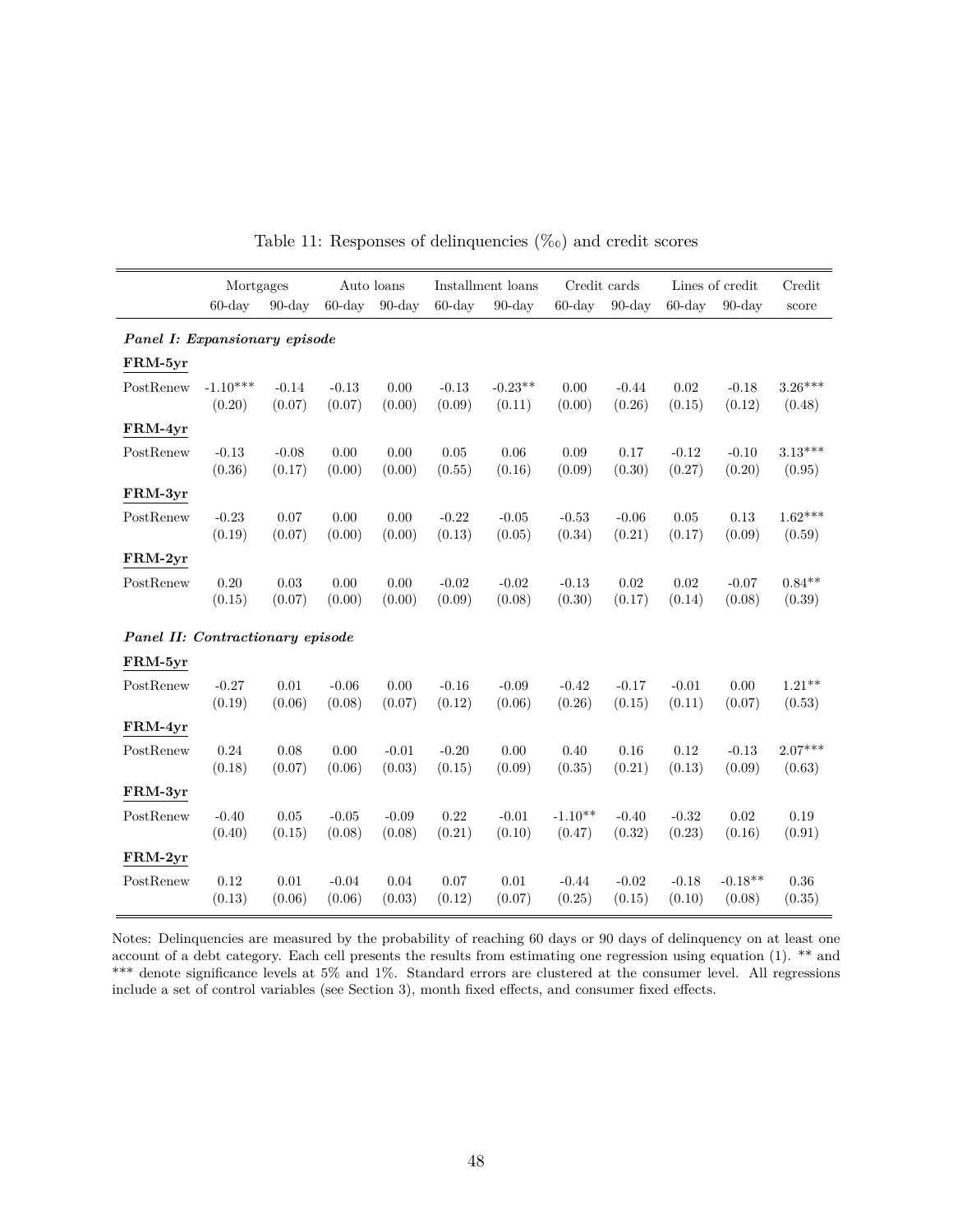<span id="page-50-0"></span>

| (in billion dollars)   | Auto<br>spending | Durable<br>consumption | Mortgage<br>pay-down | Revolving debt<br>pay-down |
|------------------------|------------------|------------------------|----------------------|----------------------------|
| Expansionary episode   |                  |                        |                      |                            |
| All renewers           | 2.02             | 1.38                   | 3.56                 | 0                          |
| FRM-5yr renewers       | 1.55             | 1.06                   | 2.71                 | 0                          |
| Contractionary episode |                  |                        |                      |                            |
| All renewers           | $\theta$         | $\Omega$               | 0.40                 | 0.69                       |
| FRM-5yr renewers       | $\theta$         | $\Omega$               | 0.36                 | 0.30                       |

Table 12: Aggregate effects of rate resets

Notes: Aggregate effects obtained from applying formula [\(6\)](#page-26-0). See detailed descriptions of the estimation procedure for each category in Section 6.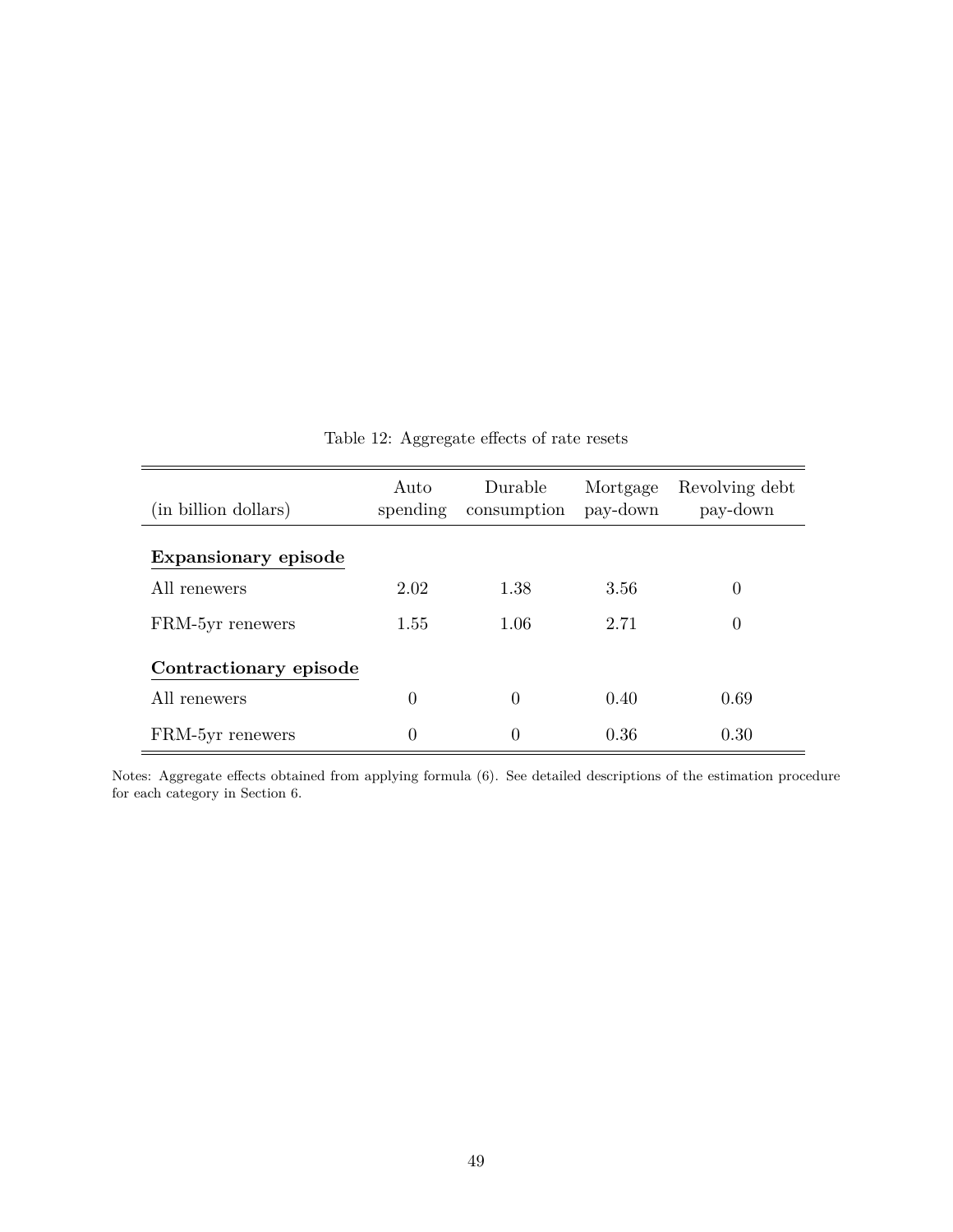# **Not-for-Publication Appendix**

# **A. U.S. Jumbo Prime ARMs**

Table A1: Summary statistics of jumbo prime 10-year interest-only ARMs originated in 2005-2007

<span id="page-51-0"></span>

|                                                               |         | Di Maggio et al. $(2017)$<br>BlackBox Logic data |         |                                | Our replication<br>CoreLogic data |         |               |               |
|---------------------------------------------------------------|---------|--------------------------------------------------|---------|--------------------------------|-----------------------------------|---------|---------------|---------------|
|                                                               |         | Borrower with<br>five-year ARMs                  |         | Borrower with<br>ten-year ARMs | Borrower with<br>five-year ARMs   |         | Borrower with | ten-year ARMs |
|                                                               | Mean    | <b>SD</b>                                        | Mean    | SD                             | Mean                              | SD      | Mean          | SD            |
| <b>FICO</b>                                                   | 723.3   | 39.4                                             | 736     | 39.7                           | 737.8                             | 42.5    | 743.8         | 41.6          |
| Loan balance                                                  | 357,949 | 271,600                                          | 536,342 | 347,622                        | 568,253                           | 415,143 | 652,719       | 427,126       |
| LTV ratio                                                     | 77.11   | 10.01                                            | 72.82   | 12.05                          | 73.66                             | 11.80   | 69.70         | 13.60         |
| Initial interest rate                                         | 6.44    | 0.76                                             | 6.14    | 0.52                           | 5.98                              | 0.56    | 6.01          | 0.47          |
| Fraction of loans originated in California                    |         |                                                  |         |                                | 46.05                             |         | 45.55         |               |
| Fraction of loans originated in Florida                       |         |                                                  |         |                                | 6.78                              |         | 5.92          |               |
| Fraction of loans originated in Virginia                      |         |                                                  |         |                                | 5.91                              |         | 4.57          |               |
| Fraction of loans terminated within 5 years                   |         |                                                  |         |                                | 50.12                             |         | 43.26         |               |
| Fraction of loans terminated within 5 years: Voluntary payoff |         |                                                  |         |                                | 35.82                             |         | 38.01         |               |
| Fraction of loans terminated within 5 years: Foreclosure      |         |                                                  |         |                                | 10.15                             |         | 8.12          |               |
| Number of borrowers                                           | 46,578  |                                                  | 26,543  |                                | 37,716                            |         | 69,949        |               |

Source: CoreLogic; [Di Maggio et al.](#page-34-0) [\(2017\)](#page-34-0).

[Di Maggio et al.](#page-34-0) [\(2017\)](#page-34-0) provided a comprehensive analysis of the effects of ARM resets on consumer spending and mortgage repayment in the U.S. during the Great Recession. The sample underlying their main results consists of mortgages in a specific segment of the U.S. mortgage market: jumbo prime ARMs. Their study finds large, persistent increases in durable spending at the micro level, which argues for the potency of the mortgage rate channel of monetary policy in stimulating the U.S. economy. To assess the aggregate effects of ARM resets and to provide policy prescriptions, however, it is important to understand the representativeness of the mortgages in their study.<sup>26</sup>

To shed light on this issue, we accessed the CoreLogic Private Label Securities-MBS dataset through the Federal Reserve System's RADAR Data Warehouse. The dataset covers over 90 percent of the loans of prime jumbo securities in the market. We first assess the share of the loans underlying the main results of [Di Maggio et al.](#page-34-0) [\(2017\)](#page-34-0) in the U.S. mortgage market, i.e., jumbo prime 10-year interest-only ARMs originated in 2005-2007 with an initial fixed interest-rate period of 5 years. We estimate that these loans accounted for about 1.8% of the overall U.S. mortgage originations at the

 $^{26}$ Another issue with assessing the aggregate effects of ARM resets during periods of declining rates in the U.S. is that long-term FRM borrowers would also take advantage of the low rates to refinance their mortgages, confounding the effects of ARM resets on aggregate outcomes.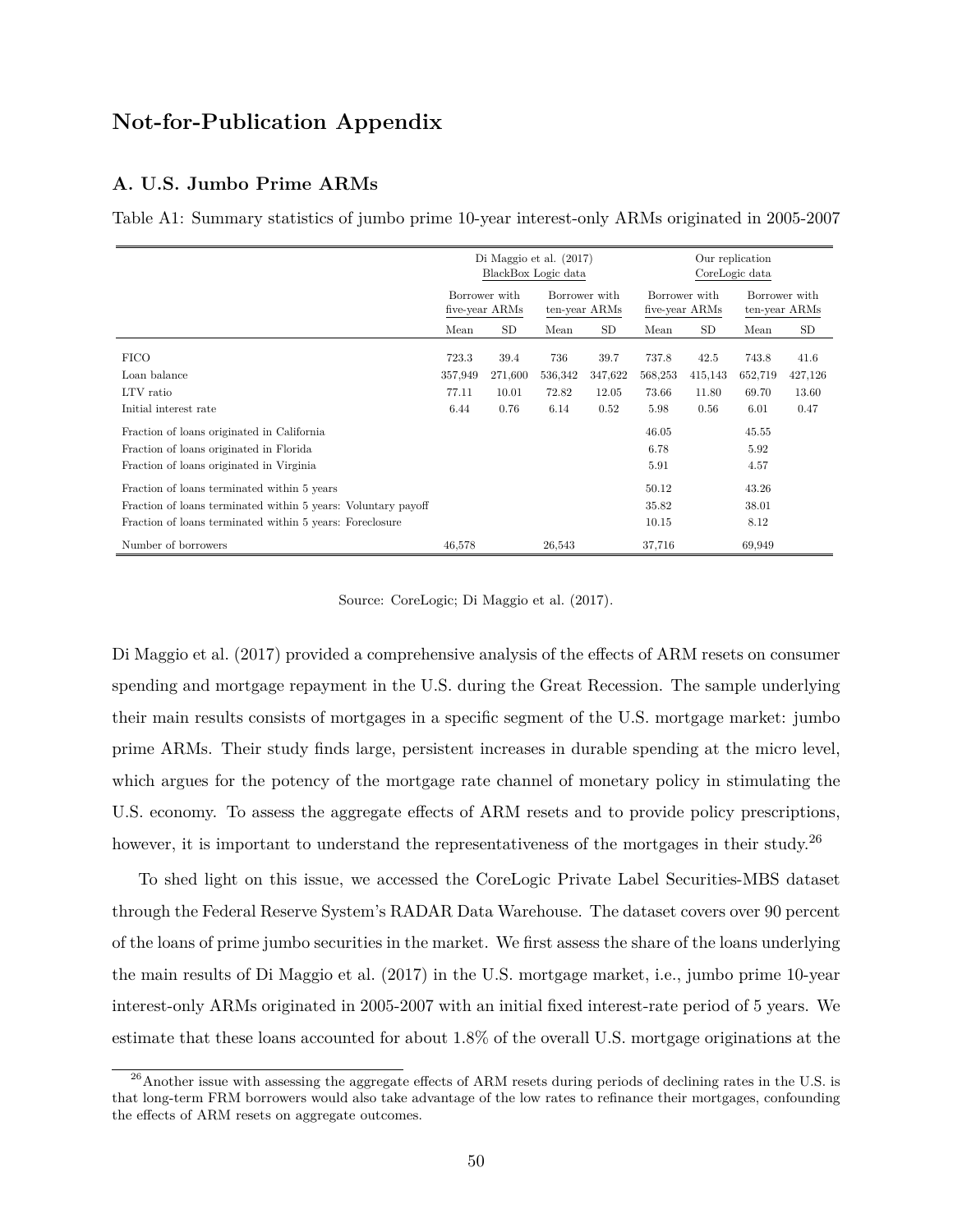time.<sup>27</sup>

We next examine loan characteristics of these ARMs. The summary statistics are shown in Table [A1.](#page-51-0) Overall, the distributions of the credit score, LTV ratio and initial interest rate are similar in the two datasets. The main difference is the balances of 5-year ARMs, which are \$570K on average in our data, compared to \$360K in the BlackBox Logic data. This discrepancy is not driven by the outliers in our data. The 25th percentile of the balance distribution, for example, is \$350K in our data. Despite this difference, the average loan balances in both datasets are much larger than that on representative agency FRMs, which was between \$214K and \$275K in 2005-2007, according to Freddie Mac.

A somewhat surprising finding is the geographic concentration of this type of loans. California alone accounted for 46% of its originations (compared to the state's population share of 12%). Another state that disproportionately originated these loans was Virginia. In addition, we find that these loans had high prepayment rates, about 50%. About 70% of the prepayments were voluntary payoffs and 20% were foreclosures.

To conclude, the small share of these loans in the U.S. mortgage market and their distinct features and geographic concentration suggest that the behavior of the corresponding borrowers may not be representative of a typical American consumer who is likely to hold a 30-year FRM contract. This also highlights that more research and broader evidence might be needed to understand the rate reset channel of monetary policy.

 $^{27}$ This market share is computed as follows. The share of jumbo loans originated in 2005-2007 is close to 30% of the market (see, FDIC Quarterly Volume 13(4), 2019). In our prime-jumbo sample, 10-year interest-only ARMs over the same period accounted for 20%, of which loans with an initial fixed interest-rate period of 5 years are about 30%. The market share, therefore, is  $1.8\%$  (=30\%  $\times$ 20\%  $\times$ 30\%).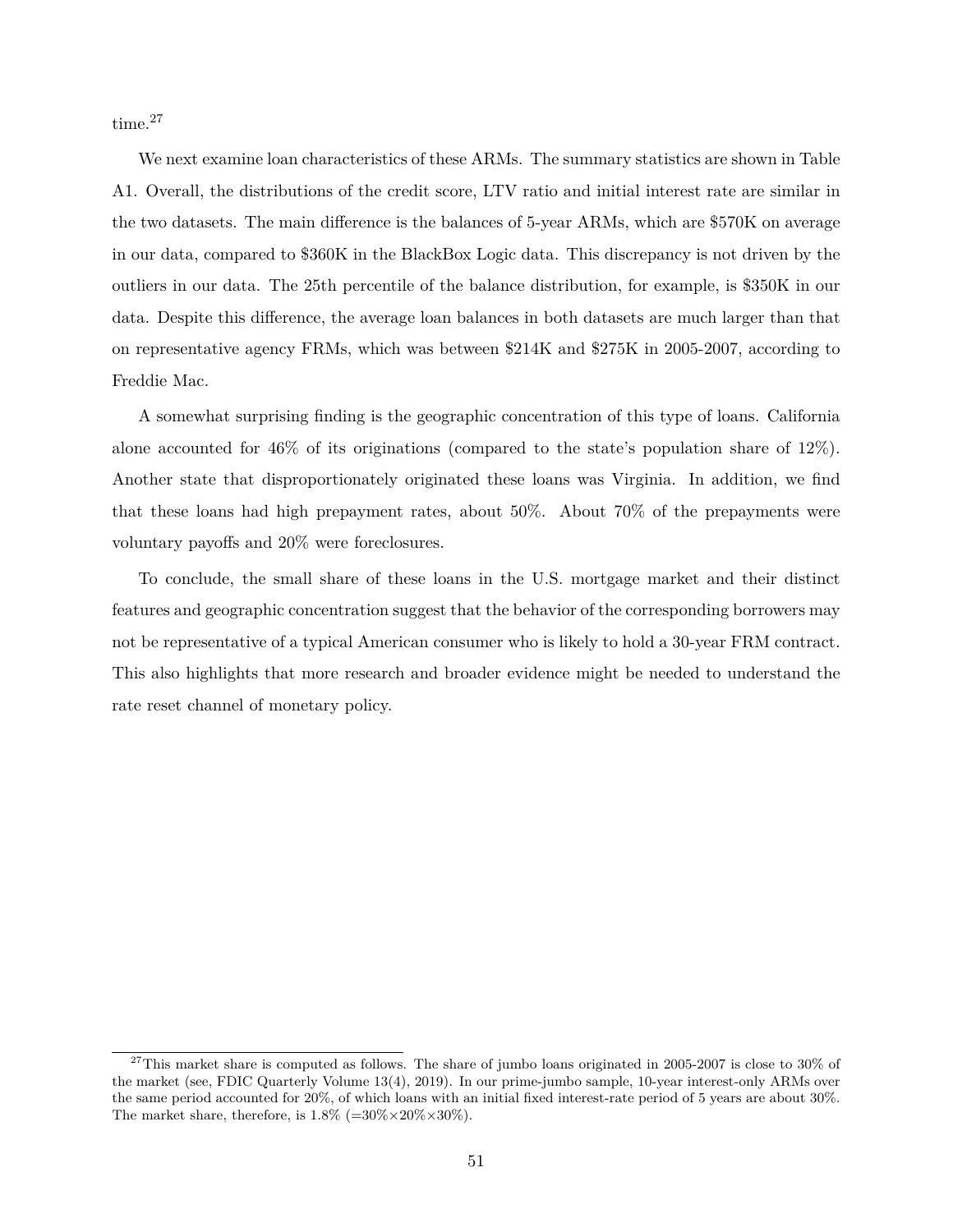# **B. Construction of Mortgage Rates**

We take a series of steps to impute the rates associated with the FRMs in our sample. First, assuming no prepayment in addition to scheduled payments, the outstanding balances and scheduled payments can be used to pin down the mortgage rate (adjusted to annual rate). Second, from the rates obtained in the first step, we remove the ones that are either too low (most likely due to prepayment beyond the amortization schedule) or too high (most likely due to delays in payments). Third, we take the median of the remaining rates within each term of a mortgage as the contracted rate. Finally, we winsorize our contracted rates using the 1% cutoff at the top and bottom the distribution. A minor caveat of this procedure is that we are unable to recover the rates for a small fraction of loans that feature either systematic prepayment or frequent delays in payments.

To externally validate our procedure, we compare the imputed rates in our data with the actual rates reported in two datasets. One is the average 5-year FRM rate quoted by national mortgage brokers, and the other is the loan-level rate recorded in the Bank of Canada (BOC)-OSFI mortgage originations dataset. The broker data span a long time period, but do not have a cross-sectional dimension. The BOC-OSFI dataset allows us to further break down the data by mortgage insurance status and purpose, but is available only since 2014. Mortgages in both sources are new originations, so we compare their rate distributions with those of the new originations in our sample.

Figure [B1](#page-54-0) shows that the average and median of our imputed rates track the brokers' rate quite closely over time. Classifying mortgages by their insurance status, Figure [B2](#page-54-1) shows that the imputed rates are similar to the rates in the BOC-OSFI dataset, and that the rate differentials for insured and uninsured mortgages are small. Although our sample does not distinguish between loan purposes, the BOC-OSFI dataset suggests that the rates for home purchases and for cash-out refinances are similar, especially for uninsured mortgages. We also compare the standard deviations of our imputed rates with those in the BOC-OSFI dataset by insurance status. The standard deviations are similar, with a gap of about 20-30 bps over the sample period.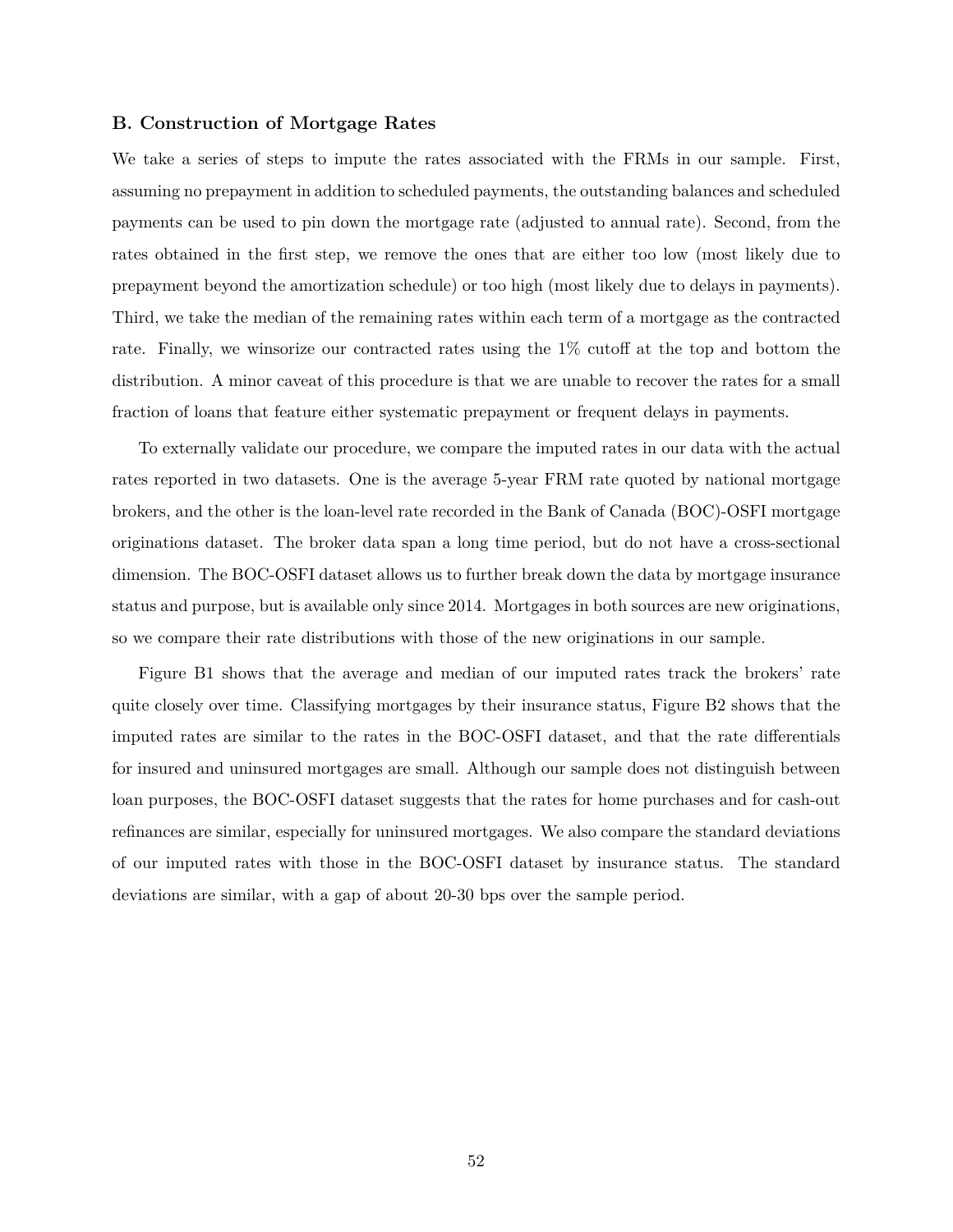

<span id="page-54-0"></span>Figure B1: Imputed TransUnion rates and national mortgage brokers' rate, 5-year FRMs

<span id="page-54-1"></span>Sources: Bank of Canada mortgage broker rate; TransUnion Canada account-level data; authors' calculations. Figure B2: Imputed TransUnion rates and BOC-OSFI origination rates, 5-year FRMs



Sources: Bank of Canada-OSFI mortgage originations dataset; TransUnion Canada account-level data; authors' calculations.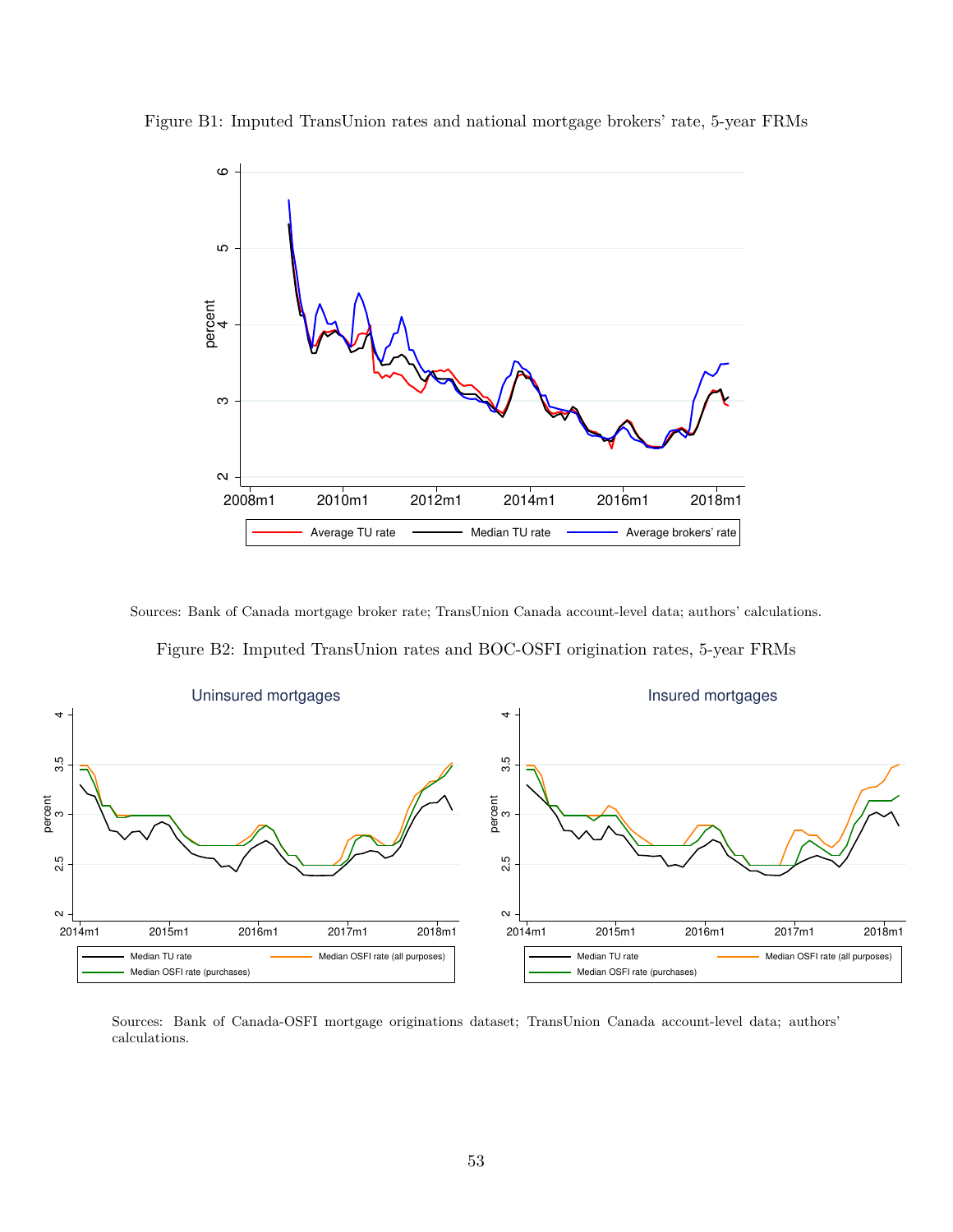# **C: Canadian Survey of Consumer Expectations**

The Canadian Survey of Consumer Expectations (CSCE), launched by the Bank of Canada in 2014Q4, provides comprehensive information about consumer expectations of inflation, interest rates, labor markets, credit markets and housing markets. The survey also collects information on households' demographics, employment situation and financial conditions. Data are collected from a nationally representative sample of 1,000-2,000 household heads every quarter. The survey has a rotating panel structure with respondents participating in the panel for up to a year. The design of the survey largely follows that of the New York Fed's Survey of Consumer Expectations. See [Gosselin and Khan](#page-35-14) [\(2015\)](#page-35-14) for a detailed description of the CSCE.

For our analysis in Section 5.4, we restrict the sample to homeowners with mortgages to make it comparable with our consumer credit panel data. Summary statistics of the regression variables are presented in Table [C1.](#page-57-0) The following survey questions are used to construct the key variables in the regressions.

- 1. *"How would you say interest rates on things such as mortgages, bank loans and savings have changed over the last 12 months? Fallen a lot, fallen a little, about the same, risen a little, risen a lot?"* We use the answer to this question to construct an indicator variable for perceiving that interest rates have risen. The indicator equals one if the consumer answers risen a lot or risen a little.
- 2. *"What do you think is the percent chance that 12 months from now the average interest rate on things such as mortgages, bank loans and savings will be higher than it is now?"* We use the answer to this question to construct an indicator variable for expecting the rates to be higher in the next 12 months. The indicator equals one if the consumer gives a numerical answer greater than 50%.
- 3. *"At what level do you think that interest rates on things such as mortgages, bank loans and savings will be in...?" Please enter a number.*
	- *(a) One year from now, interest rates will most likely be \_\_%*
	- *(b) Two years from now, interest rates will most likely be \_\_%*
	- *(c) Five years from now, interest rates will most likely be \_\_%*

We construct an indicator for a consumer expecting rates to rise in the next two years, which equals one if the consumer (i) expects rates to be higher in the next 12 months (based on the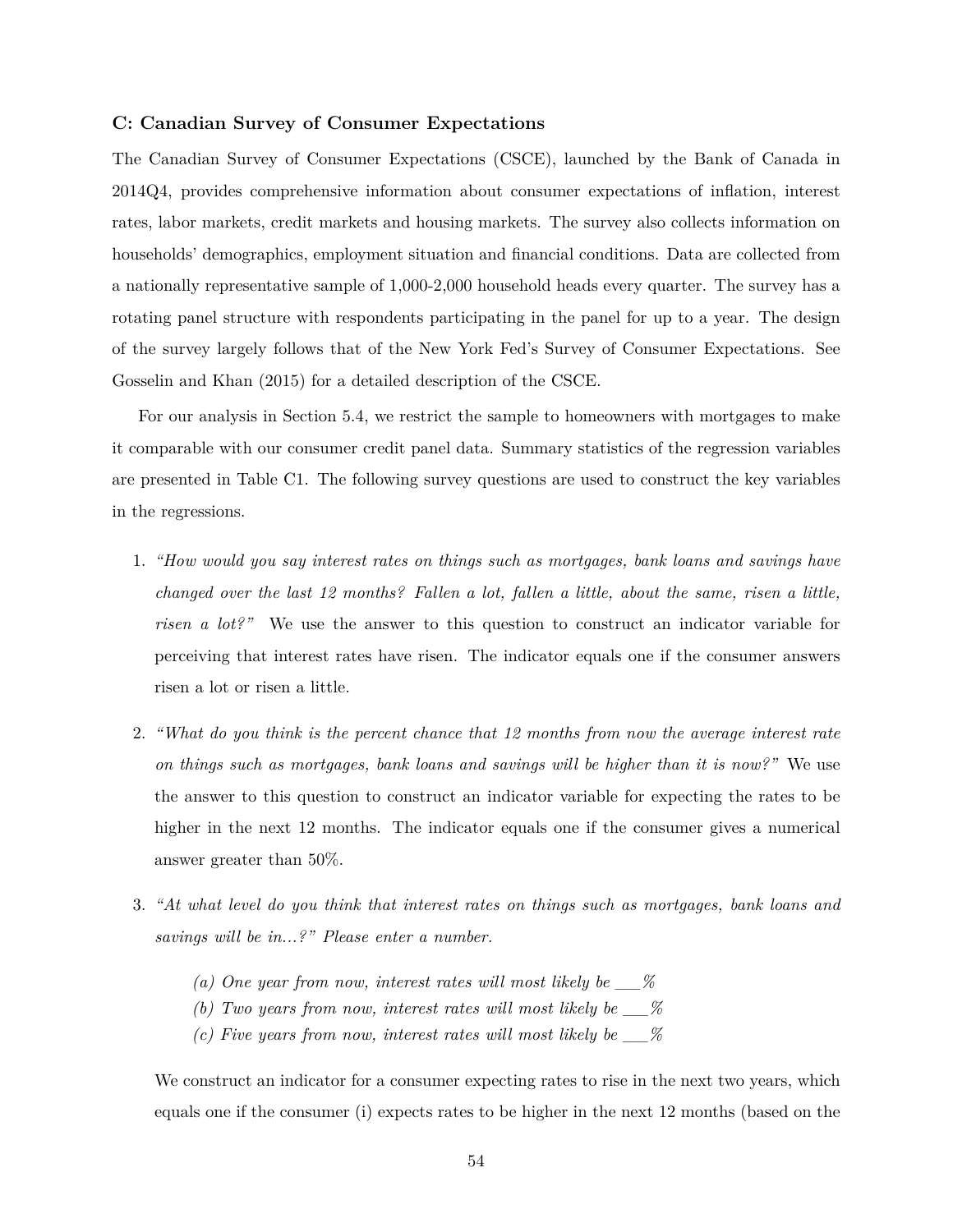answer to question 2), and (ii) reports the level of the expected rate in two years (answer to question 3b) greater than the level of the expected rate in one year (answer to question 3a). An indicator for expecting rates to rise in the next five years is constructed similarly, equal to one if the consumer meets conditions (i) and (ii), and reports the level of the expected rate in five years (question 3c) greater than the level of the expected rate in two years (question 3b).

- 4. *"Which, if any, of the following actions are you taking, or planning to take, in light of your expectations for interest rates?" Select all that apply.*
	- *Bring forward major purchases (such as furniture or appliances)*
	- *Postpone major purchases*
	- *Cut back spending and save more*
	- *Pay debt*
	- *Take no action*

We construct a series of indicators for taking a specific action.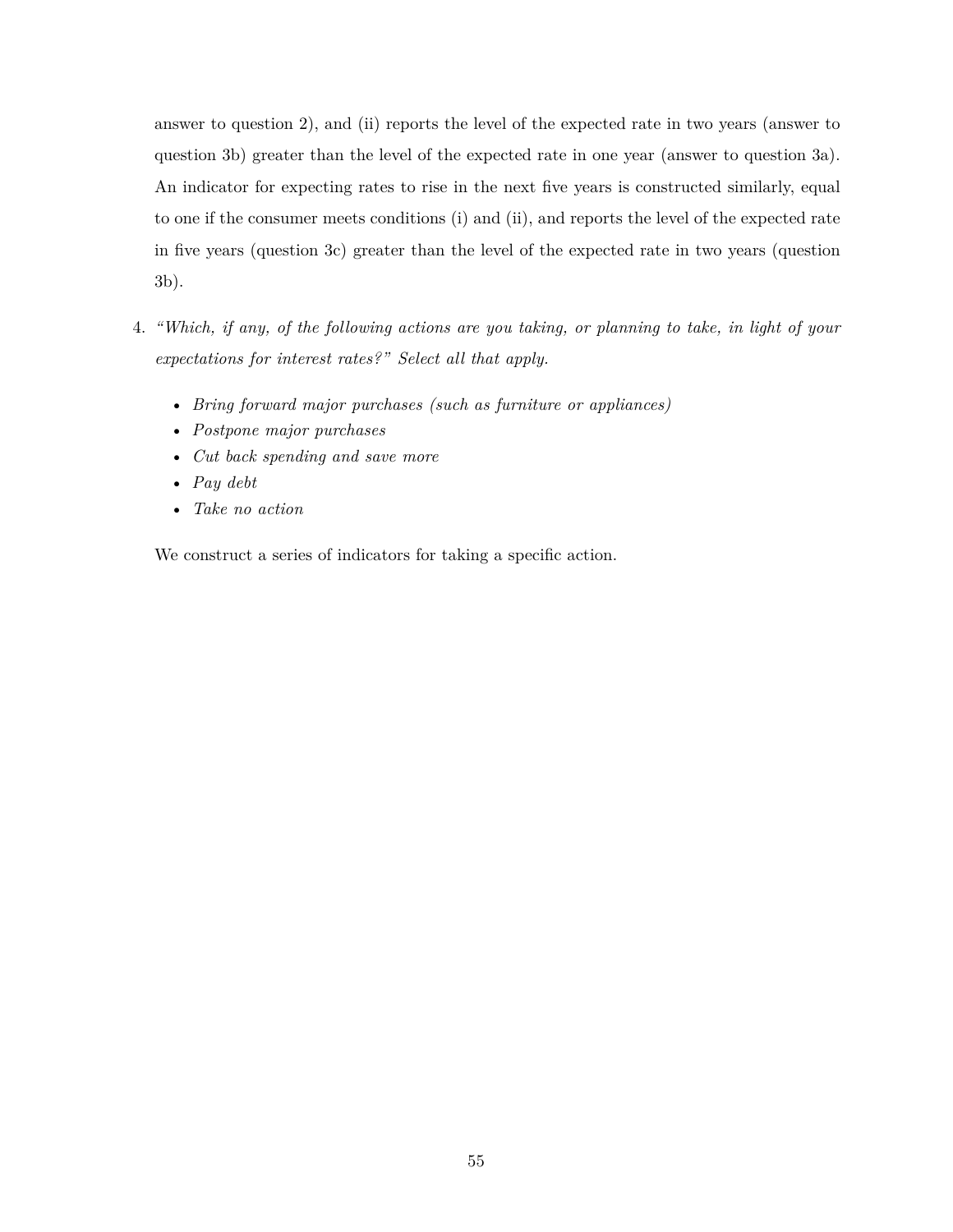<span id="page-57-0"></span>

|                                            | Both episodes |           | Expansionary |           |      | Contractionary |
|--------------------------------------------|---------------|-----------|--------------|-----------|------|----------------|
|                                            | Mean          | <b>SD</b> | Mean         | <b>SD</b> | Mean | <b>SD</b>      |
| Household characteristics                  |               |           |              |           |      |                |
| Age                                        | 44.8          | 13.1      | 44.4         | 12.9      | 45.1 | 13.2           |
| Male $(\%)$                                | 50.0          | 50.0      | 50.0         | 50.0      | 50.0 | 50.0           |
| Married $(\%)$                             | 74.3          | 43.7      | 74.9         | 43.3      | 73.9 | 43.9           |
| Bachelor degree or above $(\%)$            | 47.9          | 49.9      | 47.9         | 49.9      | 47.9 | 49.9           |
| Existing FRM borrowers $(\%)$              | 69.4          | 46.1      | 67.3         | 46.9      | 70.8 | 45.4           |
| Existing VRM borrowers $(\%)$              | 21.9          | 41.3      | 23.3         | 42.3      | 20.9 | 40.7           |
| New FRM/VRM borrowers $(\%)$               | 8.7           | 28.2      | 9.4          | 29.2      | 8.2  | 27.5           |
| Expectations                               |               |           |              |           |      |                |
| Perceiving rates risen in past 12M $(\%)$  | 53.8          | 49.9      | 18.1         | 38.5      | 75.8 | 42.8           |
| Expecting rates higher in next 12M $(\%)$  | 67.0          | 47.0      | 56.3         | 49.6      | 73.7 | 44.0           |
| cond. on perceiving rates risen $(\%)$     | 79.7          | 40.2      | 74.2         | 43.8      | 80.6 | 39.6           |
| cond. on perceiving rates fallen $(\%)$    | 51.0          | 50.0      | $50.9$       | 50.0      | 51.1 | 50             |
| Expected interest rates in one year (pp)   | 5.5           | 7.5       | 4.4          | 4.9       | 6.3  | 9.1            |
| Expected interest rates in two years (pp)  | 6.6           | 8.6       | 5.2          | 5.5       | 7.3  | 9.8            |
| Expected interest rates in five years (pp) | 7.4           | 9.0       | 6.5          | 7.3       | 8.2  | 10.4           |
| <b>Actions</b>                             |               |           |              |           |      |                |
| Pay down debt $(\%)$                       | 53.1          | 49.9      | 52.9         | 49.9      | 53.2 | 49.9           |
| Cut spending/save more $(\%)$              | 44.3          | 49.7      | 38.5         | 48.7      | 47.9 | 49.9           |
| Postpone purchases $(\%)$                  | 18.5          | 38.9      | 15.3         | 36.0      | 20.5 | 40.4           |
| Bring forward purchases $(\%)$             | 7.3           | 25.9      | 6.3          | 24.2      | 7.9  | 26.9           |

Table C1: Summary statistics of CSCE variables

Notes: Summary statistics for homeowners with mortgages in the CSCE data. Statistics on the expected interest rates in one, two and five years are computed after dropping the top 1% of the sample in order to reduce the effect of outliers.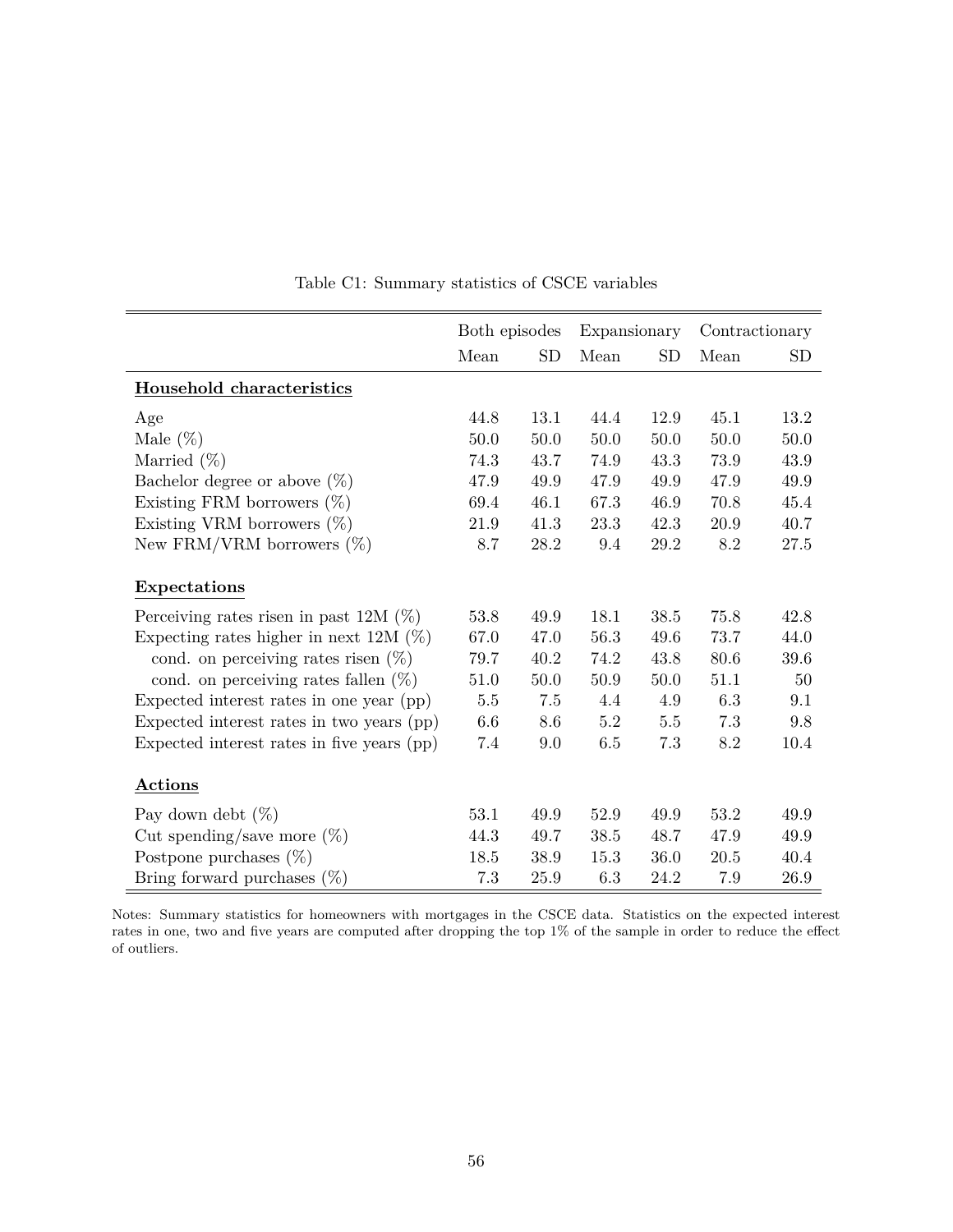|                                  |           |         | After reset |         |       |  |  |  |  |  |  |  |
|----------------------------------|-----------|---------|-------------|---------|-------|--|--|--|--|--|--|--|
|                                  | $FRM-2yr$ | FRM-3yr | FRM-4yr     | FRM-5yr | Share |  |  |  |  |  |  |  |
| Before reset                     |           |         |             |         |       |  |  |  |  |  |  |  |
| Panel I: Expansionary episode    |           |         |             |         |       |  |  |  |  |  |  |  |
| $FRM-2yr$                        | 65.3      | 6.8     | 4.2         | 23.6    | 30.0  |  |  |  |  |  |  |  |
| FRM-3yr                          | 36.7      | 20.1    | 5.7         | 37.5    | 9.3   |  |  |  |  |  |  |  |
| FRM-4yr                          | 22.5      | 6.3     | 18.3        | 52.9    | 6.2   |  |  |  |  |  |  |  |
| FRM-5yr                          | 19.0      | 7.5     | 5.1         | 68.4    | 54.5  |  |  |  |  |  |  |  |
| Panel II: Contractionary episode |           |         |             |         |       |  |  |  |  |  |  |  |
| FRM-2yr                          | 57.5      | 16.0    | 6.8         | 19.7    | 28.3  |  |  |  |  |  |  |  |
| FRM-3yr                          | 29.8      | 34.5    | 7.7         | 28.1    | 14.8  |  |  |  |  |  |  |  |
| FRM-4yr                          | 24.1      | 13.4    | 27.7        | 34.8    | 13.4  |  |  |  |  |  |  |  |
| FRM-5yr                          | 20.1      | 12.4    | 11.3        | 56.2    | 43.5  |  |  |  |  |  |  |  |

# <span id="page-58-0"></span>**D. Additional Empirical Evidence and Robustness**

Table D1: Term transition probabilities and market shares  $(\%)$ 

Source: TransUnion Canadian mortgage account-level data; authors' calculations.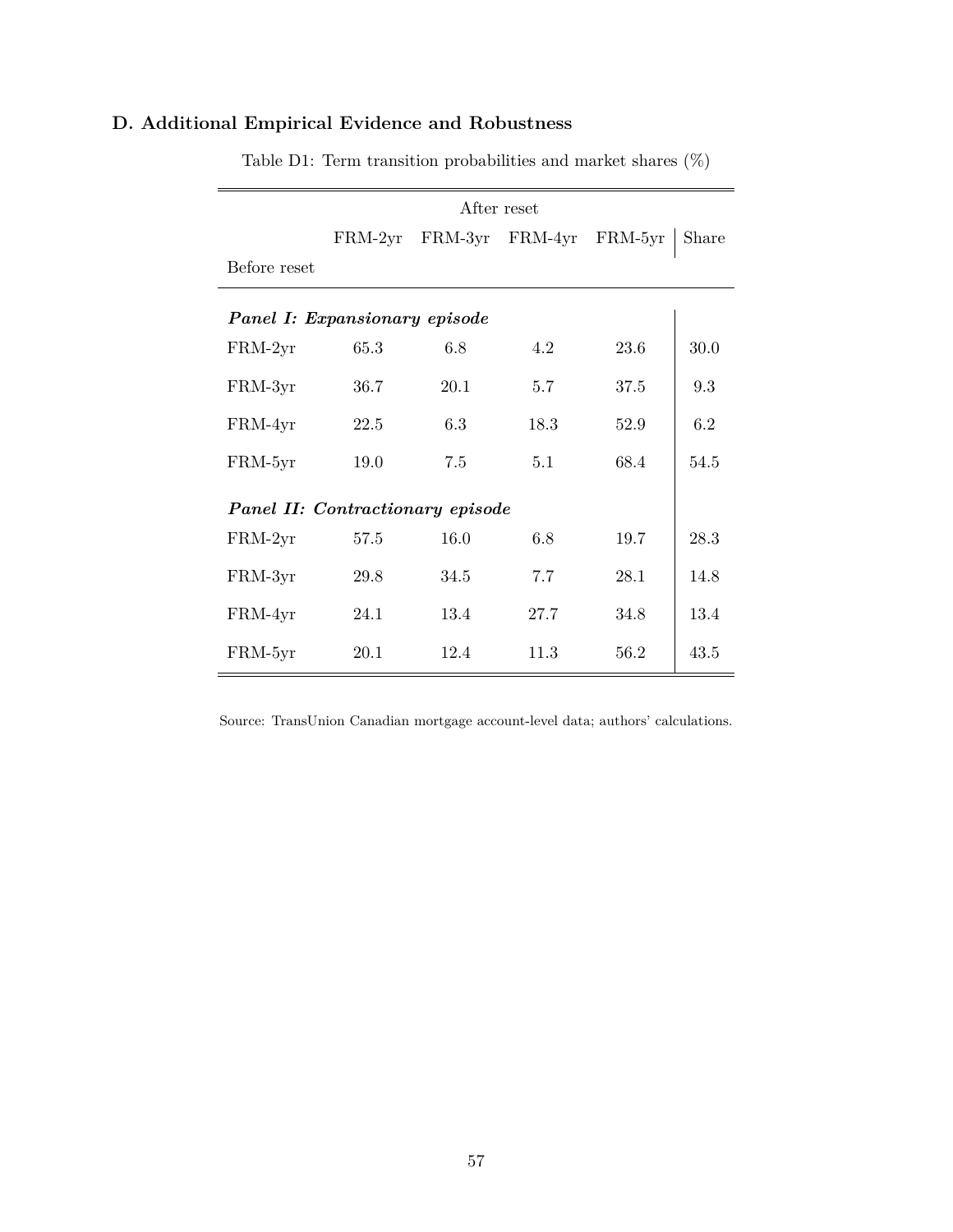<span id="page-59-0"></span>

|                                                                                              |       | Expansionary episode   |                      |        | Contractionary episode |                      |
|----------------------------------------------------------------------------------------------|-------|------------------------|----------------------|--------|------------------------|----------------------|
|                                                                                              | Share | with<br>current lender | with<br>other lender | Share  | with<br>current lender | with<br>other lender |
| Loans terminated before scheduled renewal                                                    | 28\%  |                        |                      | 26\%   |                        |                      |
| Among terminated loans:                                                                      |       |                        |                      |        |                        |                      |
| 1. Replaced by a cash-out-refinance loan<br>(Balance rises by 5\% or more; same postal code) | 46\%  | 86%                    | 14%                  | $40\%$ | 78%                    | 22%                  |
| 2. Replaced by a renewal loan<br>(Balance rises by $0-5\%$ ; same postal code)               | 10%   | 38%                    | 62%                  | 13%    | 22%                    | 78%                  |
| 3. Replaced by a home-purchase loan<br>(New account opened in a different postal code)       | $5\%$ | 66%                    | 34%                  | $5\%$  | 57%                    | 43%                  |
| 4. No replacement loan found                                                                 | 39%   | ۰                      |                      | 43%    |                        |                      |

# Table D2: Borrowing activity following loan termination

Notes: These estimates are obtained by linking the mortgage accounts of the same borrowers. Specifically, for each terminated loan, we search for a replacement loan originated within three months of the termination date of the original loan by the same borrower. The replacement loan may be issued by any lender in the TransUnion database. This table presents the estimates using all mortgages. The estimates by loan term are similar to those shown in this table.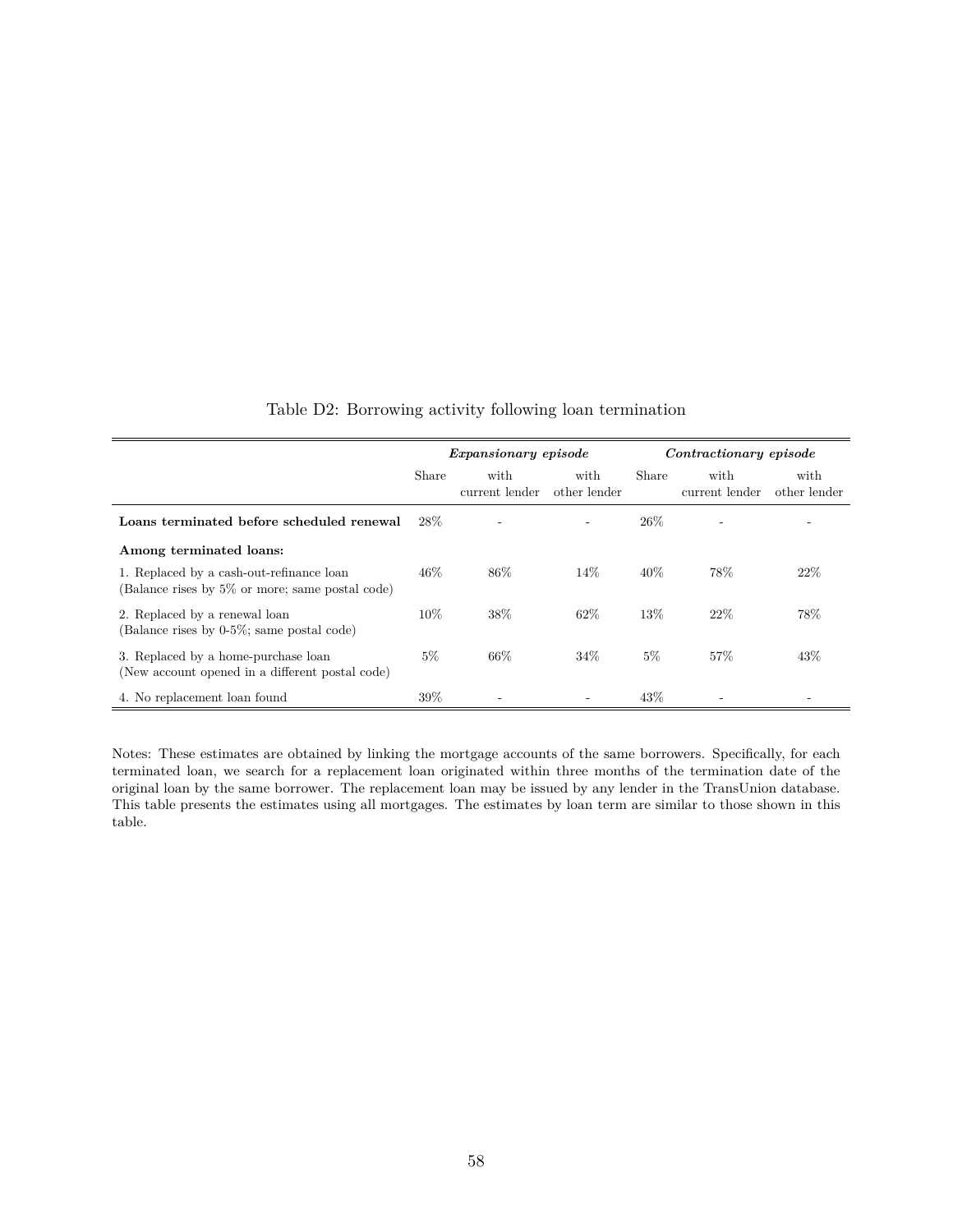|                                  | Total<br>(1) | Mortgage<br>(2) | Non-mortgage<br>(3) | Revolving debt<br>(4) |
|----------------------------------|--------------|-----------------|---------------------|-----------------------|
|                                  |              |                 |                     |                       |
| Panel I: Expansionary episode    |              |                 |                     |                       |
| FRM-5yr                          |              |                 |                     |                       |
| PostRenew                        | $-60.22***$  | $-46.47**$      | $-14.7***$          | $-6.76***$            |
|                                  | (2.14)       | (0.64)          | (2.00)              | (0.94)                |
| FRM-4yr                          |              |                 |                     |                       |
| PostRenew                        | $-9.42***$   | $-9.90***$      | 0.33                | $-3.52$               |
|                                  | (4.64)       | (1.85)          | (4.31)              | (2.04)                |
| $\text{FRM-3}\text{yr}$          |              |                 |                     |                       |
| PostRenew                        | $-11.15***$  | $-2.19$         | $-8.91***$          | $-6.05***$            |
|                                  | (2.68)       | (1.17)          | (2.43)              | (1.23)                |
| FRM-2yr                          |              |                 |                     |                       |
| PostRenew                        | $-8.41***$   | $-1.76**$       | $-6.76***$          | $-4.49***$            |
|                                  | (1.74)       | (0.88)          | (1.51)              | (0.77)                |
| Panel II: Contractionary episode |              |                 |                     |                       |
| FRM-5yr                          |              |                 |                     |                       |
| PostRenew                        | $22.92***$   | $39.23***$      | $-15.91***$         | $-8.36***$            |
|                                  | (2.52)       | (0.73)          | (2.41)              | (1.34)                |
| FRM-4yr                          |              |                 |                     |                       |
| PostRenew                        | $32.51***$   | $40.37***$      | $-7.75***$          | $-4.83***$            |
|                                  | (2.88)       | (0.77)          | (2.77)              | (1.53)                |
| FRM-3yr                          |              |                 |                     |                       |
| PostRenew                        | $33.29***$   | $49.49***$      | $-15.93***$         | $-7.93***$            |
|                                  | (3.80)       | (1.31)          | (3.58)              | (2.04)                |
| FRM-2yr                          |              |                 |                     |                       |
| PostRenew                        | $75.53***$   | 84.49***        | $-7.62***$          | $-5.86***$            |
|                                  | (1.54)       | (0.85)          | (1.29)              | (0.77)                |

<span id="page-60-0"></span>Table D3: Changes in monthly debt service payments (in dollars) upon the reset

Notes: Each cell presents the results from estimating one regression using equation [\(1\)](#page-12-0). \*\* and \*\*\* denote significance levels at 5% and 1%. Standard errors are clustered at the loan level. All regressions include a set of control variables (see Section 3), month fixed effects, and loan fixed effects. Column (1) shows the responses of total monthly debt service payments, which include scheduled mortgage payments (column 2) and required non-mortgage payments (column 3). The latter consist of required payments on revolving debt (column 4) and on non-revolving debt (auto and installment loans).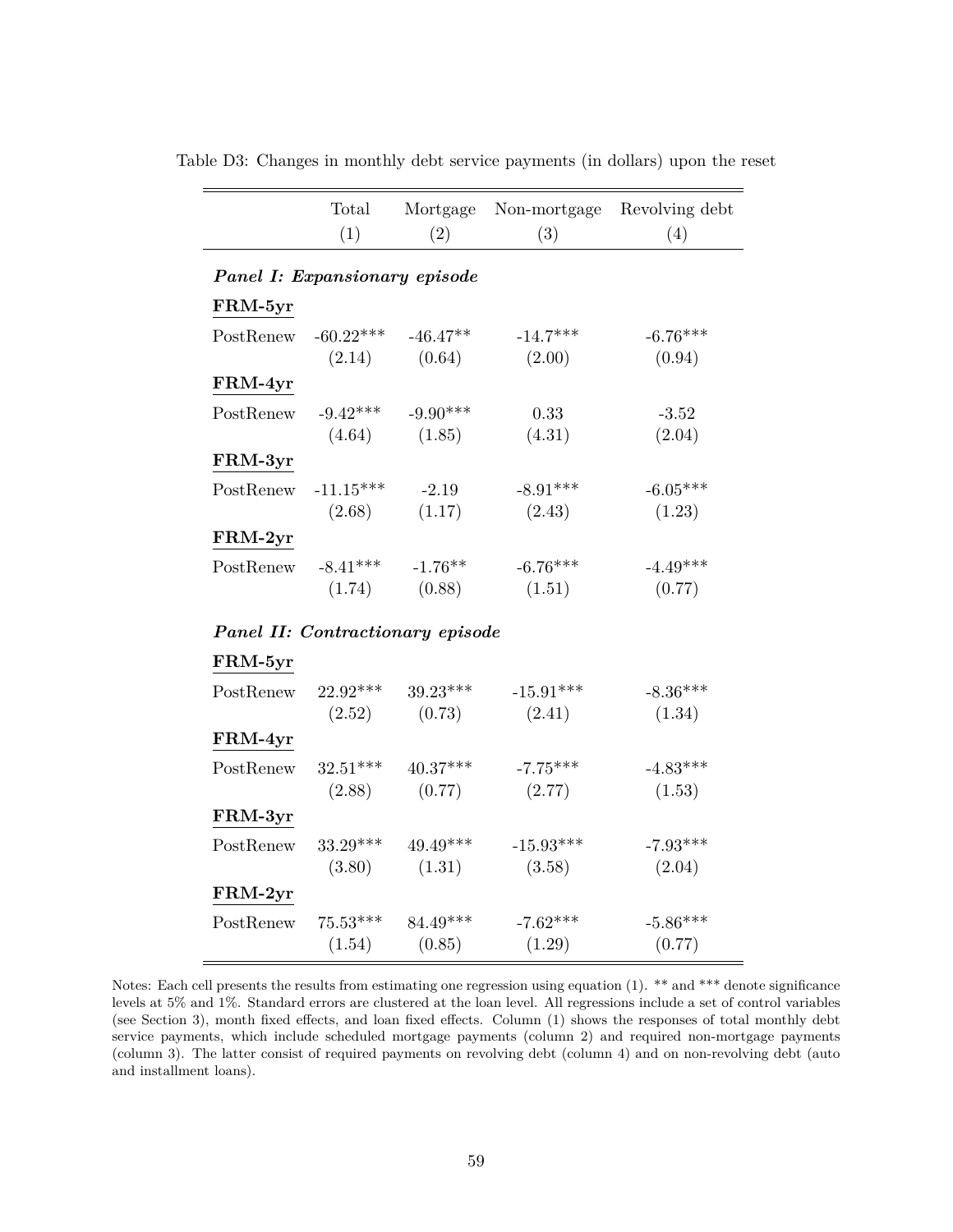|                                  | Mortgage<br>rate $(p.p.)$ | Required<br>$(\frac{\text{S}}{\text{m}})$ | Scheduled<br>$(\$/m)$      | Amortization<br>(months) | Auto spending<br>$(\$/m)$ | Auto pur.<br>prob. $(\%)$ | IL-Financed<br>spending $(\frac{8}{m})$ | IL pur.<br>prob. $(\%)$ | Revolving<br>$(\$\)$      | CC<br>$(\$)$                                  | <b>LOC</b><br>$(\$\)$    | Mortgage<br>60-day $(\%_0)$ |
|----------------------------------|---------------------------|-------------------------------------------|----------------------------|--------------------------|---------------------------|---------------------------|-----------------------------------------|-------------------------|---------------------------|-----------------------------------------------|--------------------------|-----------------------------|
| Panel I: Expansionary episode    |                           |                                           |                            |                          |                           |                           |                                         |                         |                           |                                               |                          |                             |
| FRM-5yr                          |                           |                                           |                            |                          |                           |                           |                                         |                         |                           |                                               |                          |                             |
| $Renew \times$<br>PostRenew      | $-0.96***$<br>(0.008)     | $-80.53***$<br>(1.06)                     | $-48.25***$<br>(1.52)      | $-8.96***$<br>(0.35)     | $27.63**$<br>(11.44)      | $0.08***$<br>(0.03)       | 40.59<br>(22.88)                        | $0.18***$<br>(0.05)     | 319.36<br>(217.83)        | $-146.36***$<br>(51.89)                       | $494.85**$<br>(211.04)   | $-0.53$<br>(0.42)           |
| FRM-4yr                          |                           |                                           |                            |                          |                           |                           |                                         |                         |                           |                                               |                          |                             |
| $Renew \times$<br>PostRenew      | $-0.19***$<br>(0.014)     | $-21.26***$<br>(1.63)                     | $-5.85$<br>(3.14)          | $-4.30***$<br>(0.69)     | $-71.76**$<br>(33.64)     | $-0.18$<br>(0.09)         | 30.06<br>(58.57)                        | 0.17<br>(0.15)          | 959.95<br>(577.57)        | $-184.71$<br>(107.17)                         | 1083.12<br>(579.40)      | $-0.18$<br>(0.71)           |
| FRM-3yr                          |                           |                                           |                            |                          |                           |                           |                                         |                         |                           |                                               |                          |                             |
| $Renew \times$<br>PostRenew      | $-0.12***$<br>(0.001)     | $-8.60***$<br>(1.10)                      | 0.34<br>(2.03)             | $-3.78***$<br>(0.35)     | 16.46<br>(18.44)          | 0.03<br>(0.05)            | 36.07<br>(30.29)                        | 0.04<br>(0.07)          | 376.14<br>(304.81)        | $\textbf{ -151.56}^{\textbf{***}}$<br>(58.87) | 590.65<br>(302.26)       | $0.31\,$<br>(0.42)          |
| FRM-2yr                          |                           |                                           |                            |                          |                           |                           |                                         |                         |                           |                                               |                          |                             |
| $Renew \times$<br>PostRenew      | $-0.04***$<br>(0.008)     | $-5.93***$<br>(0.85)                      | 0.99<br>(1.76)             | $-3.88***$<br>(0.29)     | $-5.09$<br>(17.34)        | $-0.03$<br>(0.05)         | 36.21<br>(33.30)                        | 0.01<br>(0.07)          | 349.85<br>(197.42)        | $-172.03***$<br>(42.09)                       | 595.67***<br>(195.27)    | $0.67**$<br>(0.33)          |
| Panel II: Contractionary episode |                           |                                           |                            |                          |                           |                           |                                         |                         |                           |                                               |                          |                             |
| FRM-5yr                          |                           |                                           |                            |                          |                           |                           |                                         |                         |                           |                                               |                          |                             |
| $Renew \times$<br>PostRenew      | $0.31***$<br>(0.005)      | $32.68***$<br>(0.60)                      | $38.66***$<br>(0.98)       | $-1.84***$<br>(0.12)     | 0.38<br>(10.19)           | 0.02<br>(0.03)            | $49.57**$<br>(21.94)                    | 0.07<br>(0.05)          | $-1100.00***$<br>(255.49) | $-289.32***$<br>(50.58)                       | $-937.53***$<br>(249.80) | $-0.23$<br>(0.24)           |
| FRM-4yr                          |                           |                                           |                            |                          |                           |                           |                                         |                         |                           |                                               |                          |                             |
| $Renew \times$<br>PostRenew      | $0.70***$<br>(0.007)      | $52.60***$<br>(0.79)                      | $58.32***$<br>(1.40)       | $-2.30***$<br>(0.22)     | $-16.92$<br>(19.75)       | $-0.05$<br>(0.05)         | $-8.55$<br>(42.05)                      | 0.02<br>(0.09)          | $-784.39$<br>(415.78)     | $-291.53***$<br>(83.75)                       | $-510.80$<br>(400.41)    | 0.33<br>(0.36)              |
| ${\rm FRM}\text{-}3{\rm yr}$     |                           |                                           |                            |                          |                           |                           |                                         |                         |                           |                                               |                          |                             |
| $Renew \times$<br>PostRenew      | $0.92***$<br>(0.011)      | $72.81***$<br>(1.52)                      | $63.95***$<br>(2.13)       | $1.07***$<br>(0.36)      | 11.85<br>(27.53)          | 0.03<br>(0.07)            | 52.47<br>(45.49)                        | 0.13<br>(0.12)          | $-612.37$<br>(490.10)     | $-130.91$<br>(94.27)                          | $-440.56$<br>(470.46)    | 0.09<br>(0.58)              |
| ${\rm FRM}\text{-}2{\rm yr}$     |                           |                                           |                            |                          |                           |                           |                                         |                         |                           |                                               |                          |                             |
| $Renew \times$<br>PostRenew      | $1.02***$<br>(0.004)      | $101.78***$<br>(1.14)                     | $102.55^{***}\,$<br>(1.46) | $-2.16***$<br>(0.16)     | 9.82<br>(15.78)           | 0.03<br>(0.04)            | 78.13**<br>(32.39)                      | $0.14**$<br>(0.06)      | $-8.87$<br>(206.08)       | $-210.56***$<br>(36.57)                       | 181.24<br>(201.70)       | 0.28<br>(0.21)              |

Table D4: Robustness: Post-renewal observations restricted to be within four quarters

<span id="page-61-0"></span>Notes: See notes in Tables [3](#page-43-1) and [6](#page-45-1) for estimation details. These estimates are obtained using the sample that restricts the post-renewal observations to be withinfour quarters for all loans.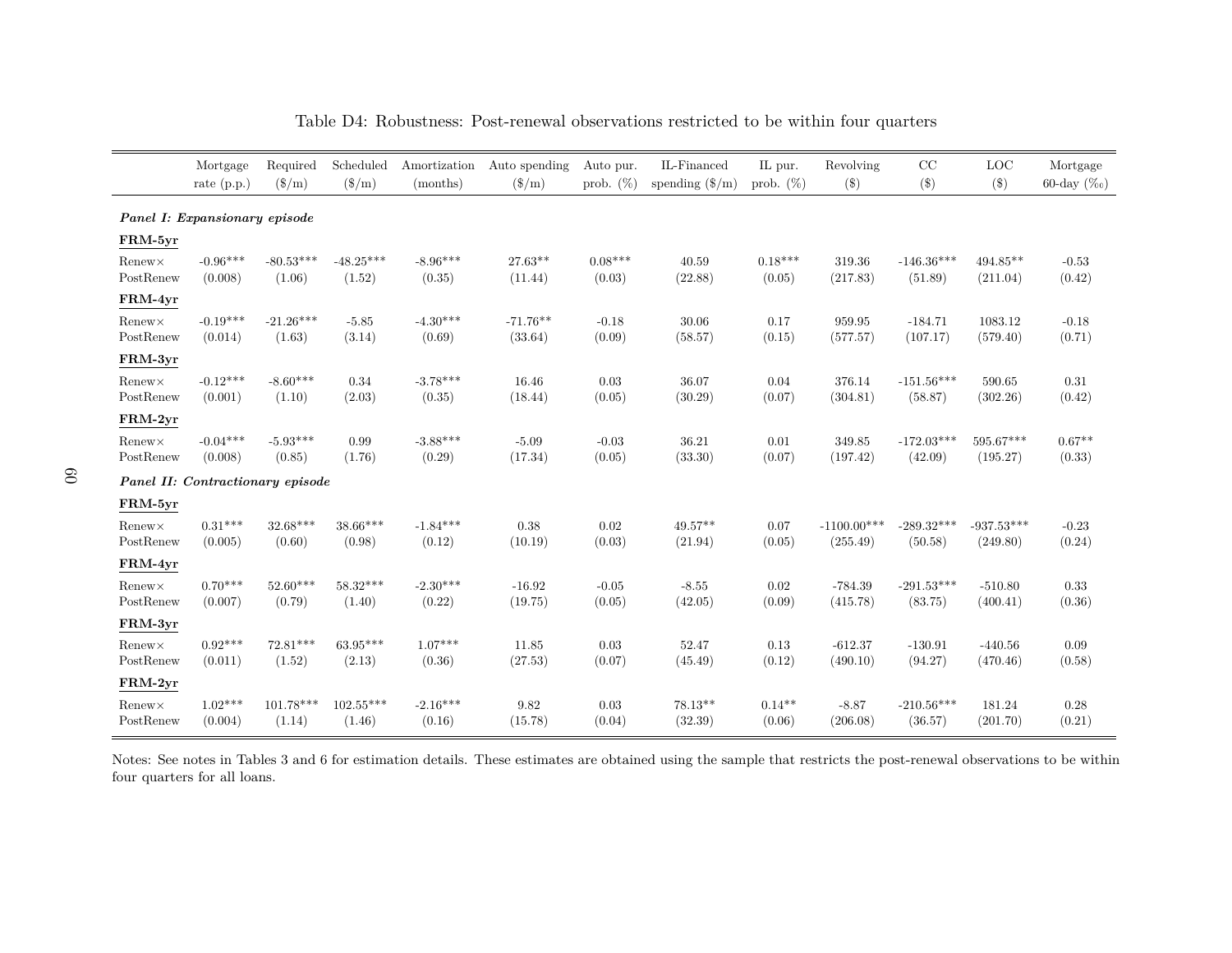|           | Mortgage<br>rate $(p.p.)$        | Required<br>$(\$/m)$             | Scheduled<br>$(\$/m)$ | Amortization<br>(months) | Auto spending<br>$(\frac{\text{S}}{\text{m}})$ | Auto pur.<br>prob. $(\%)$ | IL-Financed<br>spending $(\frac{6}{m})$ | IL pur.<br>prob. $(\%)$ | Revolving<br>(3) | CC<br>$($ \$ | LOC<br>$(\$)$ | Mortgage<br>60-day $(\%_0)$ |
|-----------|----------------------------------|----------------------------------|-----------------------|--------------------------|------------------------------------------------|---------------------------|-----------------------------------------|-------------------------|------------------|--------------|---------------|-----------------------------|
|           | Panel I: Expansionary episode    |                                  |                       |                          |                                                |                           |                                         |                         |                  |              |               |                             |
| FRM-5yr   |                                  |                                  |                       |                          |                                                |                           |                                         |                         |                  |              |               |                             |
| PostRenew | $-1.14***$                       | $-96.77***$                      | $-43.39***$           | $-15.79***$              | 13.89                                          | $0.07***$                 | $47.20***$                              | $0.12***$               | 168.42           | $-188.58***$ | $363.54**$    | $-0.10$                     |
|           | (0.004)                          | (0.61)                           | (1.00)                | (0.25)                   | (7.92)                                         | (0.02)                    | (14.82)                                 | (0.04)                  | (156.66)         | (41.46)      | (152.02)      | (0.15)                      |
| FRM-4yr   |                                  |                                  |                       |                          |                                                |                           |                                         |                         |                  |              |               |                             |
| PostRenew | $-0.36***$                       | $-32.88***$                      | $-7.53$               | $-5.41***$               | $-55.75$                                       | $-0.03$                   | 40.58                                   | 0.22                    | $-2.16$          | $-77.58$     | $-55.94$      | $-0.08$                     |
|           | (0.012)                          | (1.75)                           | (5.01)                | (0.89)                   | (58.83)                                        | (0.14)                    | (74.33)                                 | (0.20)                  | (667.80)         | (166.23)     | (668.86)      | (0.21)                      |
| FRM-3yr   |                                  |                                  |                       |                          |                                                |                           |                                         |                         |                  |              |               |                             |
| PostRenew | $-0.21***$                       | $\textbf{-19.45}^{\textbf{***}}$ | 3.68                  | $-5.78***$               | 26.14                                          | 0.07                      | 39.15                                   | 0.14                    | $-583.03$        | $-255.18***$ | $-195.81$     | 0.01                        |
|           | (0.007)                          | (0.77)                           | (2.46)                | (0.50)                   | (25.61)                                        | (0.07)                    | (42.54)                                 | (0.11)                  | (476.96)         | (92.17)      | (469.25)      | (0.30)                      |
| FRM-2yr   |                                  |                                  |                       |                          |                                                |                           |                                         |                         |                  |              |               |                             |
| PostRenew | $-0.35***$                       | $-31.92***$                      | $-16.44**$            | $-4.72***$               | 2.69                                           | 0.00                      | 12.65                                   | 0.06                    | 149.94           | $-162.33***$ | 348.74**      | $-0.02$                     |
|           | (0.003)                          | (0.33)                           | (1.12)                | (0.23)                   | (13.81)                                        | (0.04)                    | (25.31)                                 | (0.06)                  | (165.54)         | (33.05)      | (163.30)      | (0.09)                      |
|           | Panel II: Contractionary episode |                                  |                       |                          |                                                |                           |                                         |                         |                  |              |               |                             |
| FRM-5yr   |                                  |                                  |                       |                          |                                                |                           |                                         |                         |                  |              |               |                             |
| PostRenew | $0.30***$                        | $30.01***$                       | $38.91***$            | $-1.77***$               | 10.62                                          | 0.02                      | 12.50                                   | 0.04                    | $-436.33$        | $-218.36***$ | $-319.07$     | $-0.04$                     |
|           | (0.004)                          | (0.51)                           | (1.01)                | (0.15)                   | (12.39)                                        | (0.03)                    | (21.69)                                 | (0.05)                  | (289.25)         | (57.33)      | (286.15)      | (0.08)                      |
| FRM-4yr   |                                  |                                  |                       |                          |                                                |                           |                                         |                         |                  |              |               |                             |
| PostRenew | $0.47***$                        | $32.66***$                       | $39.34***$            | $-0.99***$               | 33.67                                          | 0.09                      | $-6.15$                                 | 0.14                    | $-222.16$        | $-338.29***$ | 213.29        | 0.11                        |
|           | (0.004)                          | (0.50)                           | (1.19)                | (0.22)                   | (22.81)                                        | (0.07)                    | (61.22)                                 | (0.11)                  | (439.61)         | (104.23)     | (430.48)      | (0.09)                      |
| FRM-3yr   |                                  |                                  |                       |                          |                                                |                           |                                         |                         |                  |              |               |                             |
| PostRenew | $0.64***$                        | $51.81***$                       | $48.00***$            | $1.11***$                | $-24.91$                                       | $-0.08$                   | 75.56                                   | 0.01                    | $-632.62$        | $-325.58***$ | $-290.63$     | $-0.11$                     |
|           | (0.009)                          | (1.39)                           | (2.48)                | (0.43)                   | (31.28)                                        | (0.09)                    | (54.46)                                 | (0.13)                  | (583.98)         | (121.31)     | (565.55)      | (0.11)                      |
| FRM-2yr   |                                  |                                  |                       |                          |                                                |                           |                                         |                         |                  |              |               |                             |
| PostRenew | $0.68***$                        | 66.37***                         | $65.43***$            | $-0.07$                  | 4.10                                           | 0.05                      | 23.78                                   | 0.07                    | $-142.25$        | $-171.09***$ | 77.62         | $-0.00$                     |
|           | (0.003)                          | (0.81)                           | (1.15)                | (0.17)                   | (15.89)                                        | (0.04)                    | (35.93)                                 | (0.06)                  | (195.73)         | (35.16)      | (194.98)      | (0.09)                      |

Table D5: Robustness: Mortgage terms restricted to be the same before and after the reset

<span id="page-62-0"></span>Notes: See notes in Tables [3](#page-43-1) and [6](#page-45-1) for estimation details. These estimates are obtained using the sample that restricts the mortgage term to be the same beforeand after the reset.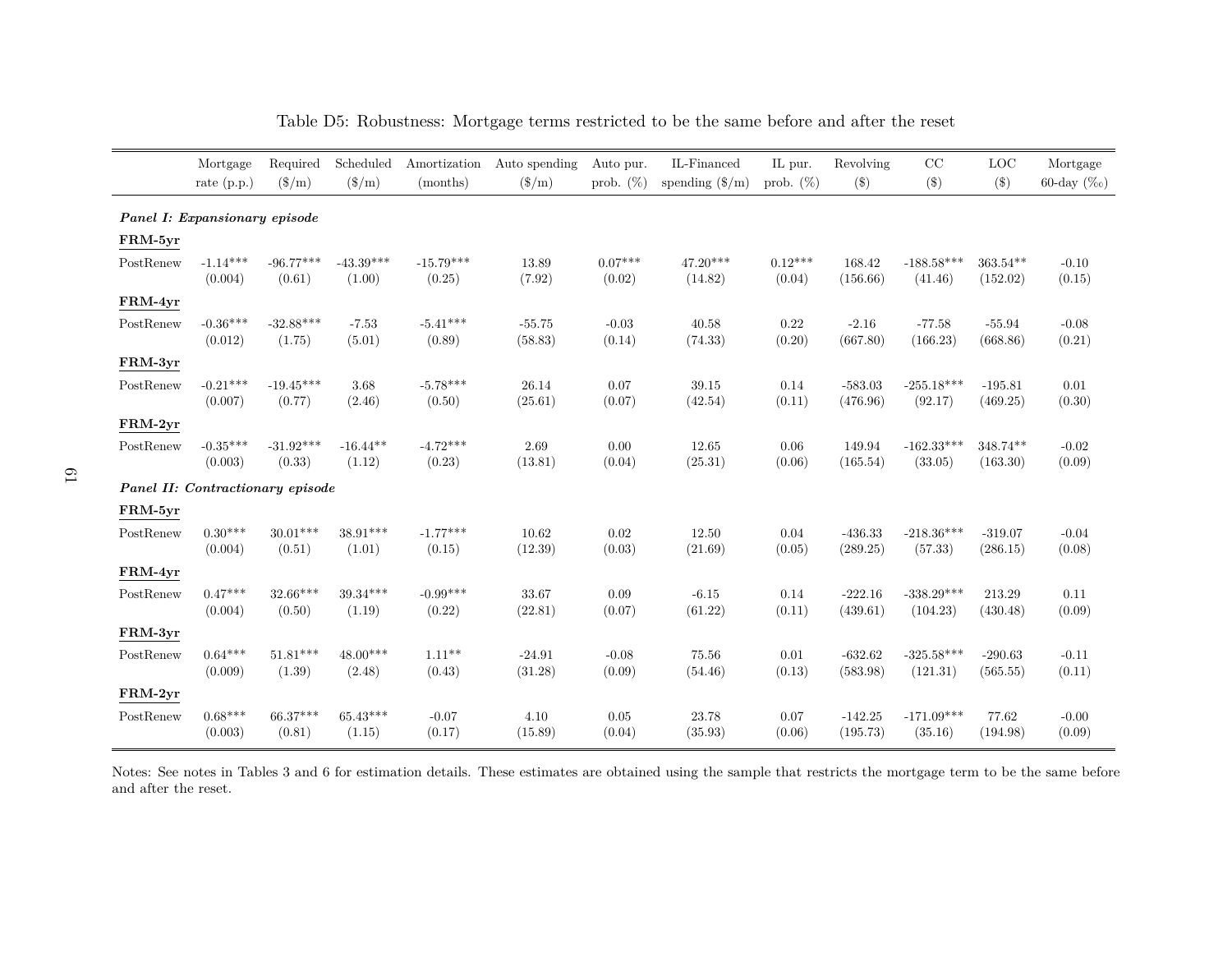|                             | Mortgage                         | Required              | Scheduled                     | Amortization          | Auto spending                 | Auto pur.           | IL-Financed              | IL pur.             | Revolving                | CC                      | <b>LOC</b>               | Mortgage             |
|-----------------------------|----------------------------------|-----------------------|-------------------------------|-----------------------|-------------------------------|---------------------|--------------------------|---------------------|--------------------------|-------------------------|--------------------------|----------------------|
|                             | rate $(p.p.)$                    | $(\$/m)$              | $(\frac{\text{S}}{\text{m}})$ | (months)              | $(\frac{\text{S}}{\text{m}})$ | prob. $(\%)$        | spending $(\frac{6}{m})$ | prob. $(\%)$        | (3)                      | $(\$\)$                 | $(\$)$                   | 60-day $(\%_0)$      |
|                             | Panel I: Expansionary episode    |                       |                               |                       |                               |                     |                          |                     |                          |                         |                          |                      |
| FRM-5yr                     |                                  |                       |                               |                       |                               |                     |                          |                     |                          |                         |                          |                      |
| $Renew \times$<br>PostRenew | $-1.13***$<br>(0.004)            | $-92.04***$<br>(0.54) | $-46.50***$<br>(0.81)         | $-13.95***$<br>(0.20) | $19.46***$<br>(6.09)          | $0.07***$<br>(0.02) | $45.54***$<br>(11.98)    | $0.14***$<br>(0.03) | 101.74<br>(124.83)       | $-162.31***$<br>(32.46) | 254.23**<br>(121.02)     | $-1.09***$<br>(0.20) |
| FRM-4yr                     |                                  |                       |                               |                       |                               |                     |                          |                     |                          |                         |                          |                      |
| $Renew \times$<br>PostRenew | $-0.36***$<br>(0.006)            | $-32.28***$<br>(0.76) | $-9.14***$<br>(1.72)          | $-5.75***$<br>(0.34)  | $-6.06$<br>(16.34)            | $-0.00$<br>(0.04)   | 3.92<br>(26.51)          | 0.07<br>(0.07)      | $-1000***$<br>(373.70)   | $-314.57***$<br>(72.04) | $-708.86$<br>(370.44)    | $-0.15$<br>(0.30)    |
| FRM-3yr                     |                                  |                       |                               |                       |                               |                     |                          |                     |                          |                         |                          |                      |
| $Renew \times$<br>PostRenew | $-0.19***$<br>(0.004)            | $-15.05***$<br>(0.50) | $-3.40***$<br>(1.13)          | $-4.35***$<br>(0.21)  | 9.49<br>(8.38)                | 0.03<br>(0.02)      | 18.48<br>(14.57)         | 0.05<br>(0.03)      | $-964.16***$<br>(195.76) | $-287.54***$<br>(38.88) | $-630.19***$<br>(192.36) | $-0.11$<br>(0.16)    |
| FRM-2yr                     |                                  |                       |                               |                       |                               |                     |                          |                     |                          |                         |                          |                      |
| $Renew \times$<br>PostRenew | $-0.18***$<br>(0.003)            | $-15.23***$<br>(0.38) | $-2.55***$<br>(0.87)          | $-4.88***$<br>(0.18)  | 4.55<br>(7.99)                | 0.02<br>(0.02)      | 25.79<br>(15.89)         | $0.08***$<br>(0.03) | $-384.78**$<br>(159.76)  | $-154.17***$<br>(31.87) | $-206.23$<br>(156.69)    | $0.33**$<br>(0.13)   |
|                             | Panel II: Contractionary episode |                       |                               |                       |                               |                     |                          |                     |                          |                         |                          |                      |
| FRM-5yr                     |                                  |                       |                               |                       |                               |                     |                          |                     |                          |                         |                          |                      |
| $Renew \times$<br>PostRenew | $0.31***$<br>(0.003)             | $33.87***$<br>(0.44)  | 38.88***<br>(0.72)            | $-1.54***$<br>(0.11)  | 3.08<br>(7.65)                | 0.02<br>(0.02)      | 15.19<br>(14.46)         | $-0.01$<br>(0.03)   | $-795.41***$<br>(217.86) | $-214.97***$<br>(41.18) | $-666.28***$<br>(212.79) | $-0.19$<br>(0.17)    |
| FRM-4yr                     |                                  |                       |                               |                       |                               |                     |                          |                     |                          |                         |                          |                      |
| $Renew \times$<br>PostRenew | $0.49***$<br>(0.003)             | $36.32***$<br>(0.34)  | $40.35***$<br>(0.77)          | $-1.07***$<br>(0.13)  | $-3.23$<br>(12.97)            | $-0.03$<br>(0.03)   | $-0.40$<br>(23.63)       | 0.06<br>(0.06)      | 86.23<br>(269.87)        | $-141.74***$<br>(53.34) | 232.61<br>(261.11)       | 0.43<br>(0.45)       |
| FRM-3yr                     |                                  |                       |                               |                       |                               |                     |                          |                     |                          |                         |                          |                      |
| $Renew \times$<br>PostRenew | $0.70***$<br>(0.006)             | $55.32***$<br>(0.77)  | $49.68***$<br>(1.31)          | $0.72***$<br>(0.24)   | 16.64<br>(18.57)              | 0.04<br>(0.05)      | 48.70<br>(27.72)         | 0.12<br>(0.07)      | $-826.07**$<br>(329.19)  | $-272.99***$<br>(65.25) | $-498.50$<br>(318.38)    | 0.93<br>(0.72)       |
| FRM-2yr                     |                                  |                       |                               |                       |                               |                     |                          |                     |                          |                         |                          |                      |
| $Renew \times$<br>PostRenew | $0.85***$<br>(0.003)             | $83.31***$<br>(0.66)  | $84.43***$<br>(0.85)          | $-1.36***$<br>(0.12)  | 17.68<br>(10.50)              | $0.06**$<br>(0.03)  | 41.53<br>(23.29)         | 0.07<br>(0.04)      | $-304.88**$<br>(136.37)  | $-216.37***$<br>(24.91) | $-75.70$<br>(134.54)     | $-0.03$<br>(1.00)    |

Table D6: Robustness: DID estimates (Control group: longer-term FRMs not yet renewed)

<span id="page-63-0"></span>Notes: Each cell presents the results from estimating one regression using equation [\(3\)](#page-14-0). \*\* and \*\*\* denote significance levels at 5% and 1%. Standard errors are clustered at the loan (consumer) level. All regressions include <sup>a</sup> set of control variables (see Section 3), month fixed effects, and loan (consumer) fixed effects. The control group consists of 7- and 10-year FRMs that previously reset the rates at the same time as the treatment group but were not scheduled to be renewed inthe episode.